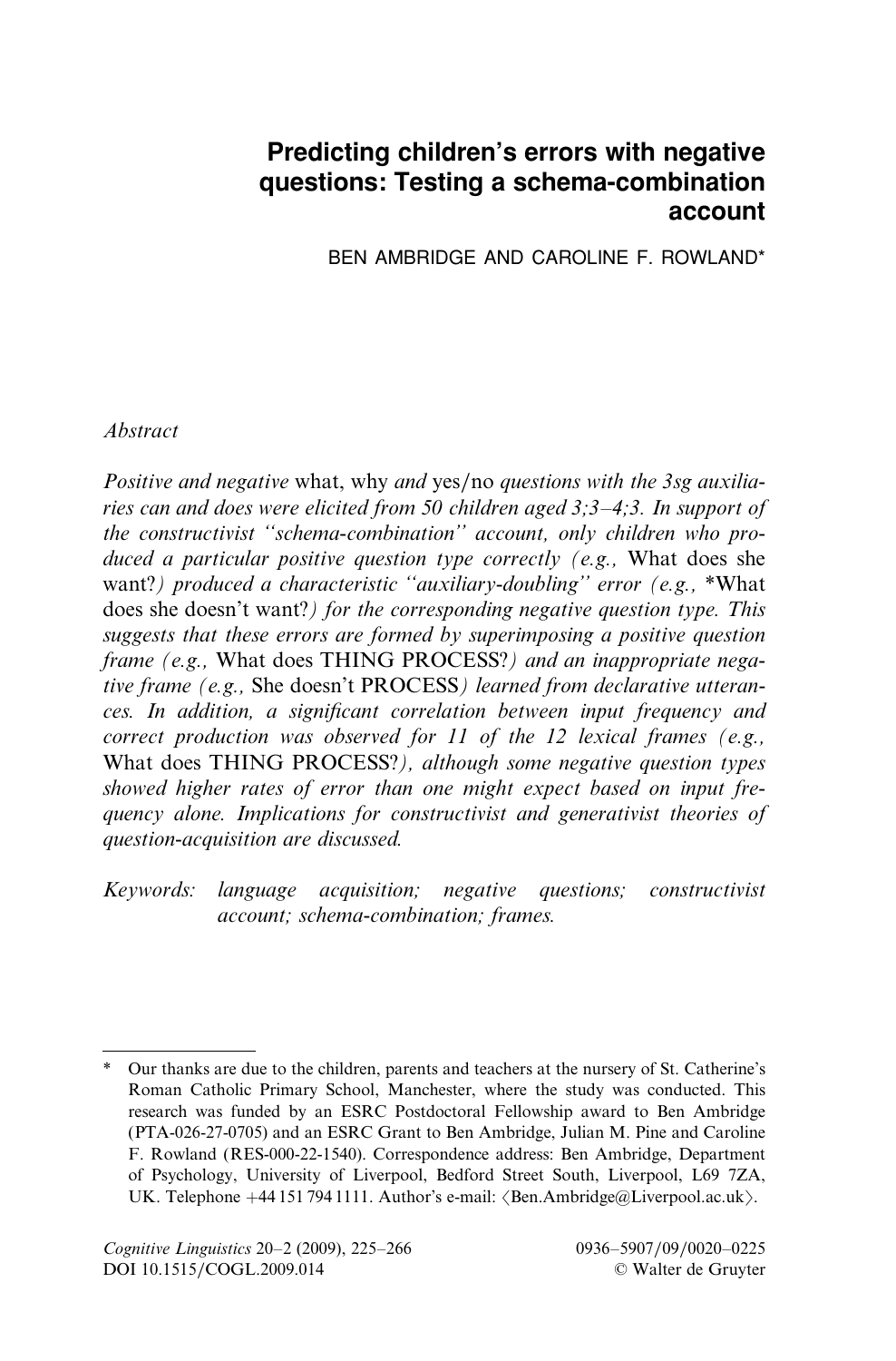# 1. Introduction

The key test for any theory of language acquisition is whether it can successfully predict particular patterns of error found in children's production data. Errors of commission (e.g., English past tense  $-ed$  or plural  $-s$ over-regularization errors) are particularly useful in this regard, as errors of omission may be a consequence of, for example, simple memory limitations, and not of an interesting property of the child's grammar.

Although very many theories make predictions about whether children, as a group, will display different error rates for different lexical items (e.g., regular vs irregular past tense forms, or high vs low frequency verbs) or syntactic constructions (e.g., transitive vs intransitive), few proposals are well-specified enough to make predictions regarding the particular error types that individual children will make for particular sentence types. The goal of the present study was to investigate whether a version of constructivist theory can use each child's correct productions for a particular sentence type (positive questions) to attribute to that child an inventory of lexically-specific frames<sup>1</sup> that can predict whether or not that child will make a particular error for a related sentence type (negative questions).

# 2.1. The constructivist account

The central idea of constructivism is that much of children's early multiword speech consists of a network of lexically or semantically-based frames, which gradually extend in complexity over development. This idea has a long history in the field of language acquisition research. As

<sup>1.</sup> In this paper, we adopt the terminology of Dabrowska and Lieven (2005). See Figure 1 for details. In particular, a schema is a complex symbolic unit that is made up of simpler symbolic units (complex units can be combined to form larger complex units ad infinitum, though as a simplifying assumption, we take the individual word to be the simplest unit). Each of these simple units is either *concrete* or *schematic* (also called *abstract*). A schema may consist entirely of concrete units (e.g., *open the door*), in which case it is termed a fixed phrase, or entirely of schematic units known as slots (e.g., PROCESS THING), in which case it is termed an abstract schema. A third type of schema, particularly important here, is known as a frame (or more properly a lexically-specific, or lexically-based, frame) and contains at least one concrete unit and at least one schematic unit (i.e., a slot). For example, in the lexically-specific frame *open THING*, *open* is the concrete unit and THING the schematic unit or slot. When a child uses a frame (e.g., *open THING*) to produce an actual utterance (e.g., *open the window*) we call any unit that elaborates a schematic unit (here the window, which elaborates the slot THING) a filler, and the process *superimposition*. For clarity, we apply these terms consistently when discussing both our own studies and those of others.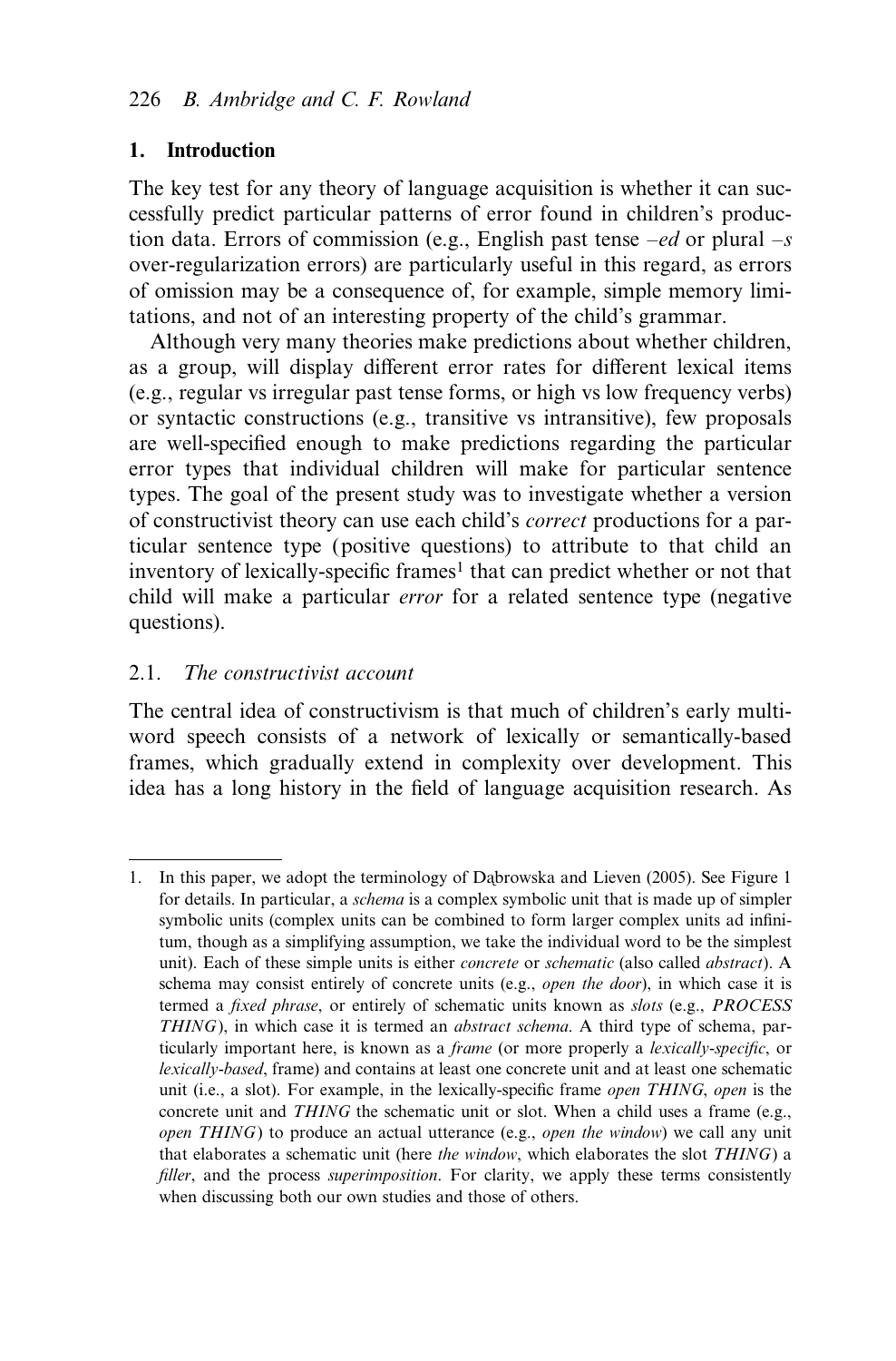early as 1976, Braine presented a detailed analysis of 11 children's data, arguing that these children's first productive multi-word structures were confined to a small number of ''formulae of limited scope for realizing specific kinds of meanings'' with each formula ''concerned with a specific and often rather narrow kind of semantic content'' (p. 4). For example, one of the children Braine studied, Andrew, appeared to have acquired a  $more+X$  formula, where *more* seemed to express either observed or desired recurrence, whereas the word occupying the X position indicated the thing/event that recurred (not always grammatically; e.g., *more sock*).

Similarly, Bowerman (1976) has argued that the early utterances of her children could be explained by quite specific semantically-based schemas such as  $INGEST+INGESTED$  (e.g., *eat choccy*) or even more general schemas (e.g., *actor*+*action*). Importantly, her data did not seem to be readily interpretable in terms of abstract syntactic relations such as SUB- $JECT+VERB$ ; indeed some utterances seem to rule out this interpretation. For example, Braine (1976) argued that the utterance Mommy oops (Bowerman 1973) could have been produced by an  $AGENT+ACTION$ but not a SUBJECT+VERB schema.

The recent constructivist approach of Lieven, Pine, Tomasello and colleagues focuses more specifically on item-based learning. On this approach, much of children's early speech consists of lexically-specific frames, with the complexity and abstraction of adult grammar coming as the endpoint of a long developmental process. For example, one of the earliest influential pieces of work in this tradition is that of Lieven, Pine and Baldwin (1997). Approximately 60% of the utterances of the 11 children they studied could be accounted for by the child's first 25 lexicallyspecific frames such as *There's a THING*, *I want a THING* and *ACTION*  $it$ , with many of the remaining utterances likely to be frozen phrases. This work has been extended, most notably by Lieven, Behrens, Speares and Tomasello (2003) who used a much denser longitudinal corpus of one 2 year old child to demonstrate that 63% of the utterances produced in the last hour of recording were not novel (i.e., they had been said before in exactly that form), and that 29% of the remaining utterances could be derived from one of the child's previous utterances by just one operation such as substituting a filler into a slot, or adding a word to the beginning or end of the utterance. This left merely 8% of utterances that could not be accounted for in terms of lexically-specific frames.

Most recently, Dabrowska and Lieven (2005) have provided a thorough linguistic description of two children's early questions based on Cognitive Linguistic theory and item-based learning. Their aim was to build a linguistic grammar of two children's early utterances based on three assumptions about language: 1) that humans store symbolic units,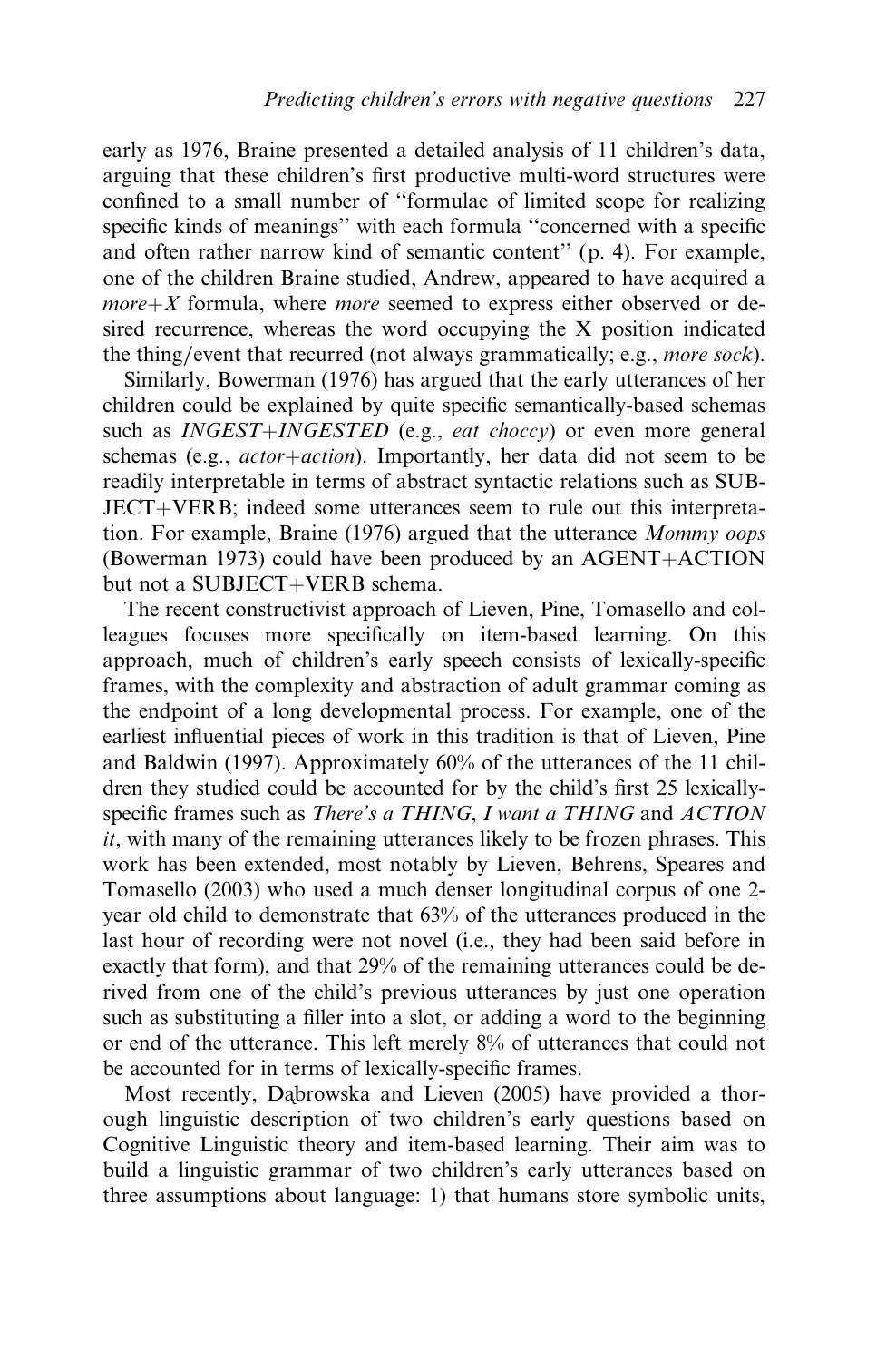#### 228 B. Ambridge and C. F. Rowland

Table 1. Assumptions behind the item-based model of language learning (reproduced from Dabrowska and Lieven 2005)

Assumption 1: Human beings store symbolic units (i.e., pairings of a phonological form and a semantic representation). These can be concrete and simple (door) or complex (open the door). Complex symbolic units consist of smaller units (e.g., open, the door), which are also pairings of a phonological form and a ''chunk'' of semantic structure. Symbolic units can also be partially schematic (*open NP*) or even wholly schematic  $(V NP)$ .

Assumption 2: Language acquisition involves the acquisition of symbolic units, both concrete and schematic. Schematic units are generalizations over more concrete units or actual utterances. Since both kinds of units are represented in the same format and have the same structure (see also Langacker 1991, 2000), this process involves strengthening the shared features while abstracting away from the differences. For instance, the frame Shall I PROCESS? is a generalization over utterances such as the following:

[from Annie 3;0] \*MOT: shall I try? \*MOT: shall I jump in? \*MOT: shall I look after baby? \*MOT: shall I be Mummy?

All these utterances share certain aspects of meaning (an offer to do something) and phonological form ( $\frac{1}{2}$ [æla1] followed by a slot into which an expression specifying the type of activity can be inserted). Similarly, open THING is a generalization over expressions such as open it, open the door, open the gate, etc.

Assumption 3: The production of novel expressions involves the combination of symbolic units using two operations: juxtaposition and superimposition. JUXTAPOSITION involves linear composition of two units, one after another. Note that the two units can be combined in either order:

(3) Derivation of a novel expression using juxtaposition

| $now + are you downstairs?$ | $\rightarrow$ now are you downstairs?<br>or are you downstairs now?                                                |
|-----------------------------|--------------------------------------------------------------------------------------------------------------------|
|                             | why are you holding me? + Daddy? $\rightarrow$ why are you holding me Daddy?<br>or Daddy why are you holding me?or |

The linear juxtaposition signals that the meanings of the two expressions are to be integrated, but the construction itself does not spell out how this is to be done, so it must be inferred by the listener (in the first example, *now* is understood to designate the time of the situation designated by the clausal unit; in the second example, *Daddy* is the addressee).

In SUPERIMPOSITION, one unit (which we call the ''filler'') elaborates a schematically specified subpart of another unit (the "frame"). For instance, the units shall I PROCESS? and *open that* can be superimposed to derive the novel expression *shall I open that?*. Superimposition happens simultaneously at both the phonological and the semantic poles of the two expressions. The filler must match the properties specified in the frame: the shall I PROCESS? frame requires a filler which designates a PROCESS, in the technical CG sense, that is to say, a temporal relation (see Langacker 1987a, 1987b, 1991).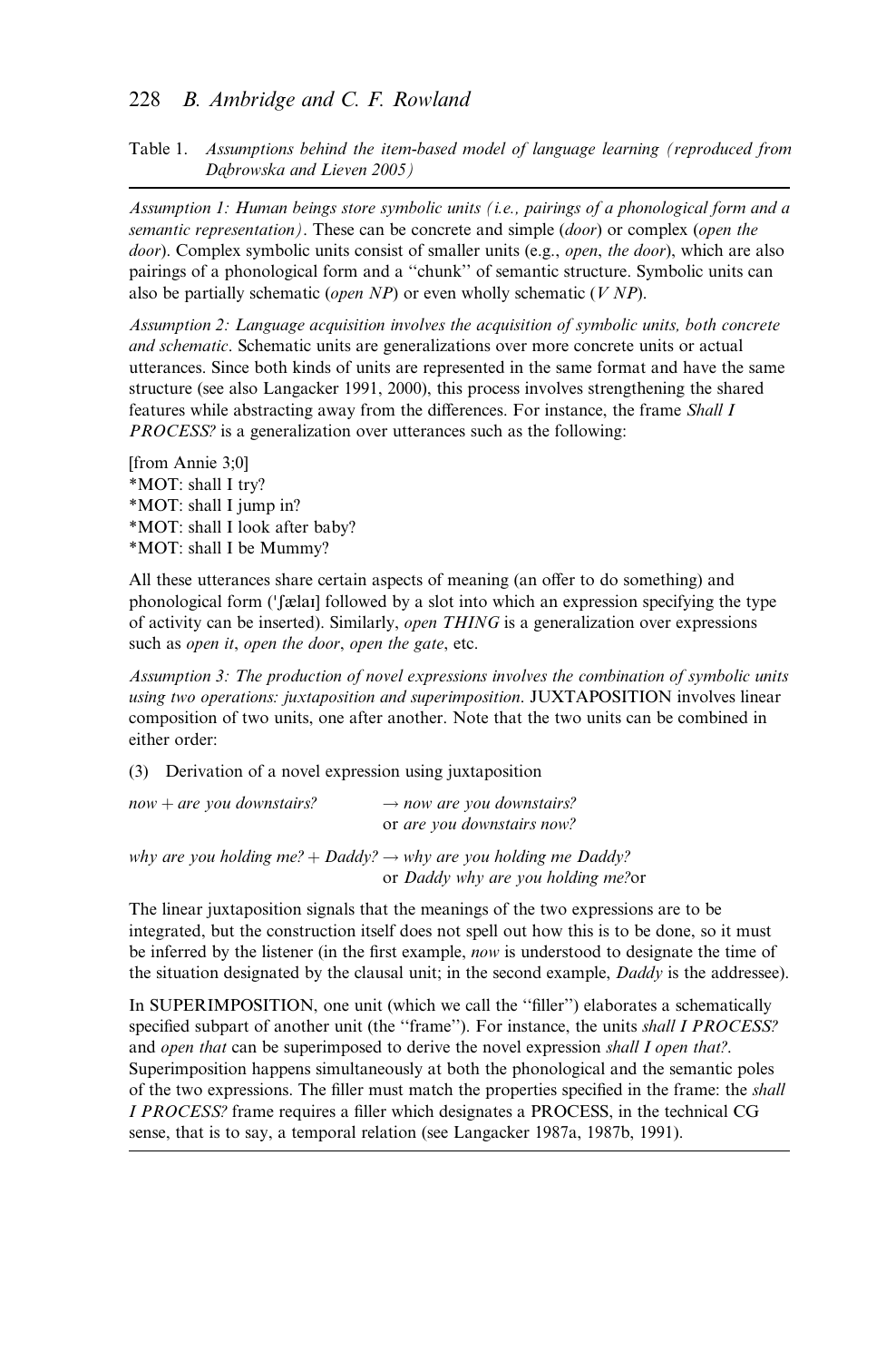2) that language acquisition involves the acquisition of both concrete and schematic symbolic units, and 3) that the production of novel expressions involves combining symbolic units using two operations: juxtaposition and superimposition (see Table 1, reproduced from Dabrowska and Lieven, for an explanation of these assumptions). Based on these assumptions, Dabrowska and Lieven (2005) wrote an inventory of constructions for the question data of two children aged 2–3 years of age, using only frames and fixed phrases (i.e., no abstract schemas).

Using dense data, these authors extracted a test corpus of the child's speech (the last two transcripts recorded for one child and the last five for the other, less talkative child), and a main corpus, which contained all the remaining transcripts (both child and adult utterances). They then extracted all syntactic questions from each test corpus (the target utterances) and determined which of these target utterances were either exact repetitions of utterances in the main corpus, or could be derived from such utterances by juxtaposing or superimposing one or two component units (defined as ''an expression which shares lexical material with the target and is attested at least twice in the main corpus, excluding imitations and self repeats''; p. 447). For example, the test utterance Where can he *park?* could have been derived by the superimposition of the two previously-attested complex units Where can THING park? and Where can he PROCESS?. These data demonstrated that over 90% of the questions produced in the test corpus could have been derived in this way from previously-produced utterances. Importantly, the slots (e.g., PROCESS) appeared to be semantically constrained, with very few errors of the type where children superimposed a filler that was semantically inappropriate or of the wrong form-class (e.g., \*Where can he table?). This coincides with Braine's  $(1976: 9)$  observation that "the major source of the differences among the sets of words that occur with different pivots in positional productive patterns is obviously the meaning each particular formula is used to express . . . Words are not selected randomly but to accomplish a communicative purpose''.

Accordingly, it is particularly important in the context of the present paper to highlight the fact that the constructivist approach investigated does not posit frames with unconstrained slots (e.g., What does  $+ X$ ) in which *any* word or phrase may appear, regardless of whether it is semantically appropriate<sup>2</sup>. Rather, the frames posited are of the form *What does* 

<sup>2.</sup> The confusion arises because constructivist authors often use notation such as  $X$  (as opposed to THING) to denote a slot. This is presumably to avoid committing to either a semantic (THING) or a syntactic definition (NOUN) of a slot. In fact, constructivist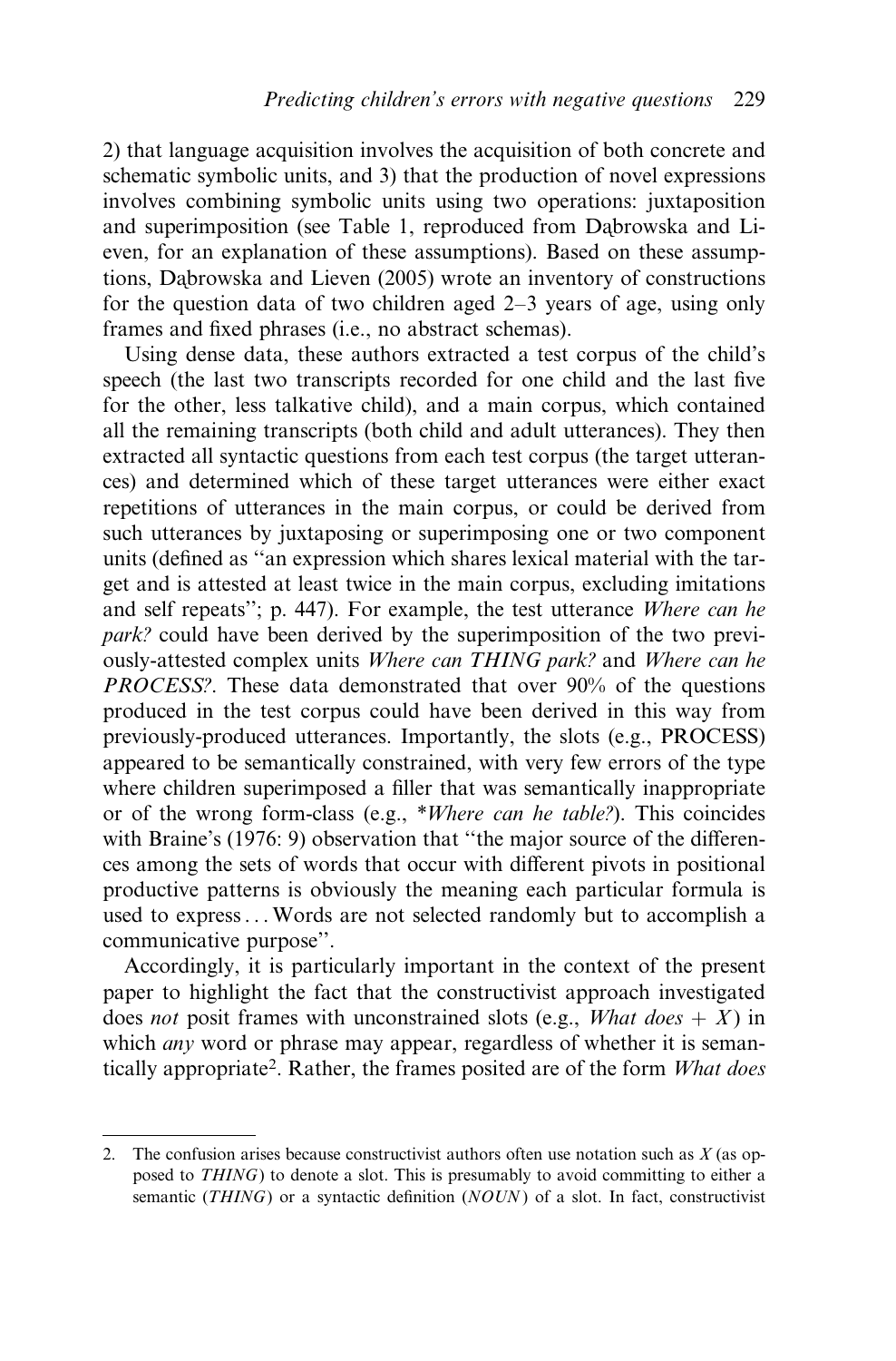THING PROCESS? in order to capture the finding that children's (hypothesized) slot-fillers are virtually always semantically appropriate (e.g., What does John want?) and virtually never inappropriate (e.g., \*What does John happy?). Furthermore, the generalization procedure is constrained not only by the fact that the slot specifies (albeit in a fairly general way) way the semantics of a potential filler (e.g., happy cannot fill the PROCESS slot) but also by the communicative intentions of the child. Thus a child who has the frame *What does THING PROCESS*? would be unlikely to ask a question such as *What does John want the ball*?, even though want the ball is potentially a valid filler for the PROCESS slot, simply because the utterance does not match the communicative intentions of the child (i.e., to ask the hearer what John wants).

However, these data only show compatibility with the assumptions of the item-based learning model. Dabrowska and Lieven's (2005) analysis does not confirm that children are in fact storing these lexically-specific frames (though see Bannard and Matthews 2008) and using them to derive subsequent utterances. Thus, Rowland (2007) attempted a stronger test of this account by a detailed analysis of the pattern of correct syntactic questions and errors in 10 children's data. First, she tested the prediction that questions that could be produced by a single operational procedure (e.g., the superimposition of filler material into a frame such as What does THING PROCESS) should be easier, quicker to process and thus less susceptible to error than questions requiring more complex operations or generalisation over a number of stored examples (see Rowland 2007, for rationale). Sure enough, error rates were significantly lower in questions that could have been derived from previously-learned and highly-frequent lexically-specific question frames, and this finding could not be attributed to other factors such as the identity of the wh-word or auxiliary, or the simple input frequency of the individual words.

theory does not posit that the slots are either entirely semantically or entirely syntactically defined. The slots are formed by ''functionally-based distributional analysis'' (Tomasello 2003); i.e., by abstracting across items that have similar distributions AND share similar communicative functions. In the present article, we use semantic labels (e.g., PROCESS) as opposed to syntactic labels (e.g., VP) to avoid committing to the notion that children are in possession of abstract syntactic categories (though, as argued above, we would not claim that the slot can be entirely semantically defined either). The one exception to this is that we use the syntactic term  $AUX$ , purely because no convenient "syntactically neutral" term is available (terms such as *grounding predication* are unwieldy, and likely to be unfamiliar to most researchers). This should NOT be taken as a claim that young children are actually in possession of an AUX category; indeed, we have argued elsewhere that they are not (e.g., Rowland and Pine 2000; Ambridge et al. 2006).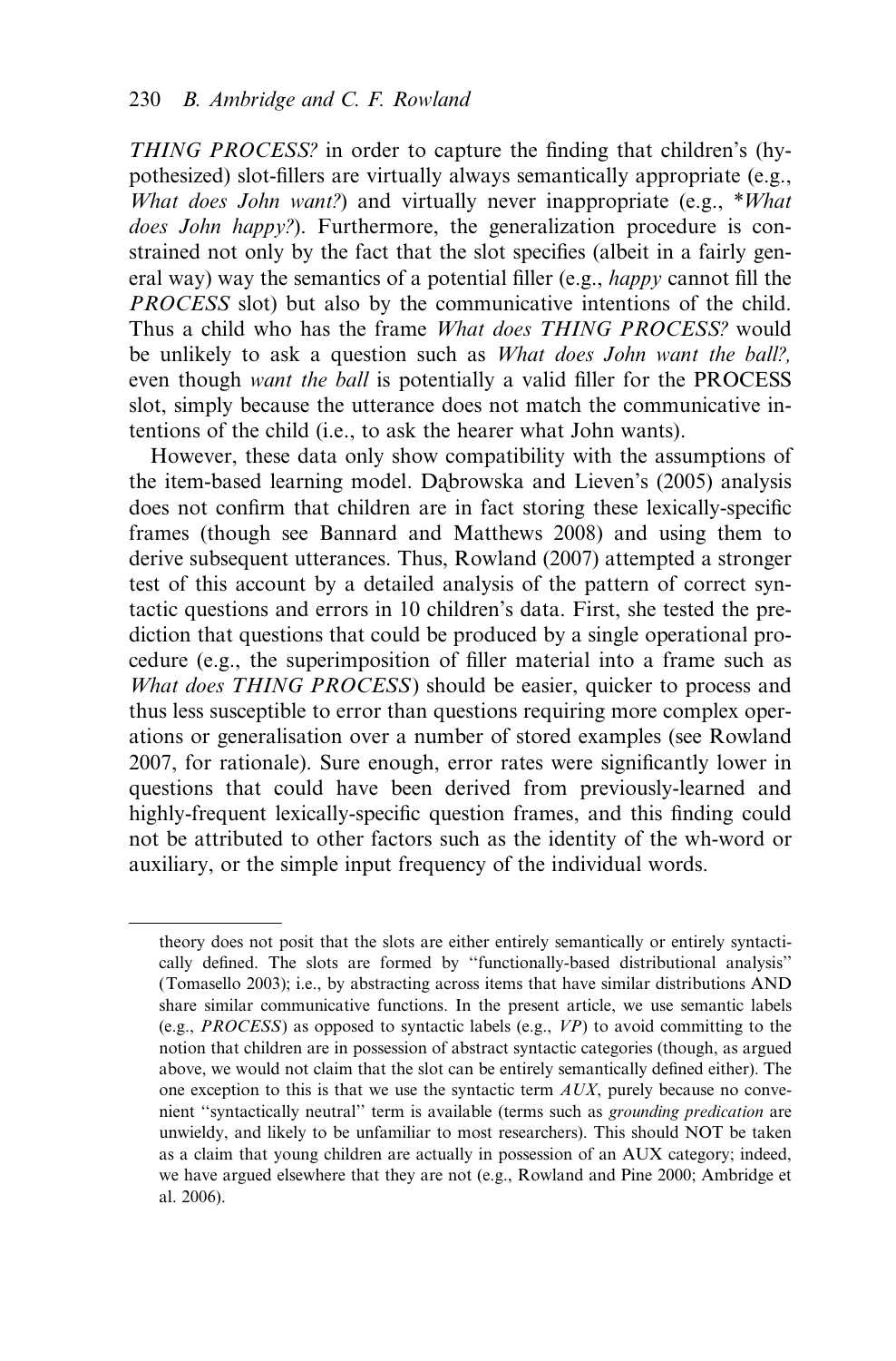However, errors in frame-based questions, although rare, were not non-existent (also Dabrowska and Lieven 2005 found that 20% of their potentially frame-derived questions were errors). To investigate these further, Rowland (2007) conducted a second analysis, testing whether those errors that do occur in lexical-frame-based questions (which are predicted to be rare) could be interpreted as resulting from schema-combination operations such as the superimposition of a frame (e.g., Where does THING PROCESS?) and an inappropriate complex concrete element (e.g., he goes; yielding \*Where does he goes?). Unfortunately, the results for this second prediction were suggestive but not decisive: In all analyses, the majority of errors in frame-based questions seemed to result from the superimposition of a frame and an inappropriate filler, but the data were too sparse for definitive conclusions to be drawn.

Thus this second prediction is still to be tested. A useful approach when naturalistic data are too sparse to allow firm conclusions to be drawn is to turn to experimental procedures where the relevant structures can be elicited in relatively large numbers. The aim of the present study, therefore, is to use an elicited-production paradigm to investigate whether particular question-formation errors can be explained by the superimposition of a lexically-specific question frame and an inappropriate filler. In order to maximize the likelihood of obtaining sufficient data to test this prediction, the present study focussed on one of the most frequent error types: auxiliary-doubling errors in negative questions (e.g., \*What does she doesn't like?). To provide a particularly stringent test, we decided to investigate whether the item-based-learning account can predict which particular children will and will not make this error, given the inventory of lexically-specific frames attributed to them on the basis of an independent set of data (positive questions).

# 1.2. Testing the schema-combination explanation of doubling errors

One of the most frequent errors of commission reported in the literature (e.g., Guasti et al. 1995; Rowland 2007) is the auxiliary-doubling error; in which children produce questions with two auxiliaries—the first being a preposed auxiliary and the second occurring post-subject. The majority of these are of the form *positive auxiliary*  $(AUX) \dots$  *negative auxiliary*  $(AUX +$ NEG; e.g., \*What does she doesn't like?). Other auxiliary-doubling errors are significantly less frequent. For example, in the study by Guasti et al.,  $AUX + NEG...AUX + NEG$  errors (e.g., \*What doesn't she doesn't like?) constituted only 8.3% of questions and  $AUX+NEG...AUX$  errors were unattested. Guasti et al. (1995) did not report data for positive questions, but both naturalistic-data and elicited-production studies (see Ambridge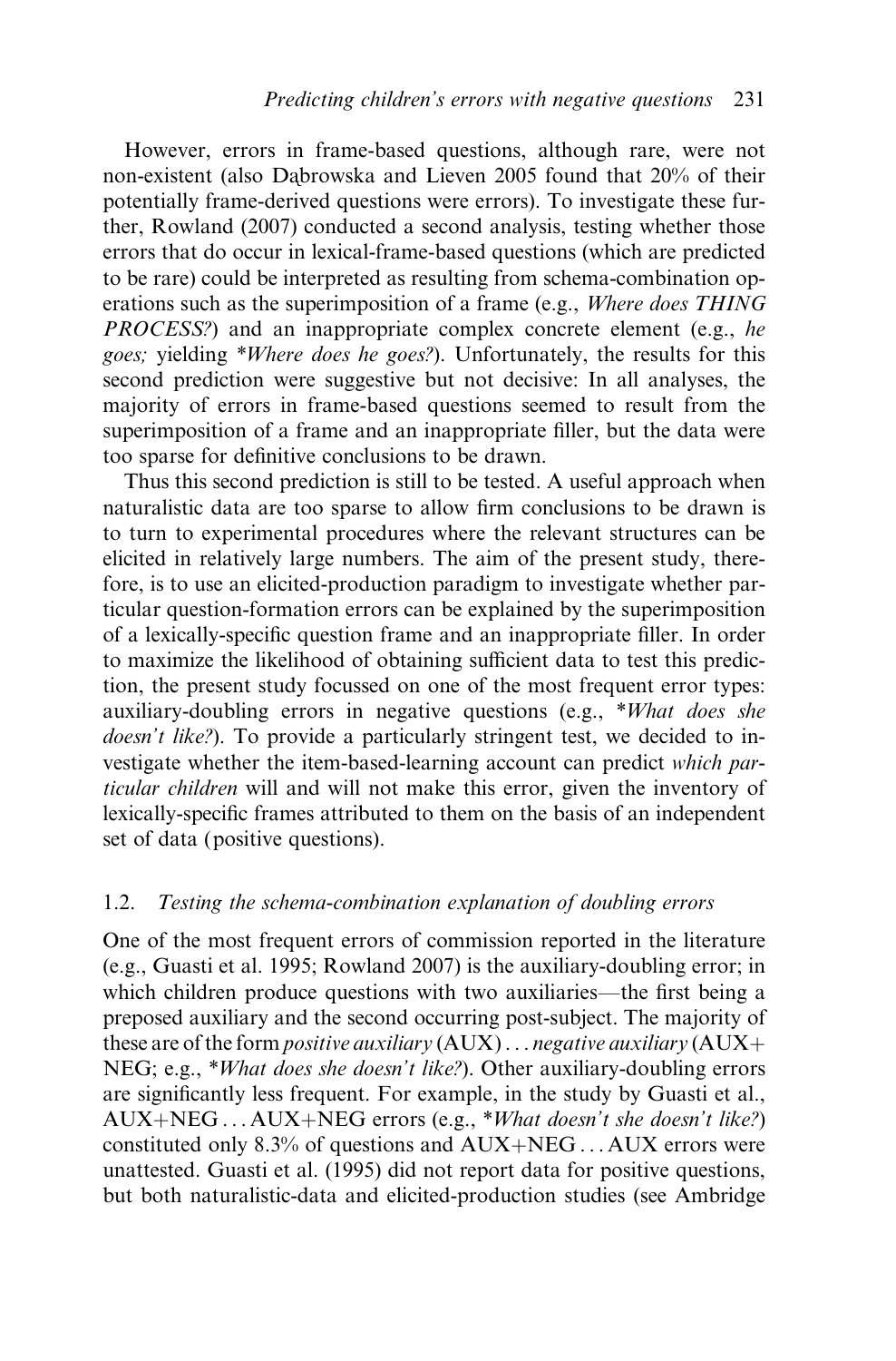et al. 2006, for a review) have found that auxiliary-doubling errors are rare for simple positive questions (though common for multiple-clause questions; see Ambridge et al. 2008).

Under the schema-combination account  $AUX = AUX + NEG$  errors (e.g., \*What does she doesn't like?) are derived from lexically-specific frames (e.g., What does THING PROCESS?) either by mutual-elaboration with another lexically-specific frame (e.g., she doesn't PROCESS) or by the superimposition of a complex concrete element (e.g., she doesn't like peas); with each learned from (or abstracted across) declarative sentences in the input.<sup>3</sup> This means that the model makes a very strong prediction about the patterning of such errors. Specifically, such errors should occur *only* in children who already possess the relevant lexicallyspecific positive frame (e.g., *What does THING PROCESS*? [or the slightly more concrete frame *What does she PROCESS*?; the predictions of the account are the same in either case]).

One part of this prediction is that children who show evidence of having the relevant positive frame (e.g., What does THING PROCESS?) will make auxiliary-doubling errors for negative questions (e.g., \**What does* she doesn't like?). However, because such children may also have the relevant negative frame (e.g., *What doesn't THING PROCESS?*), or indeed a more general schema that allows them to ask negative questions (e.g.,  $WH-WORD$   $AUX+NEG$  THING PROCESS?), a clearer prediction is that children who do NOT have the relevant positive frame (e.g., What does THING PROCESS?) will NOT be able to produce an auxiliarydoubling error for the corresponding negative question (e.g., \**What does* she doesn't like?). Each child can be classified as either having or not having each particular lexically-specific positive frame (e.g., What does THING PROCESS?) on the basis of whether or not she is able to produce a correctly-formed positive question using this frame (e.g., What

<sup>3.</sup> Although the complex unit she doesn't like may well also serve as a component unit in a frame such as she doesn't like THING, this does not mean that it is unavailable for superimposition into a frame such as What does THING PROCESS (at least according to the account of superimposition given by Dabrowska and Lieven 2005). Thus one does not have to posit some deletion process to explain why the child does not superimpose What does THING PROCESS? and She doesn't like THING, to yield What does she doesn't like THING?. However, one might reasonably ask how the child knows to choose She doesn't like as opposed to She doesn't like THING for superimposition with the frame What does THING PROCESS?. The answer is that the child understands her own communicative intention—to ask what the character does not like—and so chooses the more semantically-appropriate of the two potential fillers. Clearly She doesn't like THING is not a semantically appropriate filler, because it contains a slot that must be filled with information that the child does not have.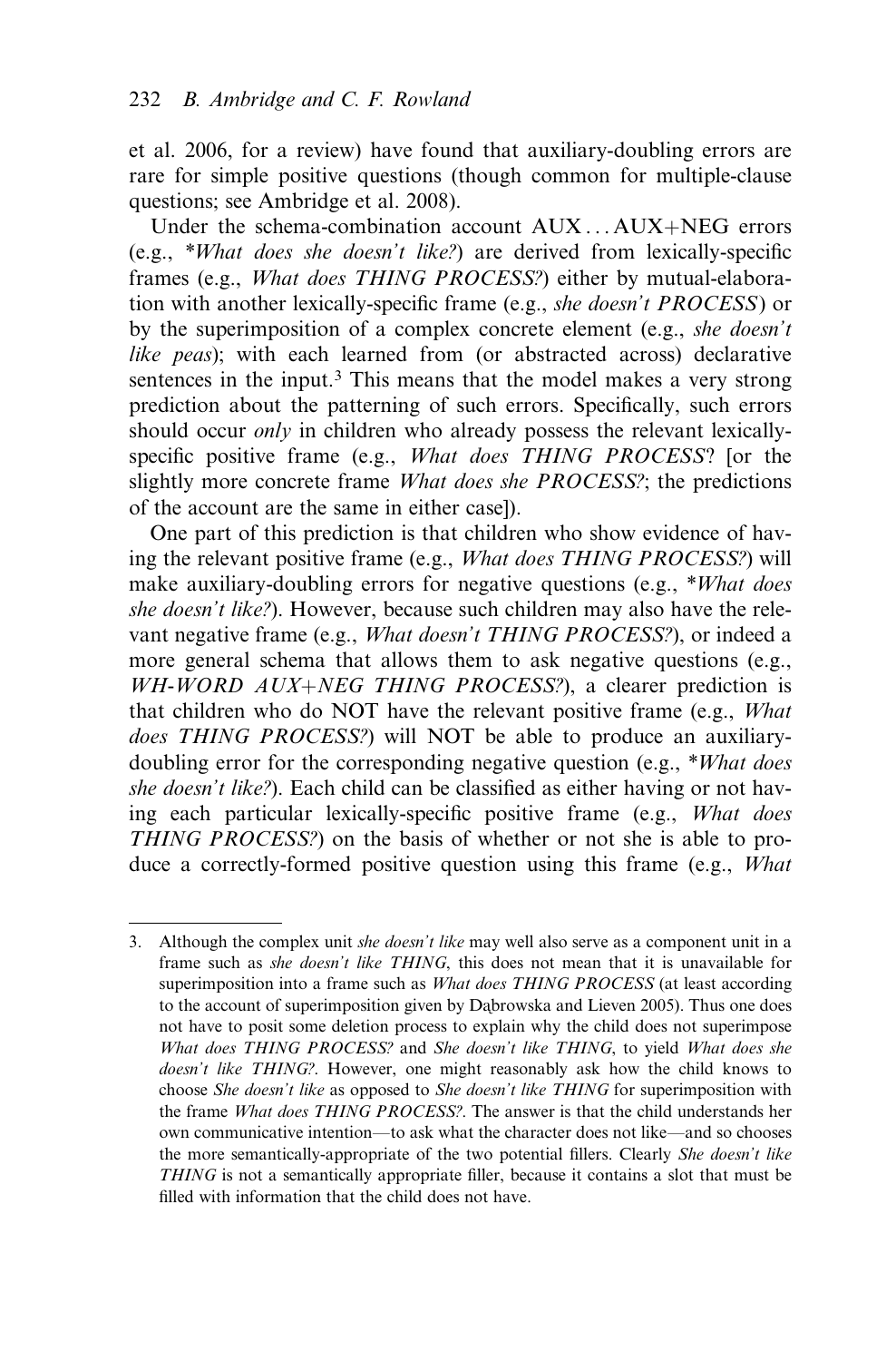does she like?). Thus the crucial prediction tested in the present study is as follows:

 $AUX...AUX+NEG$  doubling errors for a particular negative question type (e.g., \*What does she doesn't like?) will be produced by a significantly greater proportion of children who did than who did not produce a correctly-formed positive question of the corresponding type (e.g., *What does she like?*). This is because production of a correctly-formed positive question constitutes evidence for knowledge of the individual lexically-specific positive frame (e.g., What does THING PRO-CESS?) that is required for the relevant doubling error.

We tested this prediction by eliciting 3sg positive and negative wh- and yes/no questions with *can* and *do* (see method section for details)<sup>4</sup>. It is important to emphasize that the claim of the present account is not simply that children will have greater difficulty forming negative than positive questions as the latter build on knowledge of the former. The prediction is that children who produce a correctly-formed positive question will be the same children who produce a particular error on a related negative question. Indeed, for positive/negative pairs for which the latter is significantly more frequent in the input than the former (e.g., Why can THING PROCESS? vs Why can't THING PROCESS?), the constructivist account predicts better performance on the negative form.

Of course, if the schema-combination account is to succeed, it must also be able to predict—on the basis of frame-inventories attributed to particular children—why they do and do not make other particular types of errors on positive and negative questions. These predictions and their rationale are given in Appendix 1. A fuller taxonomy of possible question-errors is given in Table 2 (see method section).

The present study also tests two further predictions of the schemacombination account. The prediction relates to correctly-formed questions. For all question-types (whether positive or negative), the schemacombination account predicts that rates of correctly-formed questions will be highest when the relevant frames (e.g., What does she PROCESS?, What doesn't she PROCESS?, Does she PROCESS?, Doesn't she PROCESS?)

<sup>4.</sup> To avoid the design of our study becoming too large it was necessary to restrict this investigation to two auxiliaries and to 3sg forms. Auxiliary DO and modal CAN were selected as the two auxiliaries generally agreed to display the highest rates of commission error (e.g., Ambridge et al. 2006; Rowland 2007; Rowland et al. 2005). Third person forms were chosen because first and second person forms are difficult to elicit with the paradigm used, and singular forms because the relevant combinations are presumably more frequent for singular than plural forms (e.g., *What does she > What do they*).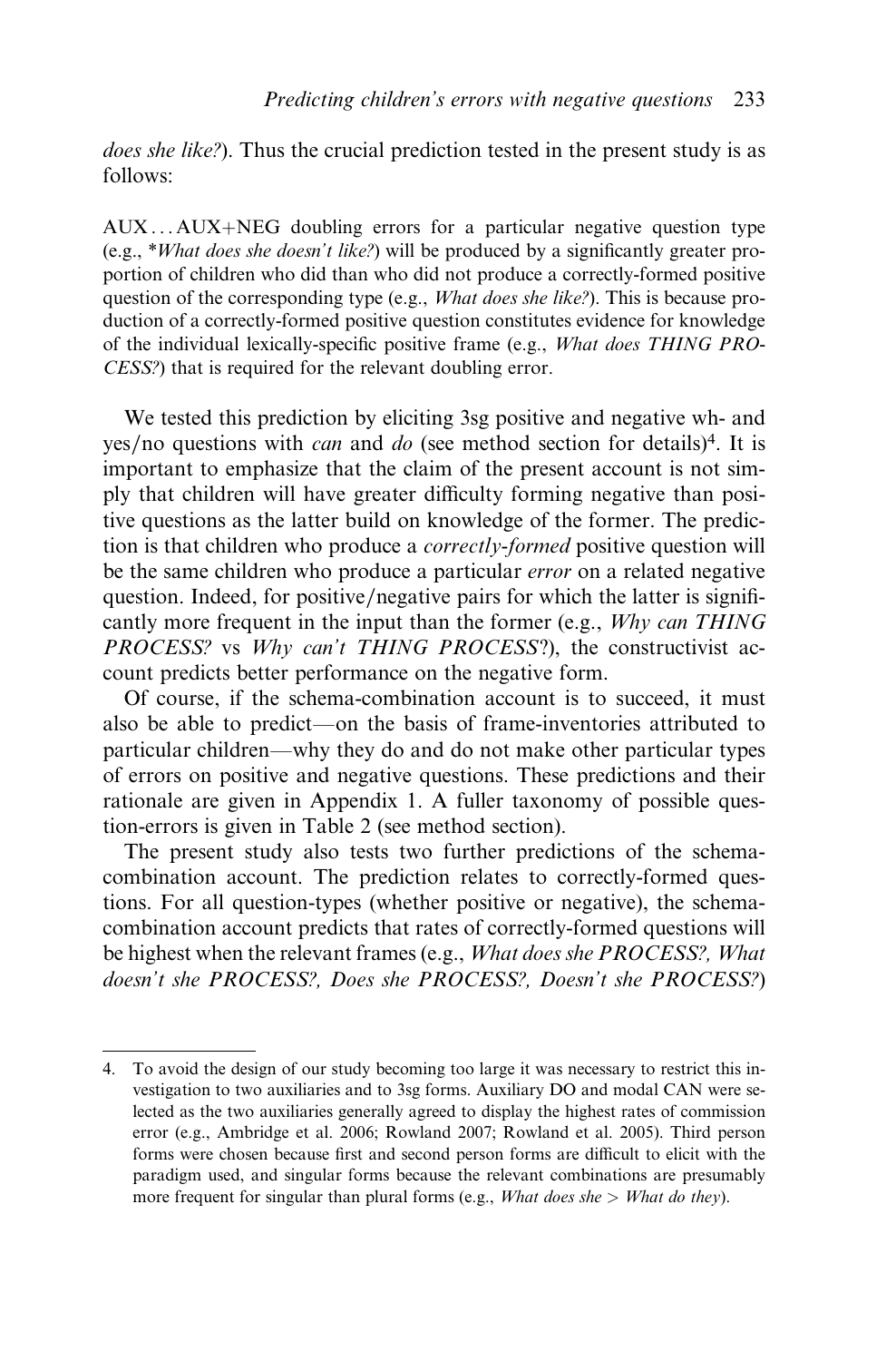are of high frequency in the child's input. This prediction obtains because, under this account, many correctly-formed questions will be produced using partially-abstract frames of this type (with the remainder produced using wholly abstract schemas such as WH-WORD AUX THING PRO-CESS?); the higher the frequency of the relevant frame in the input, the greater the opportunity for it to be acquired. The converse of this prediction also holds: The higher the frequency of the frame in the input, the lower the predicted error rate.

Note that positive questions are therefore predicted to show higherrates of correct production only to the extent that positive frames are more frequent than negative frames. For questions where the negative form is more frequent in the input (e.g., Why can't THING PROCESS? vs Why can THING PROCESS) higher rates of correct-production are predicted for the negative than the positive form.

The final prediction of the schema-combination account relates to noninversion errors (e.g., \*What she does like?; \*What she doesn't like? \*She does like fruit?; \*She doesn't like fruit?). Many errors of this type could potentially be accounted for by Dabrowska and Lieven's (2005: 442) juxtaposition operation that ''involves linear composition of two units, one after another'' (e.g., the concrete simple unit what and the frame she doesn't PROCESS to yield What she doesn't PROCESS?). The prediction is that these errors will be common in cases where this frame is frequent in the input, particularly when it is frequent relative to the appropriate negative question frame. For example (as we will see) she doesn't PRO-CESS is far more frequent than What doesn't THING PROCESS); thus the account predicts a high rate of non-inversion errors (e.g., \*What she doesn't PROCESS?). Conversely, she does PROCESS is far less frequent than What does THING PROCESS?; thus the account predicts a low rate of non-inversion errors (e.g., \*What she does PROCESS?) and a high rate of correct-question formation.

# 1.3. Generativist accounts

Although the main aim of the present study is to test the predictions of the constructivist schema-combination account, it is also necessary to consider whether any rival generativist theories of question-formation could potentially explain the pattern of data observed. The theories of DeVilliers (1991), Stromswold (1990), Santelmann et al. (2002), Hattori (2003) and Guasti et al. (1995) all share the assumption that knowledge of subject-auxiliary inversion is part of children's innate UG endowment. Children make errors when they have yet to learn to apply this knowledge correctly to particular items that have language-specific properties which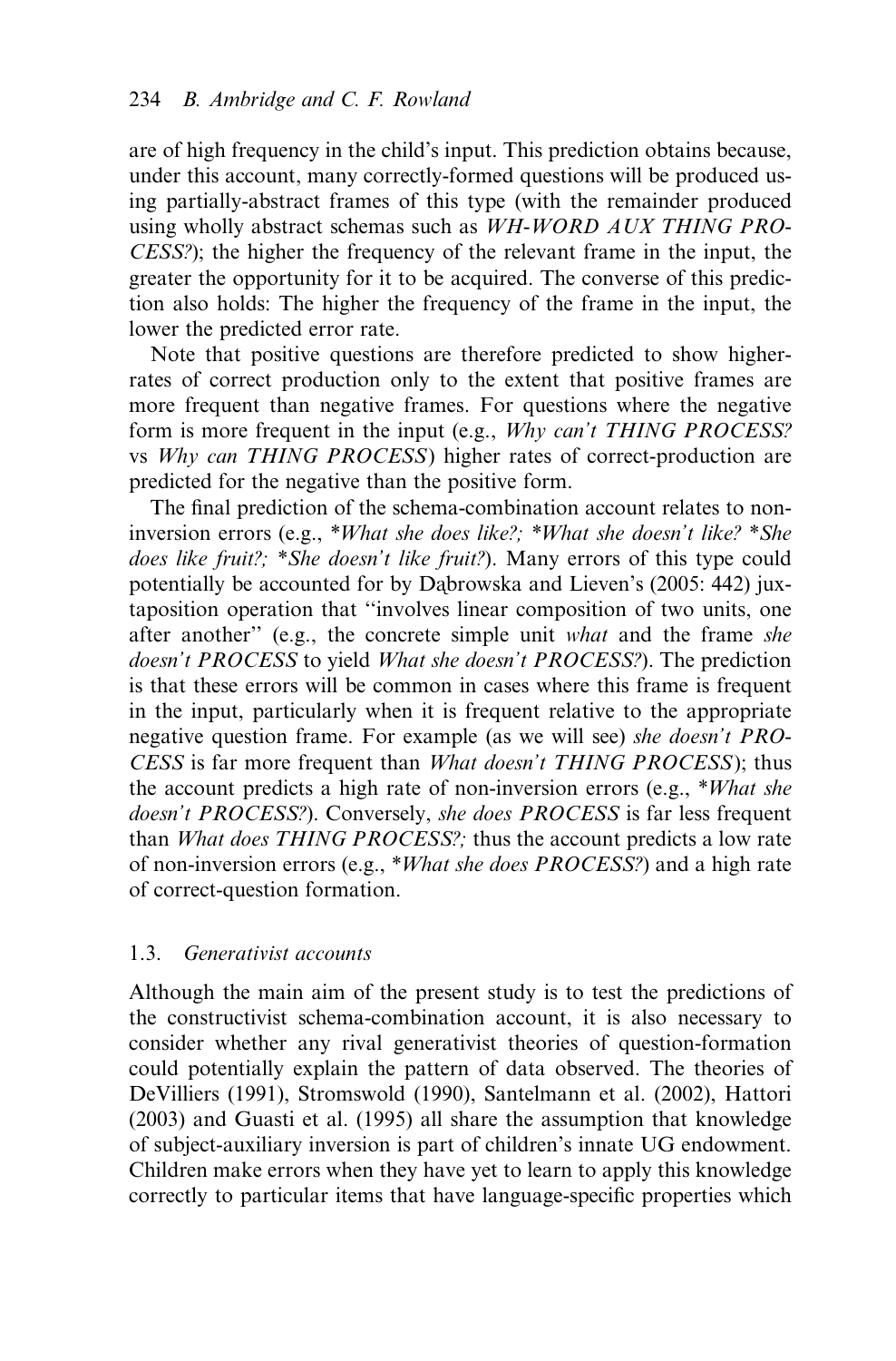may confuse or mislead children. Unlike the present proposal, all generativist theories predict higher rates of errors for negative than positive questions, because the former involve the manipulation of an additional functional projection (NEG), thus increasing complexity.

DeVilliers (1991) predicts that non-inversion errors (e.g., Why she doesn't like the tea?) will be more common for adjunct (e.g., why, how) than argument (e.g., what, who) wh-operators, as children are mislead by the fact that some adjunct wh-operators (e.g., How come [she doesn't like the tea<sub>l</sub>?) do not trigger inversion. In support of this prediction, most studies of question acquisition (but not that of Ambridge et al. 2006) find higher error rates for why than other wh-operators (e.g., Erreich 1984; Kucazj and Brannick 1979; Labov and Labov 1978; Rowland and Pine 2000), although results for *how* are more mixed, with some authors (e.g., Labov and Labov 1978; Rowland and Pine 2000) reporting high rates of inversion.

The theories of Stromswold (1990), Santelmann et al. (2002) and Hattori (2003) predict higher rates of commission error for questions with auxiliary DO (and copula BE) than any other auxiliary. According to these authors, DO questions are problematic because, unlike all other auxiliaries, DO is not present in the untransformed utterance (unless inserted for emphasis or negation), but is inserted to bear (or check) tense and agreement (e.g., Minnie likes the tea  $\rightarrow$  what DOES Minnie like?). (Questions with copula BE are problematic because children have to learn that copula BE, as a main verb, inverts (e.g., *Minnie is happy*  $\rightarrow$  *Is* Minnie happy?) whereas all other main verbs do not).

There is a certain amount of support for this prediction. It is generally recognized that rates of double-marking error are higher for DO than for other auxiliaries (e.g., Ambridge et al. 2006; Hattori 2003; Maratsos and Kuczaj 1978; Stromwold 1990), though this predominantly reflects children's performance with negated forms of DO. For yes/no questions, both Santelmann et al. (2002), using a sentence repetition paradigm, and Rowland (2007), in an analysis of naturalistic data, found significantly higher rates of commission error for DO than for the modal auxiliaries. However, for wh-questions, the experimental study of Ambridge et al. (2006) found only a non-significant trend in the predicted direction (for noninversion errors), whilst the naturalistic data study of Labov and Labov (1978) found a higher rate of correctly formed questions for DO than CAN. Rowland (2007) found no difference between error rates for DO and the modal auxiliaries for wh-questions.

Focussing specifically on auxiliary-doubling errors (e.g., \**What can she* can eat?), there is a long history in the generativist literature of treating such errors as reflecting the movement of the auxiliary from its original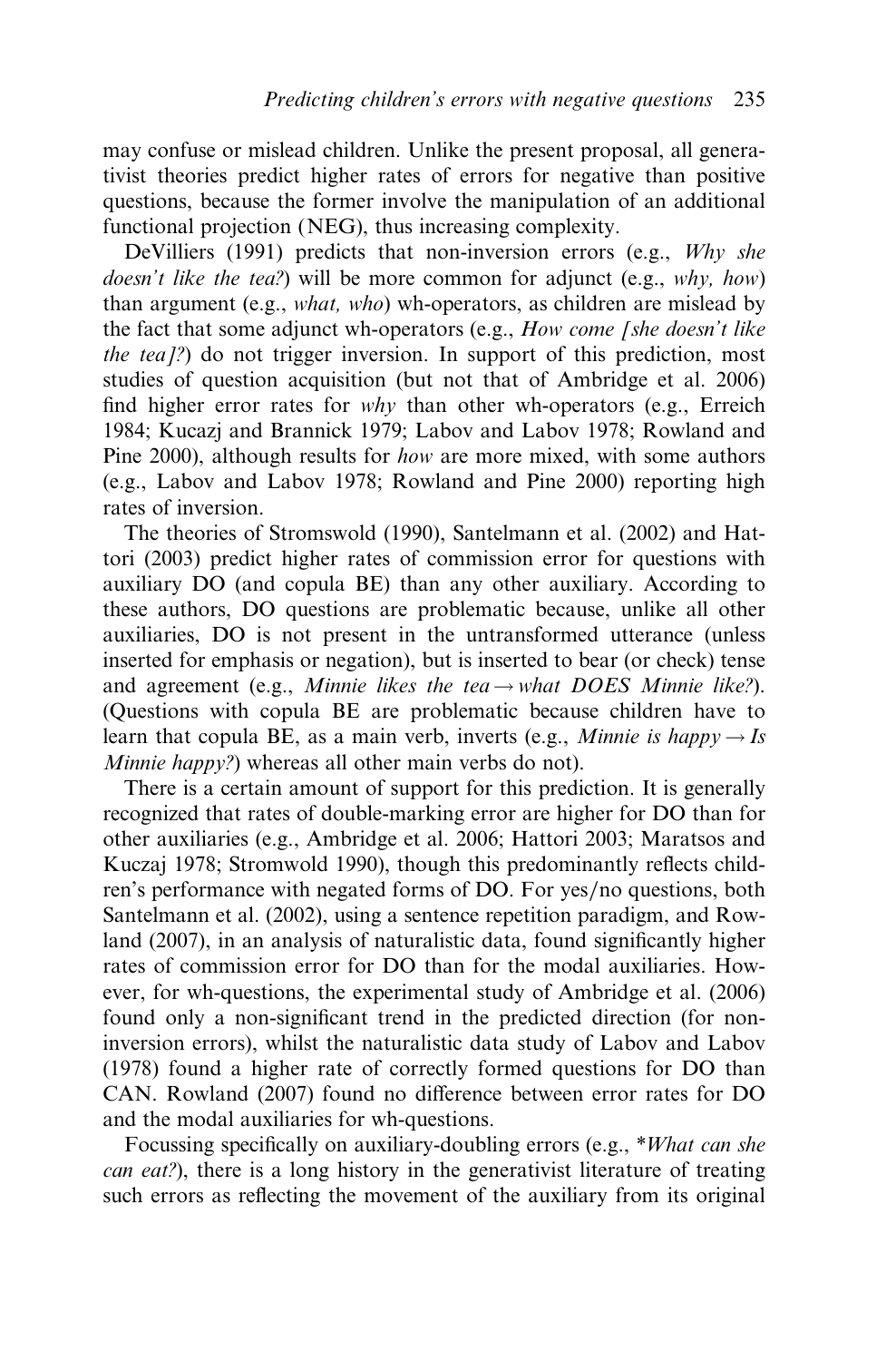position within IP to the head of CP ([V to] I to C movement) without subsequent deletion of the auxiliary from its original position (e.g., Hurford 1975). However simple copying-without-deletion accounts cannot explain why rates of auxiliary-doubling error should be different for different question types and, in particular, why they should be more frequent for negative than positive questions (other than by a general appeal to the notion of complexity).

A more sophisticated copying-without-deletion account that does address this phenomenon is that of Guasti et al. (1995). This theory is designed specifically to explain the patterning of children's errors with negative questions. In an elicited production study, these authors found that errors involving  $AUX \dots AUX + NEG$  doubling (e.g., \*What does she doesn't like?) were relatively frequent (39.7% of all questions produced), as were non-inversion errors  $(21.7%)$ . Other auxiliary-doubling errors were significantly less frequent, with  $AUX+NEG$  . .  $AUX+NEG$  errors (e.g., \*What doesn't she doesn't like?) constituting only 8.3% of questions and  $AUX+NEG$ ... $AUX$  errors unattested (data for positive questions are not reported).

Guasti et al.'s (1995) proposal, in simplified form, is that children believe that the negation marker (*not*, or the clitic form  $n't$ ) may not raise out of IP (the authors take this to be a matter of parametric variation, as this is indeed the case for some language dialects, e.g., Paduan Italian). This creates a problem when the child uses the abbreviated -n't form of the negation marker cliticized onto the auxiliary at I (e.g.,  $doesn't$ ). In the adult grammar, both the auxiliary and the negation marker are moved to C, as per the normal process of subject-auxiliary inversion, or I to C movement (e.g., What doesn't she like?). In the child grammar, the auxiliary is moved but the negation marker remains at I (e.g., What does she n't like?). Since the n't marker requires a host, the child spells out the trace of the moved auxiliary, to give the most common error type (e.g., \*What does she doesn't like?). Non-inversion errors, the second most common error-type, occur when the child chooses to keep the negation marker within IP not by moving the auxiliary and stranding the  $n't$ marker, but by keeping the whole  $AUX+NEG$  form within IP (e.g., \*What she doesn't like?).

Guasti et al.'s (1995) theory, then, makes a simple and testable prediction. Children should make only errors which involve the negation marker remaining within IP (i.e.,  $AUX \dots AUX + NEG$  doubling errors, and non-inversion errors). Errors which involve the marker leaving IP (e.g.,  $AUX+NEG...AUX+NEG$  errors such as \*What doesn't she  $doesn't like?$ ) should not occur, or at least should occur sufficiently rarely that they can reasonably be classed as ''transition structures'' (p. 236).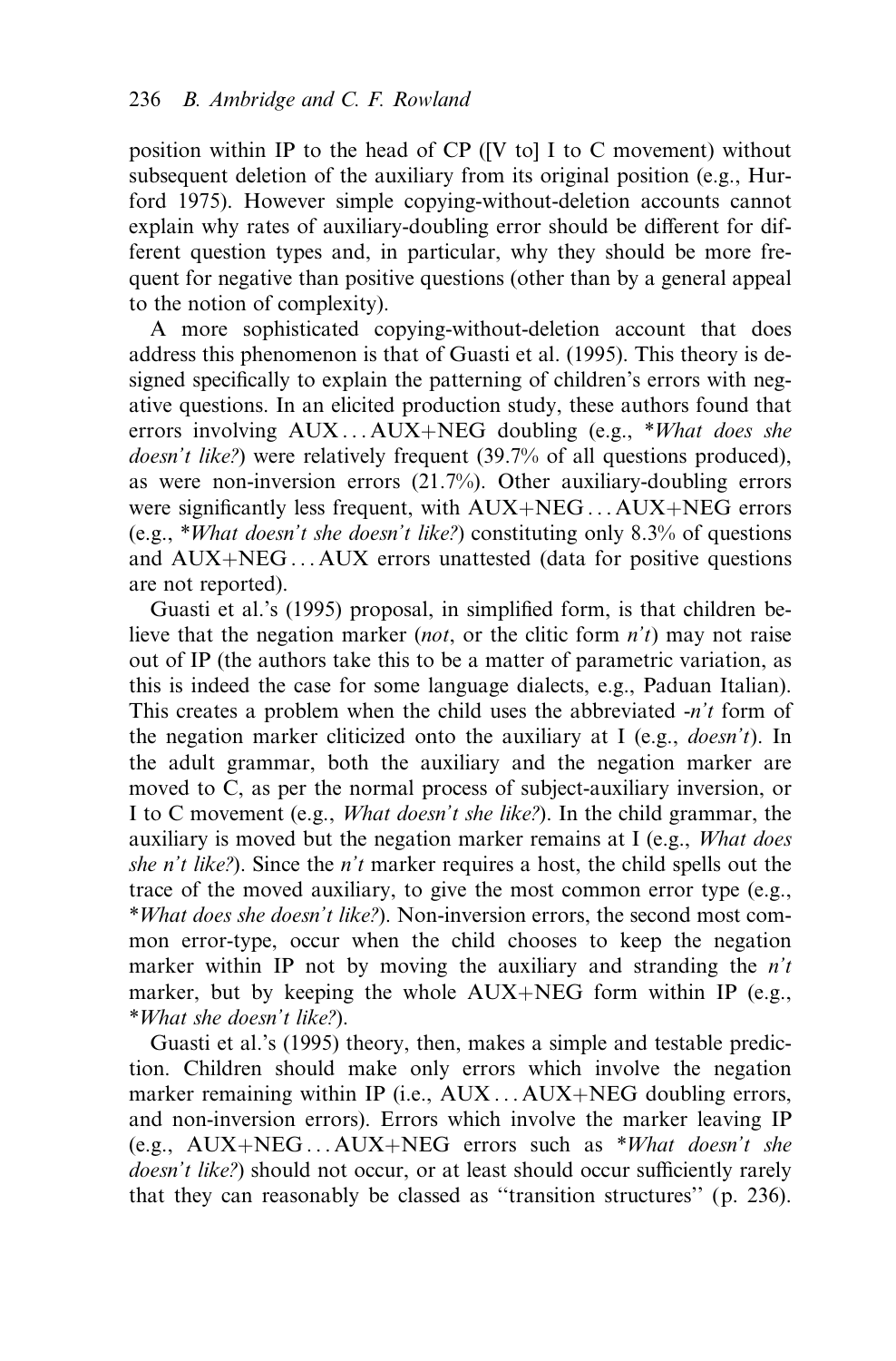Errors with positive questions cannot be explained without some additional mechanism.

The theory of Guasti et al. (1995) makes a further prediction. Since errors are explained on the basis of a mis-set parameter, it follows that when children are able to produce negative questions correctly, they have correctly reset the parameter, and therefore, should be able to produce correct questions across different wh-operators (e.g., *what, why*) and different auxiliaries (e.g.,  $DO$ ,  $CAN$ ). In the absence of longitudinal data, it is not possible to test directly Guasti et al.'s (1995) prediction that ''all of the non-adult structures should disappear simultaneously'' (p. 237). However, it follows from this prediction that there should be no stage in which errors are more frequent for certain wh-operator+auxiliary or auxiliary+subject combinations than others (e.g., why doesn't vs what can't). Of course, there is nothing to prevent Guasti et al. (1995) adding to their account additional factors that could explain such findings, provided that they refer to formal properties of the items in question (e.g., adjunct vs argument status of the wh-operator, language specific properties of DO etc.) that are visible to the generative grammar posited under such theories.

# 1.4. The present study

To summarize, the primary goal of the present study was to assess whether a version of constructivist theory (the schema-combination account) can correctly predict which children will and will not make auxiliary-doubling errors in negative questions. We tested the schema-combination account's prediction that the patterning of children's auxiliary-doubling errors in negative questions will be predictable from the slot-and-frame patterns attributed to them on the basis of their performance with related question types (positive questions). Specifically, this account predicts that  $AUX \dots AUX + NEG$  doubling errors for a particular negative question type (e.g., \*What does she doesn't like?) will be produced by a significantly greater proportion of children who did than who did not produce a correctly-formed positive question of the corresponding type (e.g., What does she like?).

The study also tested two further predictions of the schema-combination account. The first is that children will make fewer errors (and produce more correctly-formed questions) for frames that are frequent in the input data of a representative corpus. The second is that non-inversion errors (e.g., \**What she doesn't like*?) will be most common in cases where the component units that—under the account—are juxtaposed to yield such errors (e.g., *What and she doesn't PROCESS*) are frequent in this corpus.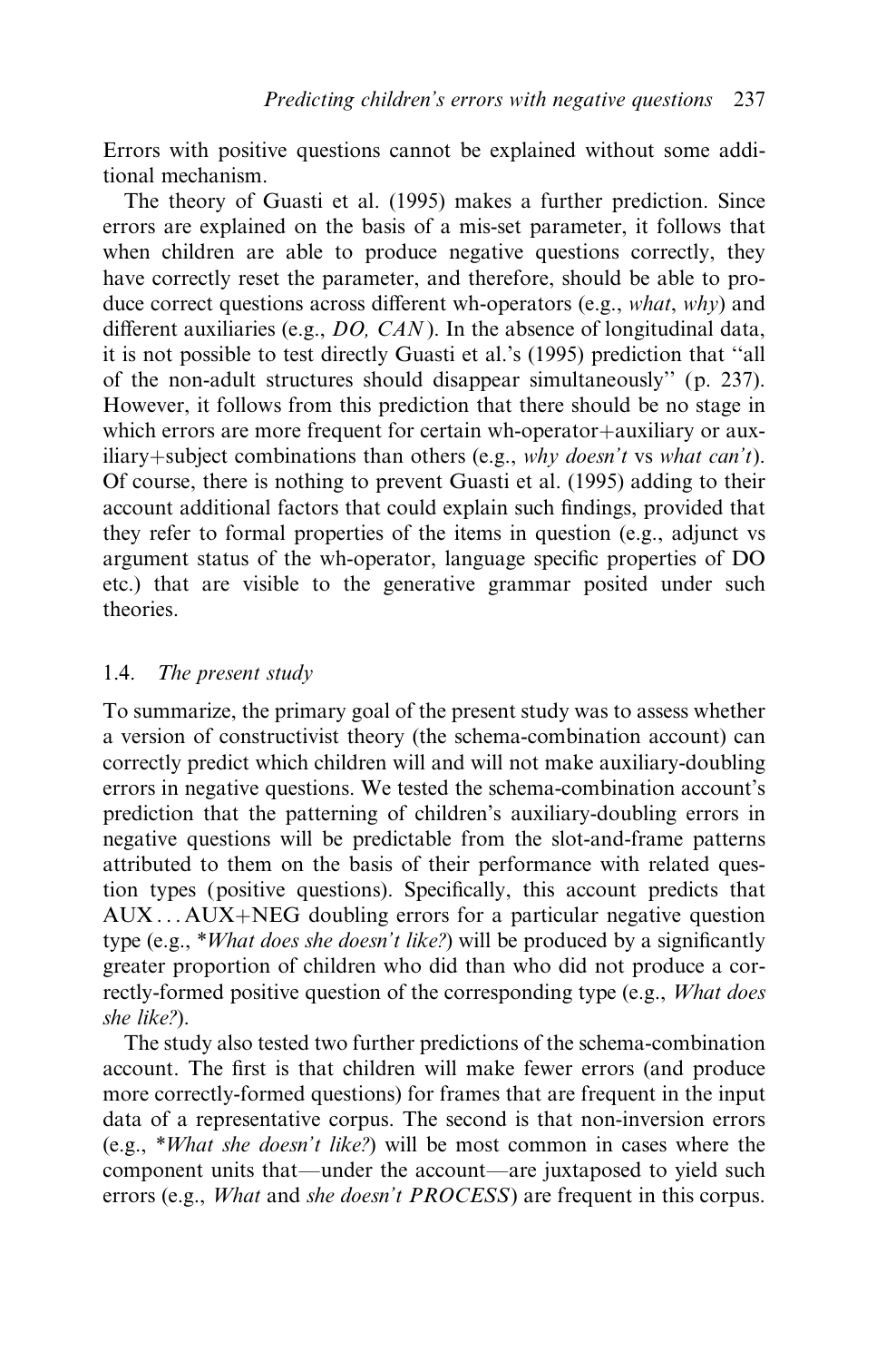A final goal was to investigate whether generativist theories of question formation that do not include a role for schema-combination can account for the pattern of correctly-formed questions and errors observed.

To this end, in the present study we elicited, from each of 50 children aged  $3:3-4:3$ , 24 questions with different combinations of auxiliary (3sg) can, 3sg does), wh-type (what, argument operator/why, adjunct operator/yes-no, no operator) and polarity (positive or negative).

# 2. Method

# 2.1. Participants

Participants were 50 normally-developing, monolingual English-speaking children (29 female and 21 male) aged between 3;3 and 4;3 (mean  $= 3;10$ ) recruited from a primary school in Manchester, England. An additional seven children completed the warm up but were excluded for attempting to answer rather than ask questions (five children), or due to absence on the second day of the study (two children).

# 2.2. Design

The experiment employed a  $2 \times 3 \times 2$  within-subjects design with factors auxiliary (3sg modal can/3sg auxiliary does), wh-type (what, argument operator/why, adjunct operator/yes-no, no operator) and polarity (positive or negative question), for a total of 12 different question types. Two exemplars of each question type (with main verb *drink* or *eat* for CAN questions, and *like* or *want* for DO questions<sup>5</sup>) were elicited for a total of 24 trials. For the secondary predictions, the dependent measures were, for each child, the proportion of questions for each of the 12 question types that were (1) correctly formed questions, and (2) auxiliary-placement errors, depending on the statistical analysis in question. For the primary prediction, the dependent measure was simply the number of children who produced (or did not produce) at least one  $AUX...AUX+NEG$ doubling error (over the two trials) for the relevant negative question type.

<sup>5.</sup> Ideally, one would have used the same main verbs with both auxiliaries. However, because DO refers to habitual actions/states, and CAN to ability/permission, the use of the same verb with each would have resulted in some unnatural or pragmatically odd questions (e.g., *Does Mickey Mouse open a present?* Santelmann et al. 2002). Since all four verbs used were extremely common, it seems unlikely that, for example, children might have performed better with like and want than eat and drink.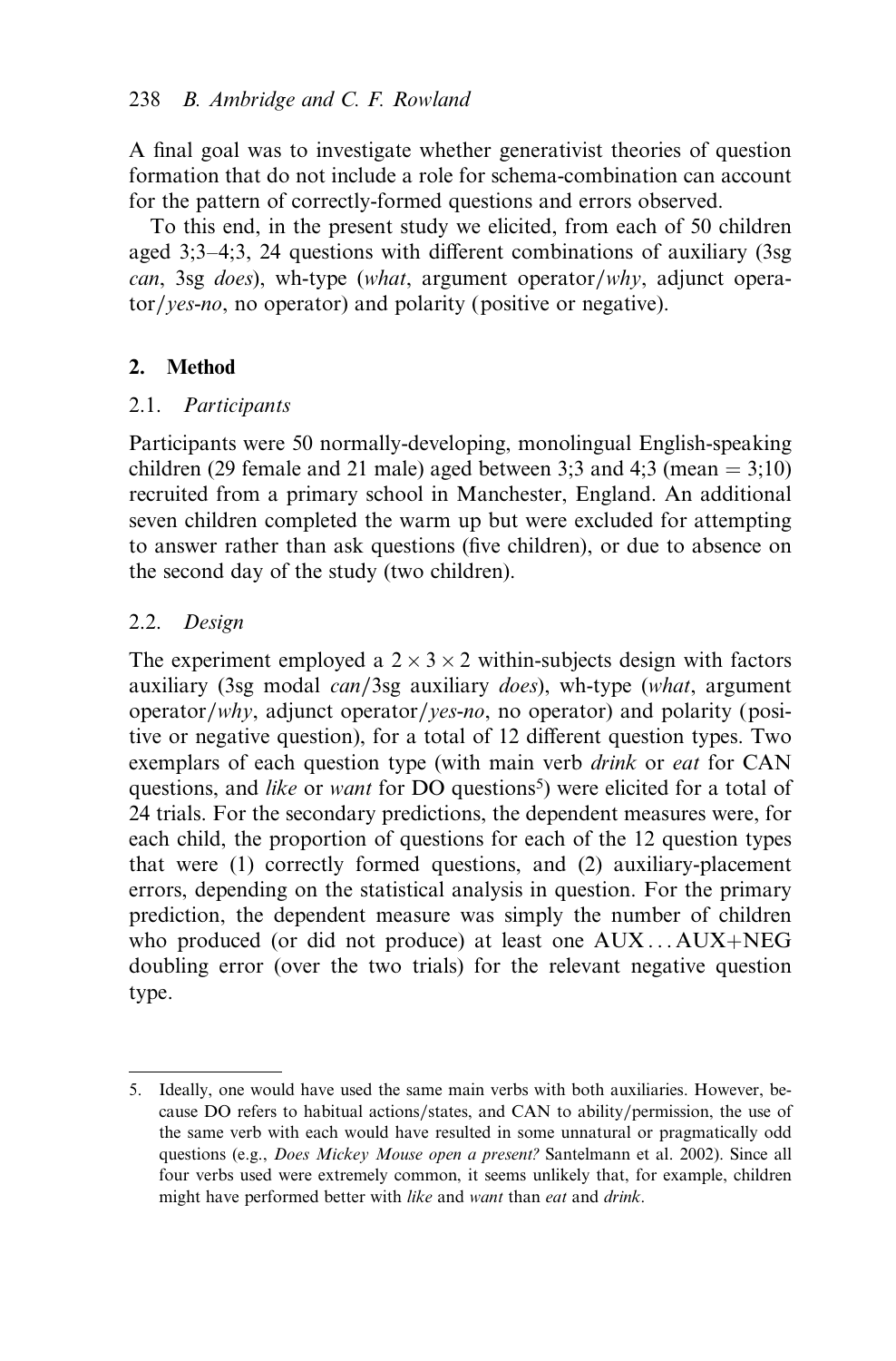# 2.3. Materials

A toy dog with an internal loudspeaker connected to a minidisc player was used to provide responses to children's questions (see Ambridge et al. 2006). A disc containing appropriate answers for each of the target questions was recorded, with the first author providing the voice for the dog. Three animal puppets (Minnie Mouse, a frog and a bear, with the latter two used in the warm up only) and eight ''food and drink'' toys  $(e.g.,\,, \text{cake},\, \text{fruit},\, \text{dog food},\, \text{cofree},\, \text{milk},\, \text{juice})$  were used to enact the scenarios about which questions were to be asked. A second minidisc player, connected to a Shure SM58 microphone, was used to record children's responses for later transcription.

# 2.4. Procedure

The child was first shown and asked to name the toys and animal puppets, which all were easily able to do. The experimenter then introduced the child to the 'talking dog' toy, and explained that the dog would speak only to answer questions which the child had put to him. The experimenter explained that he would help the child, by telling her what she should ask.

Four warm-up trials were used to introduce the child to the game of putting questions to the dog, in response to a prompt from the experimenter. All warm up trials used subject *who* questions with the frog or bear as subject and Minnie Mouse as object. Subject who questions were used as subject questions do not require subject-auxiliary inversion, and neither subject nor who questions formed part of the test battery. For each warm up trial, the experimenter selected the relevant characters, then, out of view of the child, pretended to perform the appropriate action and said ''Oh no! Somebody kicked [or bit/pushed/dropped] Minnie Mouse. Let's ask the dog who kicked her. Can you ask the dog who kicked her? Say it after me 'who kicked her?' and again 'who kicked her?". In the vast majority of cases the child produced an appropriate question (e.g., Who kicked her?). The experimenter then operated the minidisc player, in order to have the dog produce an appropriate response (e.g., The frog kicked Minnie Mouse), which the experimenter and/or the child then enacted with the toys.

The test phase was split into two sessions of 12 questions each. The first was presented immediately after the warm up, with the second presented approximately 24 hours later (or as close as possible). The order of the questions was varied in a pseudo-random manner by asking the child to select the food or drink toy about which the next question was to be asked.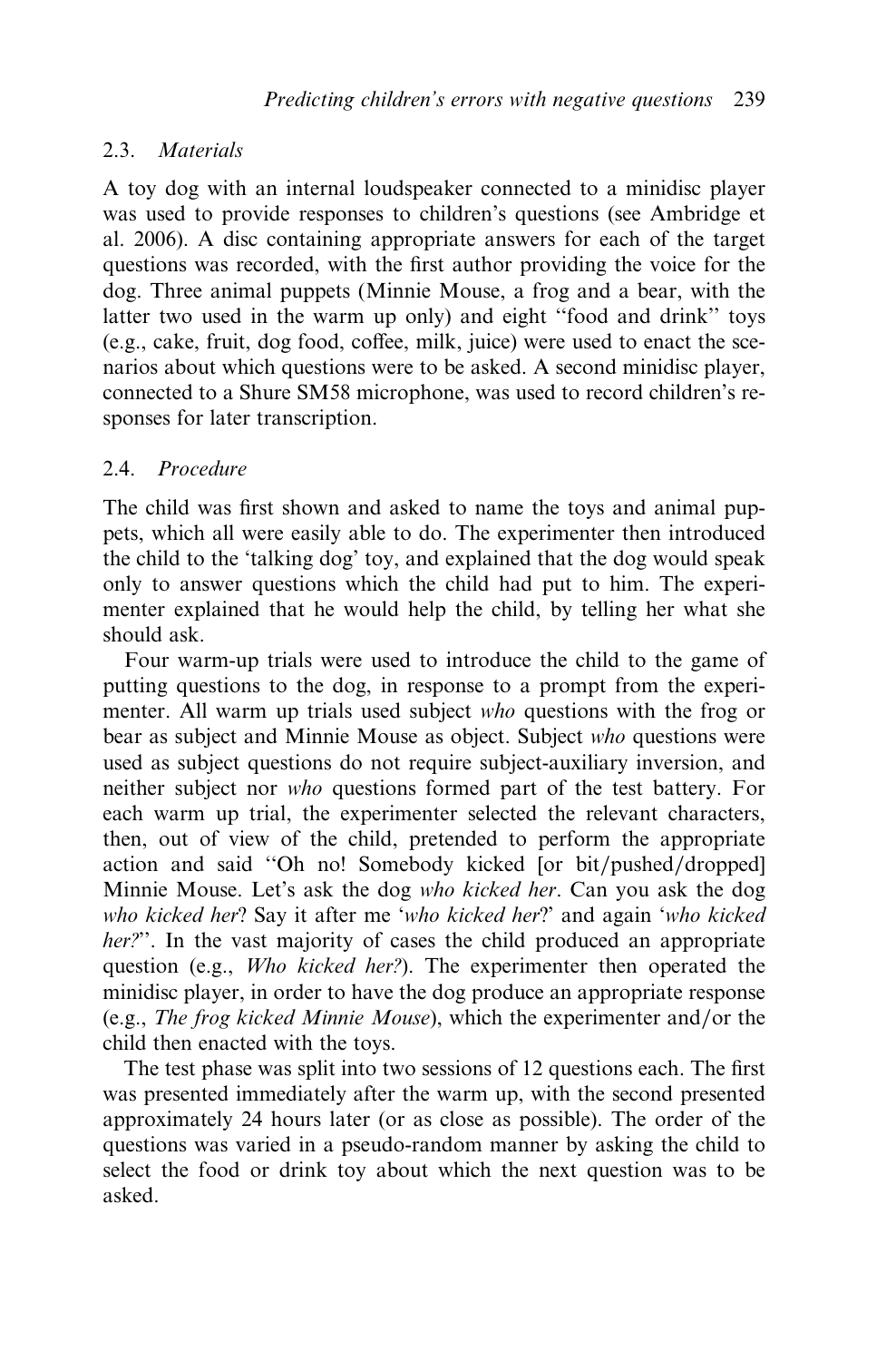# 240 B. Ambridge and C. F. Rowland

For each target question, the experimenter produced four utterances (constituting the prompt for that trial). The first utterance (e.g., Minnie is thirsty) made some kind of general statement, establishing the background for the question to be asked, and did not include any material to be used in the target question. The second contained the appropriate subject (always she), auxiliary (except for positive does questions), with cliticized  $n't$  if appropriate, and object NP (except for *what* questions) (e.g., The dog told me she can drink the milk). The third and fourth utterances took the form of indirect questions beginning  $I$  wonder ... and Ask the  $dog \dots$  respectively. These utterances contained all of the above elements, plus—for wh-questions—the wh-word (e.g., I wonder why she can drink *the milk*). To ensure equivalence of presentation, these sentences were identical for yes/no questions except that *if* replaced the wh-word (e.g.,  $I$ wonder if she can drink the milk). The full text of all prompts can be found in Appendix 2.

When the child had attempted to produce an appropriate question, the experimenter operated the minidisc player, in order to have the dog produce an appropriate response, which was then enacted with the animal toys.

# 2.5. Coding

Children's questions were independently transcribed and coded by each author using the minidisc recordings. Agreement between the two coders was 98%, representing agreement on the coding of all but 24 of the 1,200 questions elicited. All of these cases were disagreements regarding coding, rather than what the child had actually said, and were resolved through discussion, resulting in clarification of the coding scheme.

Reponses were scored according to the taxonomy shown in Table 2. Questions which did not match any of these categorizations were coded as either (1) Non-target: The child asks a question of the wrong type (e.g., a *Why can't* ... instead of a yes/no *Can't* question) or gives an unintelligible or irrelevant response or (2) Unclassified: The child is clearly attempting to produce a question of the appropriate type, but makes an error, or combination of errors, that does not fit the coding scheme (no child gave a null response for any trial). The distinction is important as asking the wrong question or giving an unintelligible response does not necessarily equate to problems with the specific question type. However, if the child is clearly attempting to produce a question of the appropriate type, and her response is intelligible, then an error clearly does reflect some difficulty with the particular question type. Accordingly non-target but not unclassified utterances are counted as missing data for the pur-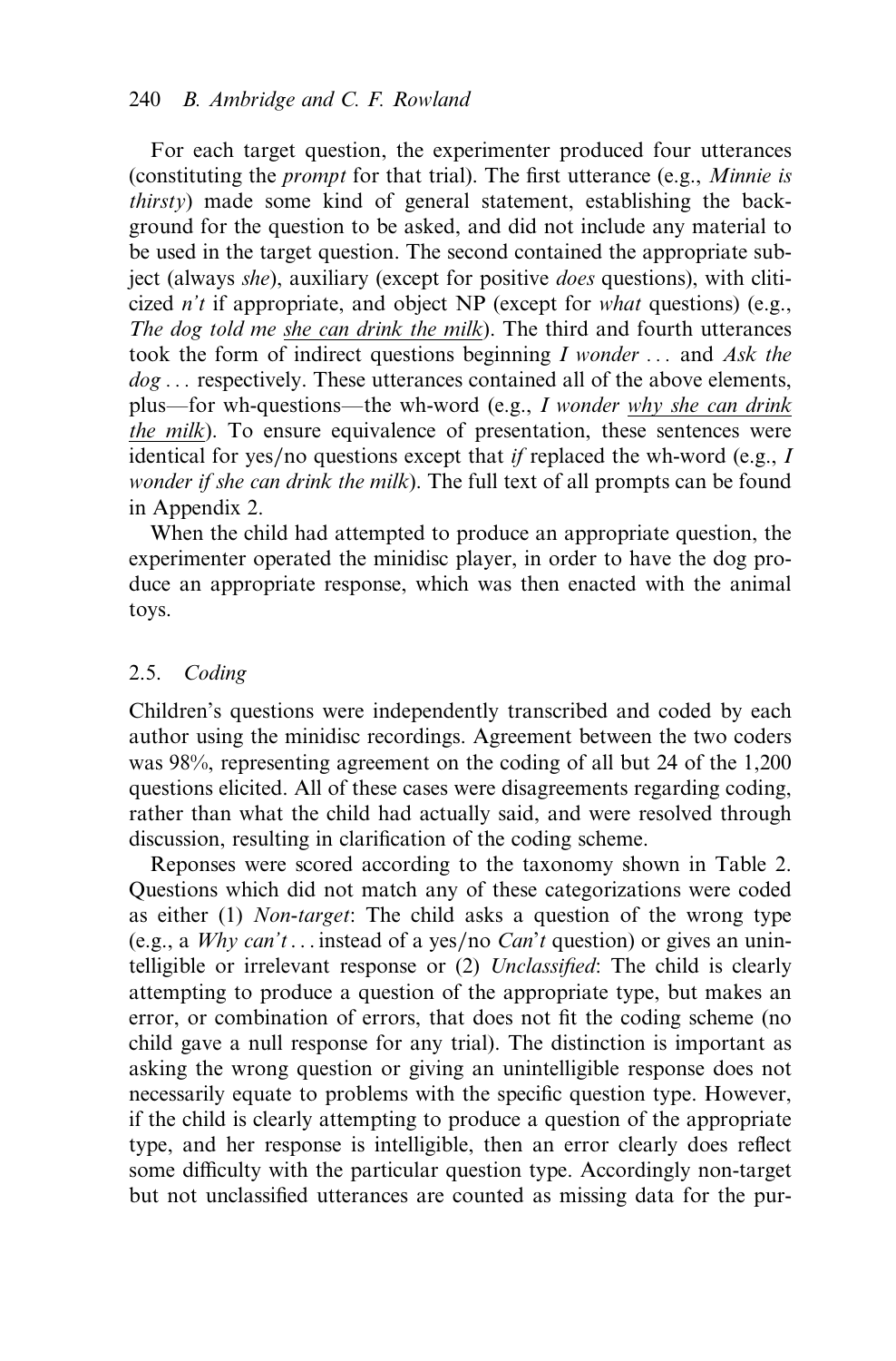|                         |                                       |                           |                       | Wh-example                                            | Yes/no example                                        |
|-------------------------|---------------------------------------|---------------------------|-----------------------|-------------------------------------------------------|-------------------------------------------------------|
| Correct                 | Standard form<br>Full form of<br>neg. |                           |                       | What $does(n't)$ she like?<br>What does she not like? | $Does(n't)$ she like cake?<br>Does she not like cake? |
| Auxiliary-<br>placement | Non-inversion<br>errors               |                           |                       | What she does(n't) like?                              | She does(n't) like cake?**                            |
| errors                  | Raising<br>$errors*$                  |                           |                       | What she (not) likes?                                 | She (not) likes cake?***                              |
|                         | Double                                | Auxiliary                 | AUXAUX                | What does she does like?                              | Does she does like cake?                              |
|                         | marking or                            | doubling                  | AUX+NEGAUX+NEG        | What doesn't she doesn't like?                        | Doesn't she doesn't like cake?                        |
|                         | 'doubling'                            |                           | AUXAUX+NEG            | What does she doesn't like?                           | Does she doesn't like cake?                           |
|                         | errors                                |                           | AUX+NEGAUX            | What doesn't she does like                            | Doesn't she does like cake                            |
|                         |                                       |                           | Different Auxiliaires | What $can('t)$ she $does(n't)$ like?                  | $Can('t)$ she does(n't) like cake?                    |
|                         |                                       | Tns/Agr<br>doubling       | $AUX+$ , Main verb+   | What $does(n't)$ she likes?                           | Doesn't she likes cake?                               |
|                         |                                       | $Tns/Agr$ on<br>main verb |                       | What $do(n't)$ she likes?                             | $Do(n't)$ she likes cake?                             |
| Other<br>errors of      | Incorrect<br>Tns/Agr                  |                           |                       | What $do(n't)$ she like?                              | $Do(n't)$ she like cake?                              |
| commission              | Case-marking<br>errors                |                           |                       | What $does(n't)$ her like?                            | Does(n't) her like cake?                              |
| Errors of<br>commission | <b>AUX</b><br>comission               |                           |                       | What she like?                                        | She like cake?                                        |
|                         | Subject<br>commission                 |                           |                       | What does like?                                       | Does like cake?                                       |

Table 2. A taxonomy of some possible errors in questions, with example wh- and yes/no questions with auxiliary DO.

Note: An abbreviated version of this Table appeared in Ambridge et al. (2006).

\* Only possible for *do* questions

\*\* Acceptable in certain contexts (e.g., as echo questions)

\*\*\* Positive form, but not negative form, acceptable in certain contexts (e.g., as echo questions)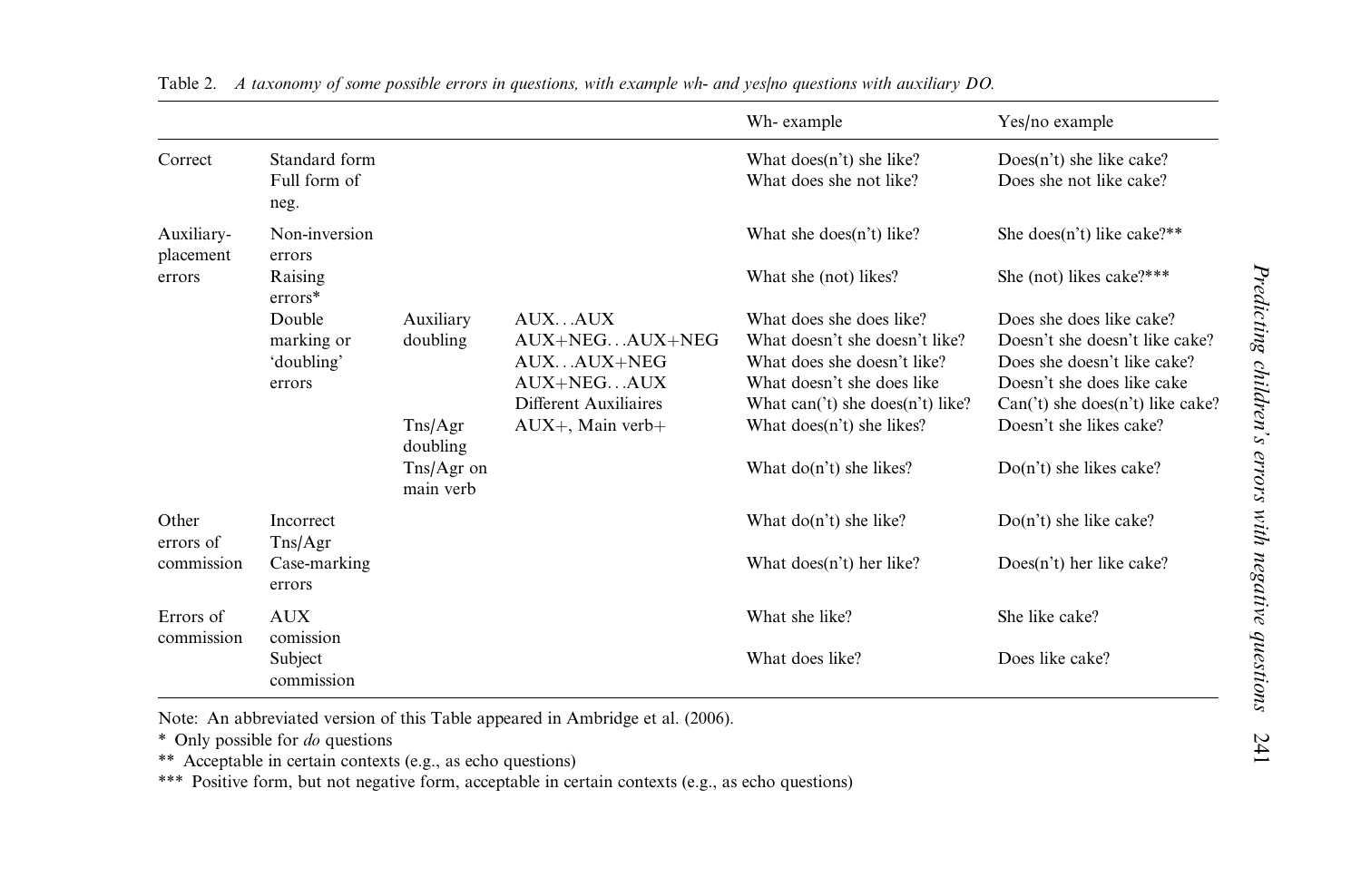poses of statistical analysis. "Doubling" errors with different auxiliaries have unclear status under all accounts and so were scored as excluded (though, as double-marking errors, they are described as such in the taxonomy shown in Table 2). Further details of the coding scheme are given in Appendix 3.

# 3. Results

Table 3 shows the mean number of correct questions and errors produced by the children. Although the majority (1071) of the 1200 elicited utterances were valid attempts (i.e., NOT non-target), the mean number of valid attempts at a particular question type varied from 1.3 for doesn't she questions to 1.96 for what can and what doesn't questions (out of a possible total of 2, see Table 3 below). In order to control for the fact that the children attempted some question types more often than others, all data are subsequently presented as a proportion of valid attempts rather than a proportion of all elicited questions (i.e., excluding those coded as nontarget but not those coded as unclassified).

Overall, 89% of the children's responses were a valid attempt at the elicited question and 69.9% of the children's valid attempts questions were grammatically correct. The most frequent types of error were the auxiliary-placement errors, which accounted for 15.1% of the children's valid attempts overall. Non-inversion errors (e.g., What she can eat?) and  $AUX \dots AUX + NEG$  doubling errors (e.g., What can she can't eat?) were the most frequent types of auxiliary-placement errors. Only 3.4% of valid attempts were unclassifiable according to our classification scheme. This pattern of errors mirrors that found in the previous literature.

Table 4 shows the mean percentage of valid attempts that were correctly formed questions and auxiliary-placement errors broken down by question type. It seems that the identity of the question type had a substantial effect on the error rate—with the proportion of correct questions ranging from 81% for yes/no questions with does and can to 53% for what questions with *doesn't*. The proportion of correct questions did not correlate with the number of valid attempts, suggesting that the differing error rates cannot be attributed simply to performance factors such as the difficulty of articulating particular question types (Spearman's Rho  $= .057$ ,  $N = 12, p = ns$ ).

# 3.1. Testing the generativist accounts

The first analysis tested whether overall error rates (and rates of correctquestion formation) patterned as predicted by the various generativist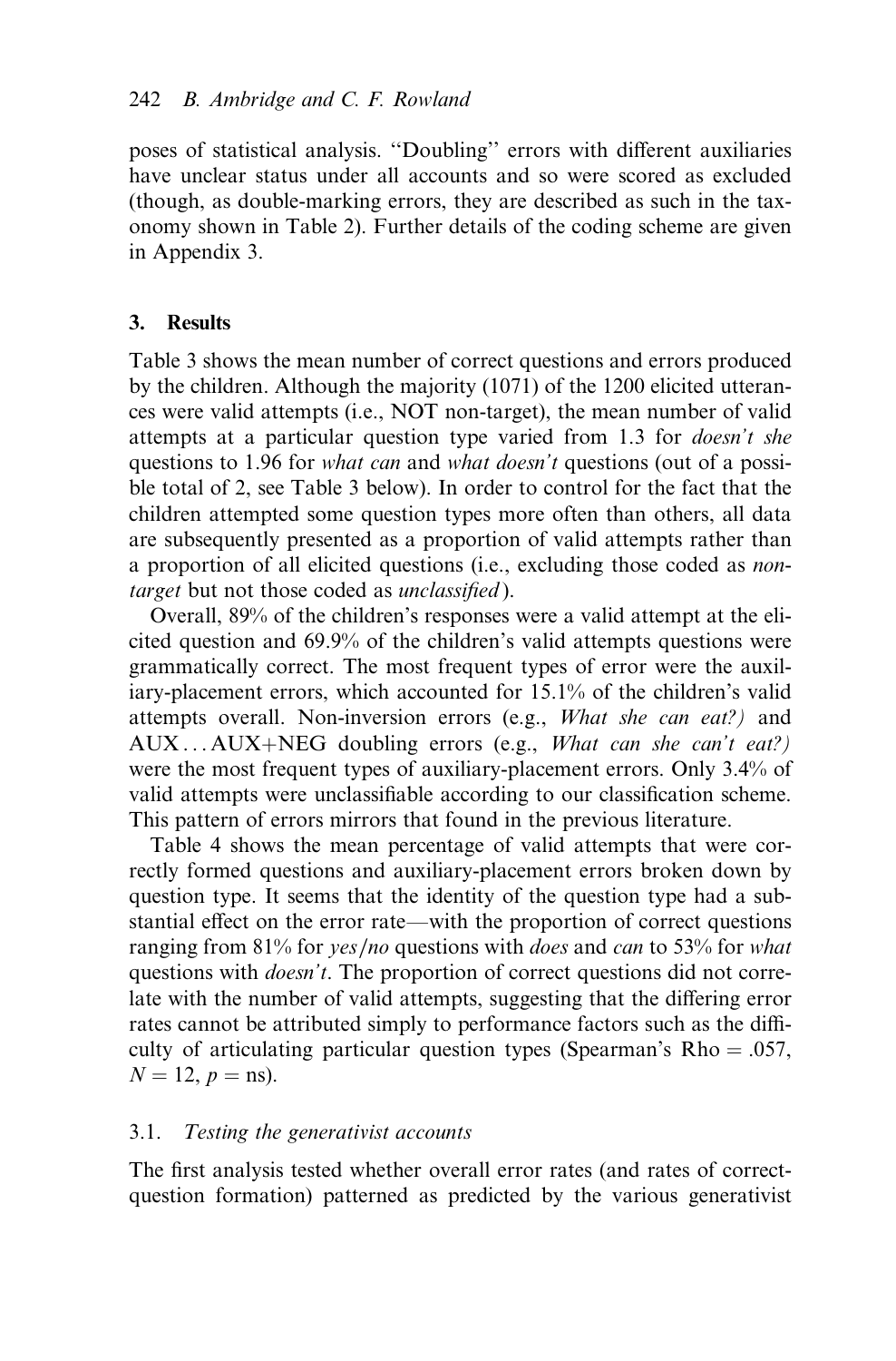|               |                       |                      |                       | Raw number<br>of occurences | MEAN $%$ of<br>valid attempts        | SD.          |
|---------------|-----------------------|----------------------|-----------------------|-----------------------------|--------------------------------------|--------------|
| Correct       | Standard form         |                      |                       | 635                         | 57.80                                | 47.51        |
|               | Full form of neg.     |                      |                       | 127                         | 12.13                                | 30.90        |
| Auxiliary-    | Non-inversion errors  |                      |                       | 61                          | 5.81                                 | 21.57        |
| placement     | Raising errors        |                      |                       | 18                          | 1.73                                 | 11.28        |
| errors        | Double marking errors | Auxiliary doubling   | AUXAUX                | 2                           | 0.17                                 | 2.94         |
|               |                       |                      | AUX+NEGAUX+NEG        | 7                           | 0.61                                 | 7.49         |
|               |                       |                      | AUXAUX+NEG            | 69                          | 6.59                                 | 23.20        |
|               |                       |                      | AUX+NEGAUX            |                             | 0.09                                 | 2.08         |
|               |                       |                      | Different Auxiliaires | (7)                         | Scored as <i>unclassified</i> errors |              |
|               |                       | Tns/Agr doubling     | $AUX+$ , Main verb+   |                             | 0.09                                 | 2.08         |
|               |                       | Tns/Agr on main verb |                       | $\theta$                    | $\theta$                             | $\mathbf{0}$ |
| Other errors  | Incorrect Tns/Agr     |                      |                       | 8                           | 0.69                                 | 5.85         |
| of commission | Case-marking errors   |                      |                       | 89                          | 8.75                                 | 27.27        |
| Errors of     | AUX comission         |                      |                       | 15                          | 1.30                                 | 9.46         |
| commission    | Subject commission    |                      |                       | $\overline{7}$              | 0.69                                 | 6.55         |
| Unclassified  |                       |                      |                       | 31                          | 3.38                                 | 15.92        |
| Non-target    |                       |                      |                       | 129                         | Excluded from denominator            |              |

#### Table 3. Mean percentages of correctly-formed questions and errors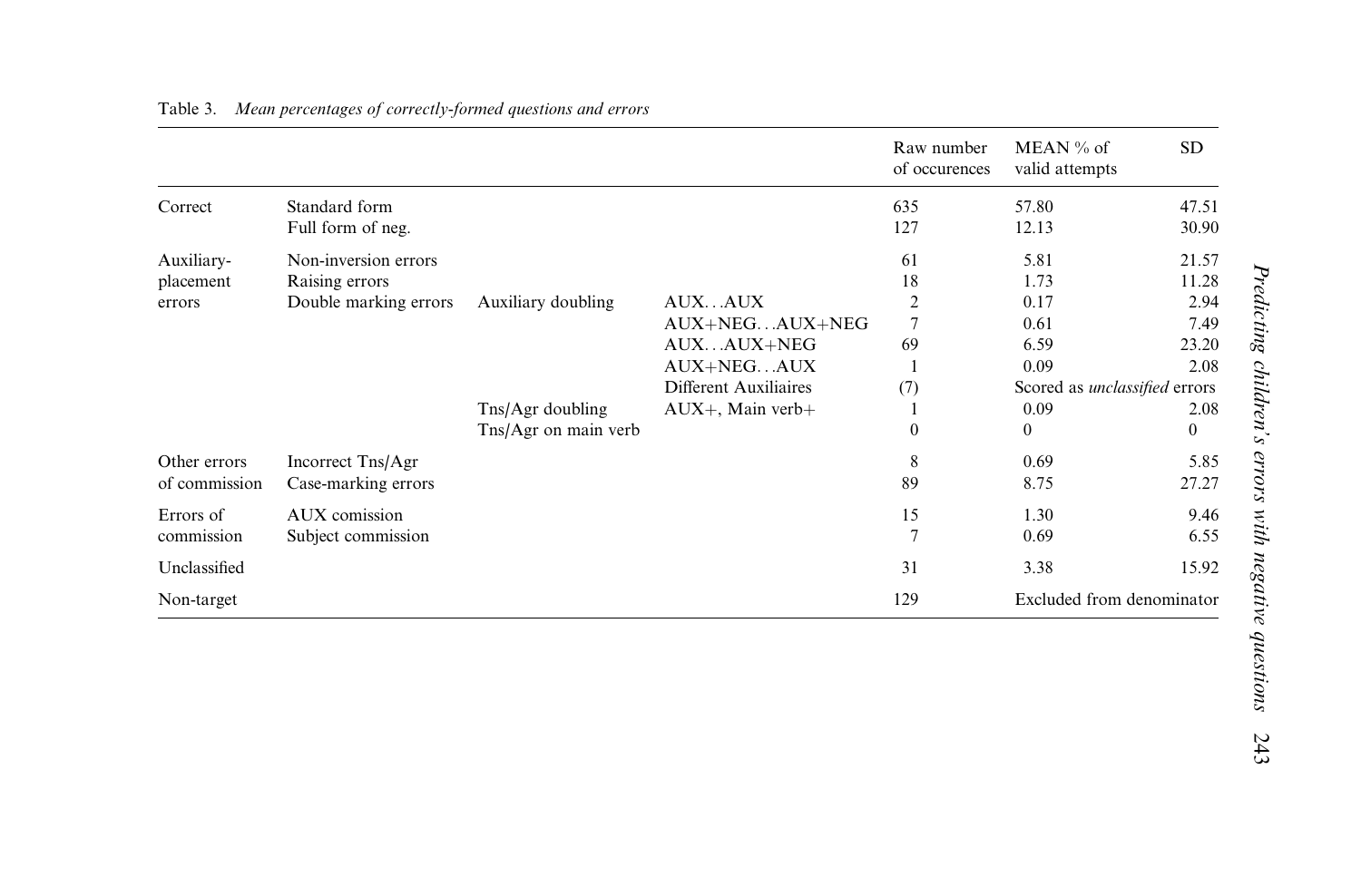Table 4. Mean percentage of correctly-formed questions and auxiliary-placement errors, and frequency of frames in the maternal data of the Manchester Corpus.

| Frame                          | Frame<br>Frequency | Correct<br><i><u><b>Ouestions</b></u></i> |       | $Non-$<br>inversion<br>errors |           | Raising<br>errors |           | Auxiliary-<br>doubling<br>errors |              | All auxiliary<br>placement<br>errors |       | Valid<br><i>Attempts</i><br>$(max = 2)$ |           |
|--------------------------------|--------------------|-------------------------------------------|-------|-------------------------------|-----------|-------------------|-----------|----------------------------------|--------------|--------------------------------------|-------|-----------------------------------------|-----------|
|                                |                    | Mean                                      | SD    | Mean                          | <b>SD</b> | Mean              | <b>SD</b> | Mean                             | <b>SD</b>    | Mean                                 | SD    | Mean                                    | <b>SD</b> |
| What can THING PROCESS?        | 240                | 76                                        | 40.71 | 12                            | 29.55     | N/A               | N/A       | 1                                | 7.07         | 13                                   | 29.98 | 1.96                                    | 0.2       |
| What can't THING PROCESS?      | 11                 | 55                                        | 45.46 | 13                            | 29.98     | N/A               | N/A       | 16                               | 32.64        | 29                                   | 40.52 | 1.9                                     | 0.3       |
| Why can THING PROCESS?         | $\mathbf{0}$       | 80                                        | 37.8  | 7                             | 24.76     | N/A               | N/A       | 1                                | 7.07         | 8                                    | 25.48 | 1.94                                    | 0.24      |
| Why can't THING PROCESS?       | 48                 | 71                                        | 42.96 | 9                             | 28.01     | N/A               | N/A       | 5                                | 20.82        | 14                                   | 33.56 | 1.94                                    | 0.24      |
| Can she PROCESS?               | 26                 | 81.25                                     | 38.07 | 5.21                          | 18.56     | N/A               | N/A       | $\theta$                         | $\mathbf{0}$ | 5.21                                 | 18.56 | 1.8                                     | 0.49      |
| Can't she PROCESS              |                    | 68.42                                     | 44.15 | 5.26                          | 15.55     | N/A               | N/A       | 10.53                            | 28.85        | 15.79                                | 30.99 | 1.14                                    | 1.14      |
| What does THING PROCESS?       | 402                | 73                                        | 41.91 | $\mathbf{0}$                  | $\theta$  | 13                | 28.23     | $\mathbf{0}$                     | $\theta$     | 13                                   | 28.23 | 1.94                                    | 0.24      |
| What doesn't THING PROCESS?    |                    | 53                                        | 48.88 | 9                             | 28.01     | $\theta$          | $\theta$  | 23                               | 40.67        | 32                                   | 44.9  | 1.96                                    | 0.2       |
| Why does THING PROCESS         | 32                 | 78                                        | 39.33 | $\Omega$                      | $\theta$  | 4                 | 17.02     |                                  | 7.07         | 5                                    | 18.21 | 1.94                                    | 0.24      |
| Why doesn't THING PROCESS      | 7                  | 65                                        | 45.46 | 6                             | 23.99     | $\Omega$          | $\theta$  | 13                               | 31.64        | 19                                   | 37.65 | 1.88                                    | 0.33      |
| Does she PROCESS?              | 123                | 81.25                                     | 38.07 | $\theta$                      | $\theta$  | 3.13              | 16        | $\theta$                         | $\theta$     | 3.13                                 | 16    | 1.72                                    | 0.54      |
| Doesn't she PROCESS?           | 15                 | 55.81                                     | 49.05 | 2.33                          | 15.25     | $\theta$          | $\theta$  | 22.09                            | 39.79        | 24.42                                | 41.36 | 1.3                                     | 0.71      |
| Mean positive questions        | 137.17             | 78.25                                     | 39.32 | 4.04                          | 12.15     | 6.71              | 20.42     | 0.50                             | 3.54         | 7.89                                 | 22.74 | 1.88                                    | 0.33      |
| <b>Mean negative questions</b> | 13.83              | 61.37                                     | 45.99 | 7.43                          | 23.47     | 0.00              | 0.00      | 14.94                            | 32.40        | 22.37                                | 38.16 | 1.69                                    | 0.43      |
| What can THING not PROCESS?    | $\mathbf{0}$       | 20                                        | 36.42 |                               |           |                   |           |                                  |              |                                      |       |                                         |           |
| Why can THING not PROCESS?     | $\mathbf{0}$       | 23                                        | 38.08 |                               |           |                   |           |                                  |              |                                      |       |                                         |           |
| Can THING not PROCESS?         | 2                  | 28.95                                     | 44.47 |                               |           |                   |           |                                  |              |                                      |       |                                         |           |
| What does THING not PROCESS?   |                    | 22                                        | 38.01 |                               |           |                   |           |                                  |              |                                      |       |                                         |           |
| Why does THING not PROCESS?    |                    | 22                                        | 39.33 |                               |           |                   |           |                                  |              |                                      |       |                                         |           |
| Does THING not PROCESS?        | 4                  | 30.23                                     | 46.47 |                               |           |                   |           |                                  |              |                                      |       |                                         |           |

Note: For negative questions, the Correct questions total shown includes the figures for questions using the full form of negation, shown in the bottom six rows.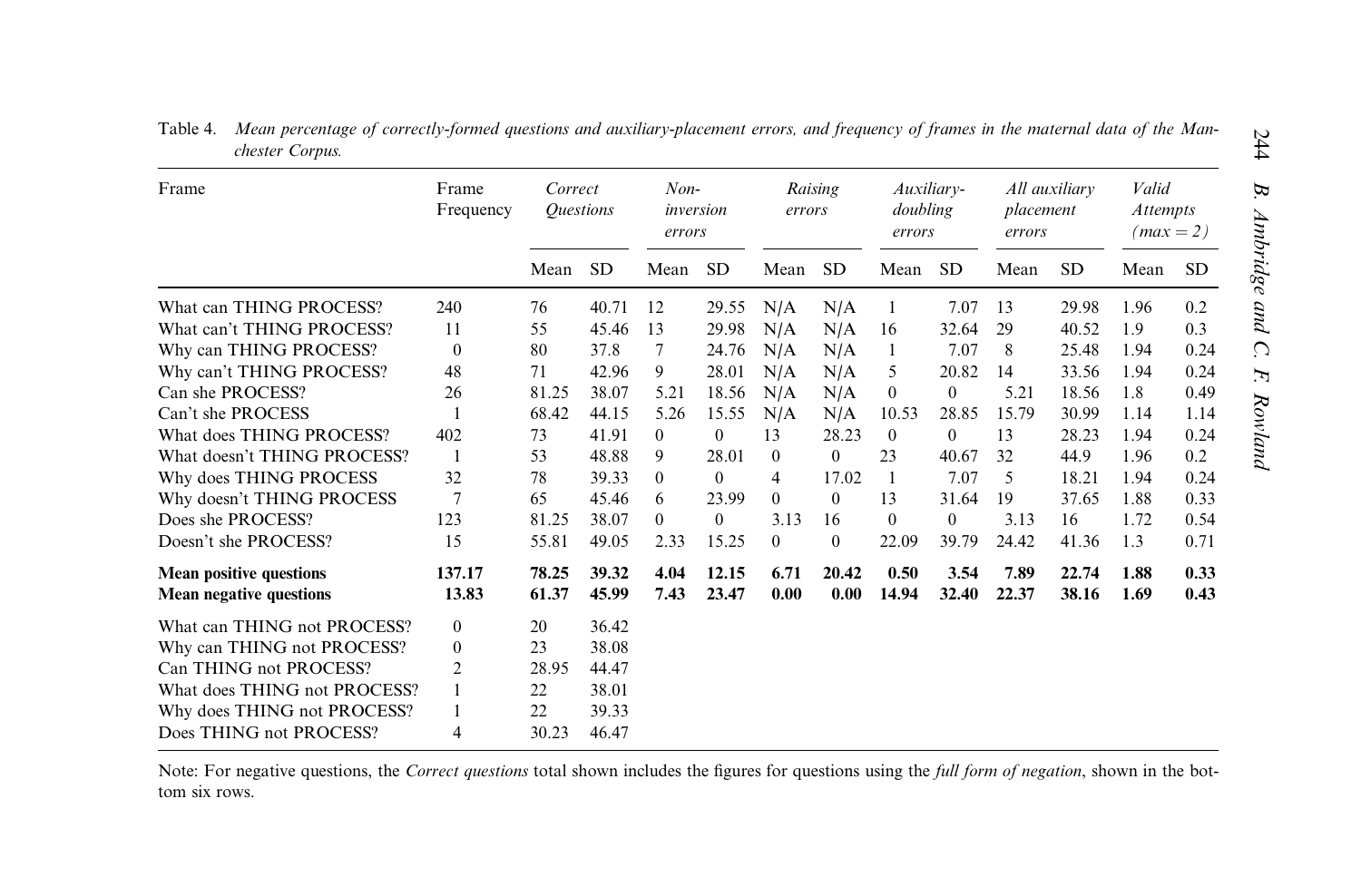accounts under investigation (e.g., more errors for DO than CAN questions, for why than what questions or for negative than positive questions). The constructivist account predicts that error rates will vary on a frame-byframe basis, according to children's proficiency with each frame.

A  $2 \times 3 \times 2$  repeated measures ANOVA<sup>6</sup> investigating the effect of auxiliary (can/does), question type (what/why/y-n) and polarity  $(+/-)$  on auxiliary-placement errors yielded significant main effects of question type,  $F(2,68) = 4.36$ ,  $p = 0.02$ , partial eta squared  $= 0.11$ , and polarity,  $F(1,34) = 11.52, p = 0.002$ , partial eta squared = 0.25. Consistent with all accounts, errors were more frequent for negative questions ( $M =$ 21.0%, SE = 5.0) than positive questions (M = 6.2%, SE = 2.2). However, counter to the prediction of DeVilliers (1991), errors were actually significantly less common for adjunct why questions ( $M = 10\%$ ,  $SE = 3.9$ ) than argument *what* questions (M = 18.9%, SE = 4.3;  $p = 0.005$ ), which —incidentally—also displayed a significantly lower error rate than yes-no questions ( $M = 11.4\%$ ,  $SE = 2.8$ ;  $p = 0.02$ ). We also have no evidence to support the claim (e.g., Stromswold 1990; Santelmann et al. 2002) that rates of auxiliary-placement error are higher for DO ( $M = 14.3\%$ ,  $SE =$ 3.5) than CAN ( $\dot{M} = 12.9\%$ , SE = 3.2).

As predicted by the constructivist account, a three way interaction of auxiliary, question type and polarity was observed,  $F(2,68) = 5.82$ ,  $p = 0.005$ , partial eta squared  $= 0.15$ , revealing that error rates differed on a frame-by-frame basis. Post hoc comparisons revealed that error rates did not differ significantly between positive questions (with the exception of what does vs does yes/no questions. For negative questions, two of the six differences reached statistical significance (with one marginal at  $p =$ 0.09). The constructivist account predicts differences between error rates for particular questions only when they differ in ways that could affect the availability of a suitable frame, with input frequency one such factor. This input-frequency prediction is evaluated in the following section.

An analogous ANOVA with correctly-formed questions as the dependent measure yielded a similar (though inverse) pattern of results, the only difference being that the comparison between DO questions  $(71\%)$ correct,  $SE = 5.6$ ) and CAN questions (77%,  $SE = 5.7$ ) now reached significance,  $F(1,34) = 4.76$ ,  $p = 0.04$ , partial eta squared = 0.12. Whilst this is consistent with generativist accounts that predict an across-the-board deficit for DO questions, the finding of a three way interaction (for both

<sup>6.</sup> The mean values quoted in this section are different to those shown in the tables, as children who did not make a valid attempt at any one particular question type were necessarily excluded from the factorial analysis.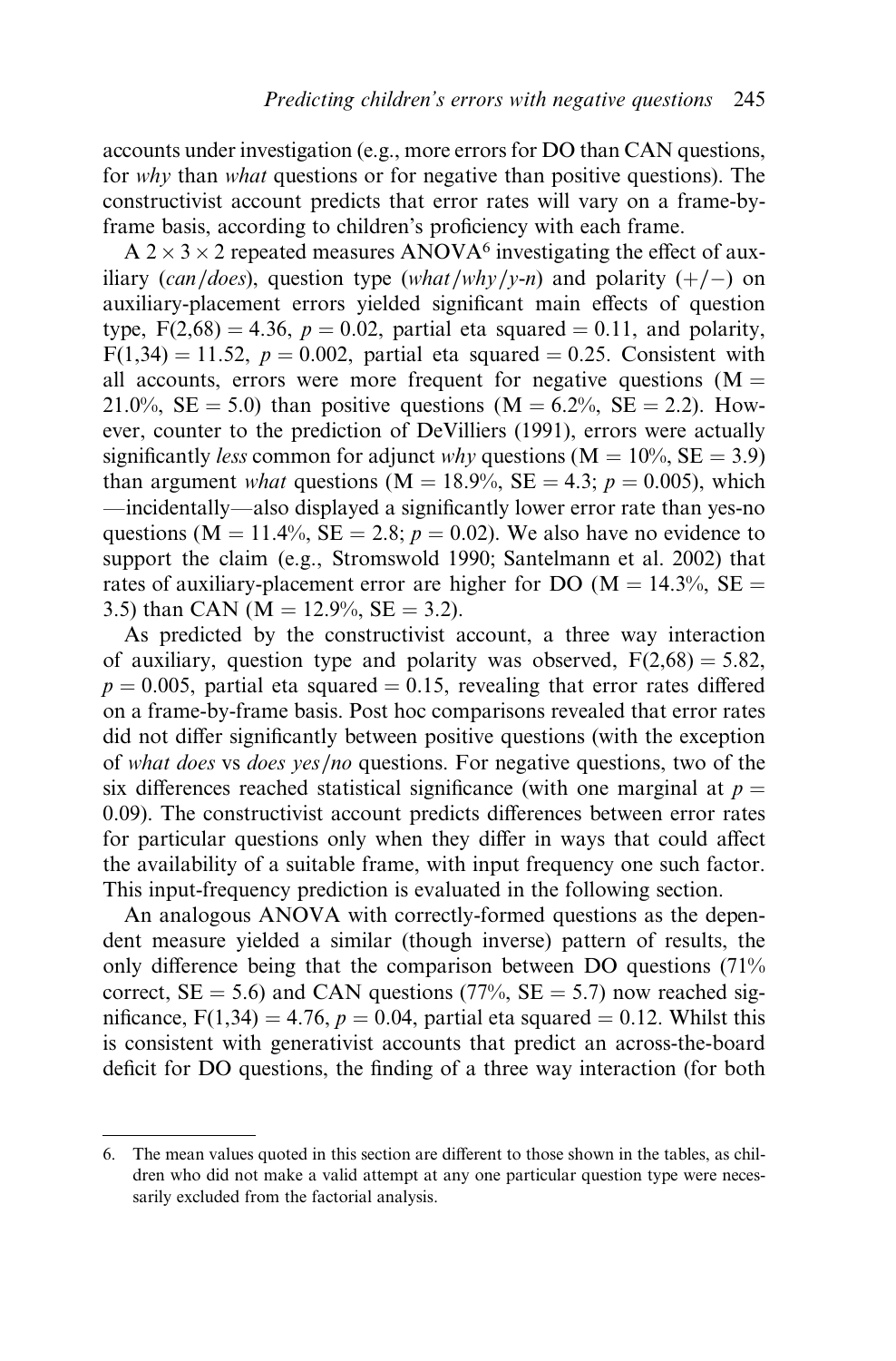errors and correctly-formed questions) is not consistent with such accounts. Neither is this latter finding consistent with accounts based on the notion movement without deletion (including that of Guasti et al. 1995) which, at least in their current form, do not explain why different negative questions should attract different error rates.

# 3.2. Input-frequency analysis

The second analysis examined whether questions which could have been produced using frames that are of high frequency in children's input were associated with lower error rates (and higher rates of correct use) than lower frequency frames. Although we have no record of the actual input to which our participants were exposed, it is possible to obtain a reasonable estimate of the frequency of particular frames in the children's input by using a representative corpus, such as the Manchester Corpus (Theakston, Lieven, Pine, and Rowland 2001; available on CHILDES)7. This corpus was collected over one year and consists of 34 recordings for each of 12 children (aged 1;10–2;0 at the start of the study) and their caregivers (approximately 300,000 caregiver utterances in total). Table 4 shows the mean percentage of correctly-formed questions and auxiliary-placement errors (subdivided into non-inversion errors, raising errors, and auxiliarydoubling errors) for each of the twelve questions elicited, along with the frequency of the relevant frame in the maternal data from the Manchester corpus (summing across all 12 mothers).

In order to conduct this analysis, it is of course necessary to specify the the relevant frames in advance. The decision was taken that, for whquestions, the frames should include a concrete wh-word and (negated) auxiliary with abstract slots for THING and PROCESS (e.g., What does THING PROCESS?; What doesn't THING PROCESS?) whilst, for yes/ no questions, the frames would again include two concrete elements—this time the auxiliary and the subject—but only a single abstract slot, PRO-CESS (e.g., Does she PROCESS?; Doesn't she PROCESS?). Following Bybee (1995; Bybee and Scheibman 1999), Rowland (2007) argued that frames are formed on the basis of repeated utterances containing two elements where one element (the potential concrete element) occurs with low type frequency (and is, in the optimum case, invariant) and high token

<sup>7.</sup> Although it is possible that this input is completely different to that of the children in our study, we think it unlikely as these types of questions tend to occur in similar proportions across adults. In addition, any differences in input frequency between the Manchester-Corpus parents and the parents of the children in this study would add noise to the data and make it less likely that we find a significant correlation, if one exists.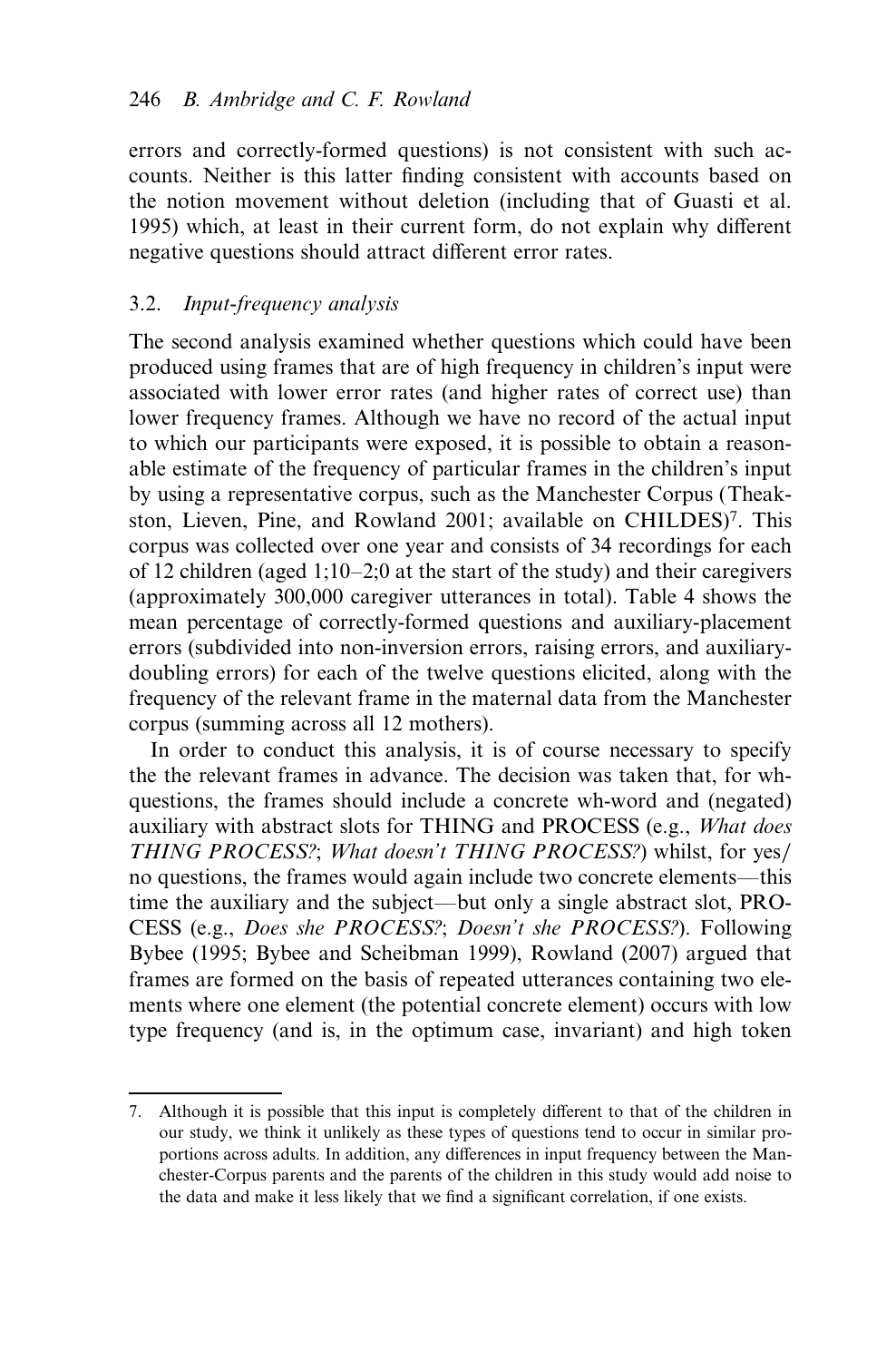frequency (e.g., I'm  $\Lambda$ CTIONing it), and the other (the potential abstract slot) is associated with relatively high type frequency, with each of the individual types (e.g., *kick, eat, etc...*) having relatively low token frequency. Applying this logic to questions yields the different wh-question and yes/no-question frames used in the present study (see Rowland 2007, for further details).

For the purpose of frequency counts, in order to be counted as an instantiation of a particular frame, an utterance had to include all the relevant elements (e.g., Why can't you do it? was counted as an instantiation of the frame Why can't THING PROCESS but Why can't you? was not).

In order to test the prediction that children will show lower rates of commission error, and higher rates of correct use, for questions that could be generated using frames that are frequent in the input, we calculated rank-order correlations<sup>8</sup> between frame frequency and the mean percentages of (1) correct questions and (2) auxiliary-placement errors. These correlations are illustrated in the scatterplot shown in Figure 1.

With all 12 question frames included, neither correlation with input frequency reached significance (correct questions: Spearman's rho =  $0.39$ .  $p = 0.11$ , n.s.; auxiliary-placement errors: Spearman's rho = -0.46,  $p = 0.07$ , n.s.; all tests one-tailed). However, removing the outlier Why can THING process? had a substantial effect, with both correlations now reaching significance (*rho* = 0.67,  $p = 0.01$ , *rho* = -0.70,  $p = 0.008$  for input frequency by correct questions and auxiliary-placement errors respectively). In other words, why can shows much lower rates of error (and higher rates of correct use) than we would expect given its absence in the input data.

In addition, inspection of Figure 1 reveals that three negative frames (What doesn't THING PROCESS?, What can't THING PROCESS? and Doesn't she PROCESS?) showed slightly lower rates of correct use (and higher error rates) than one would predict given their frequencies (i.e., they were the biggest outliers). This suggests that there is some additional

<sup>8.</sup> A correlation analysis constitutes a relatively strong test of this prediction as it collapses across frames of different types that may not be equivalent (e.g., What does THING PROCESS? and Can she PROCESS?) and because constructivist accounts do not necessarily predict a linear relationship between frequency and error rates. For example, there may be threshold effects such that once a frame has occurred a sufficiently large number of times in the input for it to be learned by the child, further presentations would not be expected to influence error rates (which, at some developmental stage, will reach zero). Conversely, there may be no difference in error rates between frames of very different frequency if both are still too rare to have been acquired at a particular stage.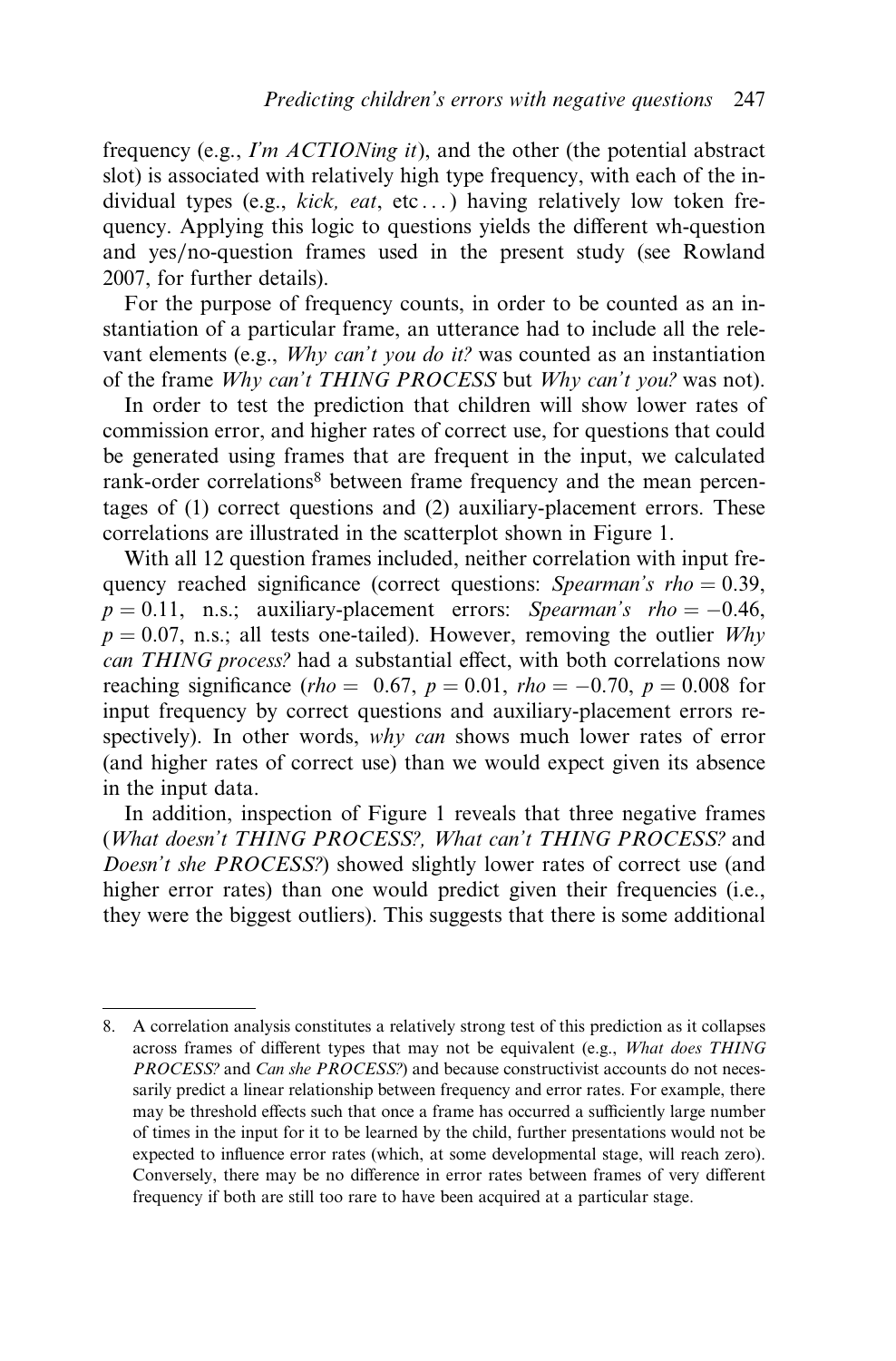

Figure 1. Relationship between (log) input frequency of the relevant lexical frame (Manchester Corpus, maternal data) and rates of (1) Correctly-formed questions and (2) Auxiliary-placement errors in the present study. Note: abstract slots  $(THING)$ PROCESS for wh-questions and PROCESS for y/n questions) are not shown in the legend.

factor, beyond frequency alone, that makes negative questions particularly difficult for children, at least in this experimental setting.

It is also interesting to note that, although the absolute number of occurrences in the input is too low for a reliable statistical analysis to be performed, there is an almost perfect rank-order relationship between the input frequency of individual full-form-of-negation frames (e.g., Does THING not PROCESS?) and children's production of these type of questions (see Table 4). Of course, without statistical analysis, this conclusion remains highly speculative and there is likely to be considerable variation between children in the extent to which these forms are encountered in the parental input.

#### 3.3. Schema-combination analysis 1: Non-inversion errors

Under the schema-combination account, an important source of noninversion errors (e.g., \*What she doesn't like?; \*Why she doesn't like the peas?) is the juxtaposition of a one-word concrete simple unit (e.g., what or why) and a frame learned from declarative utterances (e.g., she doesn't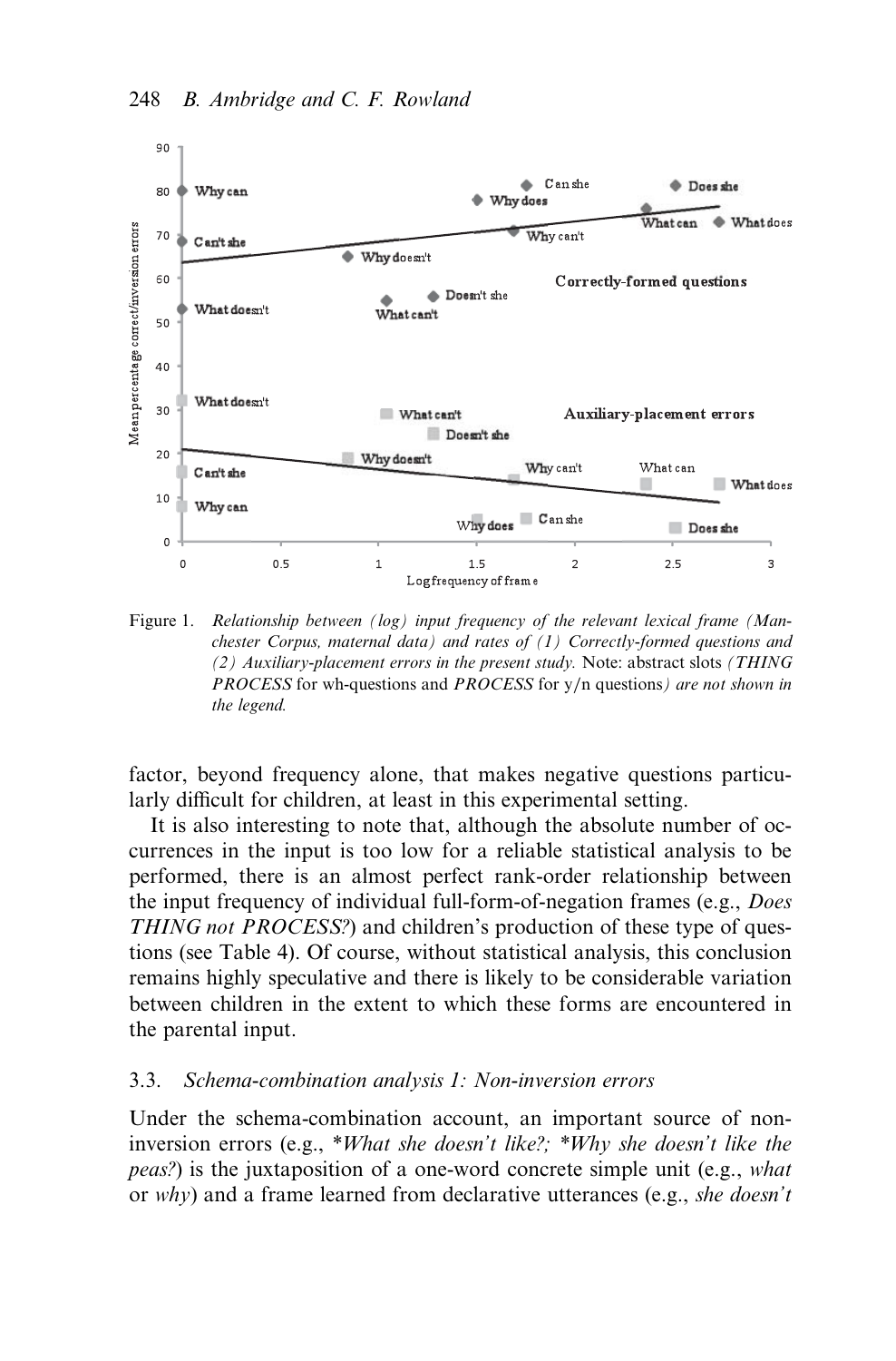PROCESS). Thus question-types for which the relevant complex frame (e.g., she doesn't PROCESS) is frequent in the input should be relatively susceptible to non-inversion errors (e.g., \*What she doesn't like?). On the other hand, as we have already seen, if the relevant question frame (e.g., What doesn't THING PROCESS?) is also highly frequent in the input, then the question-type will be protected from error.

To capture this trade-off effect, we classified (in the spirit of Marchman et al. 1999; for past-tense forms) each of the 12 question-type in the present study as either at HIGH risk ( $N = 6$ ) or LOW risk ( $N = 6$ ) of noninversion error. This was done by calculating, for each question type, the ratio of the frequency of the frame found in declaratives (e.g., *she doesn't* PROCESS) to the frequency of the relevant question frame (e.g., what doesn't THING PROCESS). The six question-types for which this ratio was highest were classified as being at HIGH risk of error, with the remainder (for which, for three question-types, the question frame was more frequent than the complex declarative unit) classified as LOW risk. The relevant values are shown in Table 5 (with all frequencies again from the maternal data of the Manchester Corpus).

This analysis offers a principled constructivist explanation of why negative questions attract particularly high rates of non-inversion error. As Table 5 reveals, all but one of the negative question-types (Why can't THING PROCESS?) were classified as being at high-risk of non-inversion errors, as the declarative frame that can be superimposed with a simple concrete unit (e.g., why) to form a non-inversion error is frequent relative to the question frame in the input (though questions of the form Why can't THING PROCESS? still retain a higher rate of non-inversion errors than one would predict on the basis of this analysis). A within-subjects t-test with the independent variable of risk-level (HIGH vs LOW) and the dependent variable of mean proportion of non-inversion errors (averaging across the six question types for each risk-level, for each child) revealed a significant effect of risk-level, t  $(df = 49) = 1.87$ ,  $p = 0.03$  (one-tailed test). Question-types classified as being at HIGH risk of non-inversion errors were, as predicted, associated with a higher rate of such errors  $(M = 7.60\%, SD = 18.00)$  than types classified as being at LOW risk of such errors ( $M = 4.67$ ,  $SD = 11.31$ ).

Schema-combination analysis 2: Auxiliary-doubling errors in negative questions This analysis tested the main prediction of the schema-combination account outlined in the introduction. Under this account, AUX ... AUX+NEG doubling errors (e.g.,  $*What$  does she doesn't like?) are caused by the child superimposing a positive question frame (e.g., What does THING PROCESS?) and a negative declarative frame that partially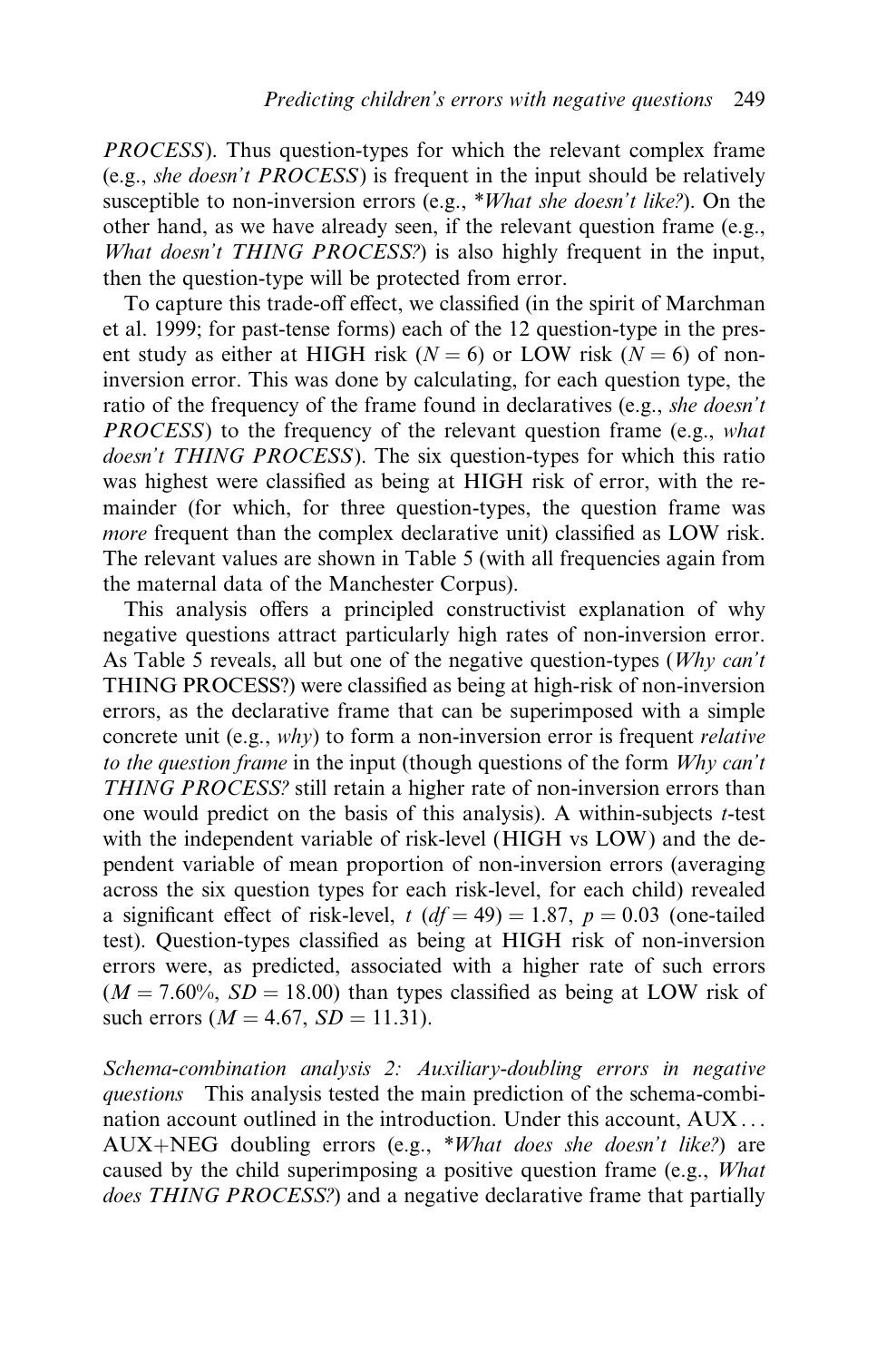| <b>Ouestion Frame</b>       | Frequency | Declarative Frame   | Frequency | Declarative/Ouestion | Non-inversion risk |
|-----------------------------|-----------|---------------------|-----------|----------------------|--------------------|
| What can THING PROCESS?     | 240       | she can PROCESS     | 130       | 0.54                 | LO                 |
| What can't THING PROCESS?   | 11        | she can't PROCESS   | -61       | 5.55                 | HI                 |
| Why can THING PROCESS?      | $\theta$  | she can PROCESS     | 130       | 8                    | НI                 |
| Why can't THING PROCESS?    | 48        | she can't PROCESS   | 61        | 1.27                 | LO                 |
| Can she PROCESS?            | 26        | she can PROCESS     | 130       | 5.00                 | LO                 |
| Can't she PROCESS           |           | she can't PROCESS   | 61        | 61.00                | НI                 |
| What does THING PROCESS?    | 402       | she does PROCESS    | 37        | 0.09                 | LO                 |
| What doesn't THING PROCESS? |           | she doesn't PROCESS | 131       | 131.00               | НI                 |
| Why does THING PROCESS      | 32        | she does PROCESS    | 37        | 1.16                 | LO                 |
| Why doesn't THING PROCESS   |           | she doesn't PROCESS | 131       | 18.71                | НI                 |
| Does she PROCESS?           | 123       | she does PROCESS    | 37        | 0.30                 | LO                 |
| Doesn't she PROCESS?        | 15        | she doesn't PROCESS | 131       | 8.73                 | HI                 |

Table 5. Classification of question-types elicited in the present study as being at either HIGH or LOW risk of non-inversion error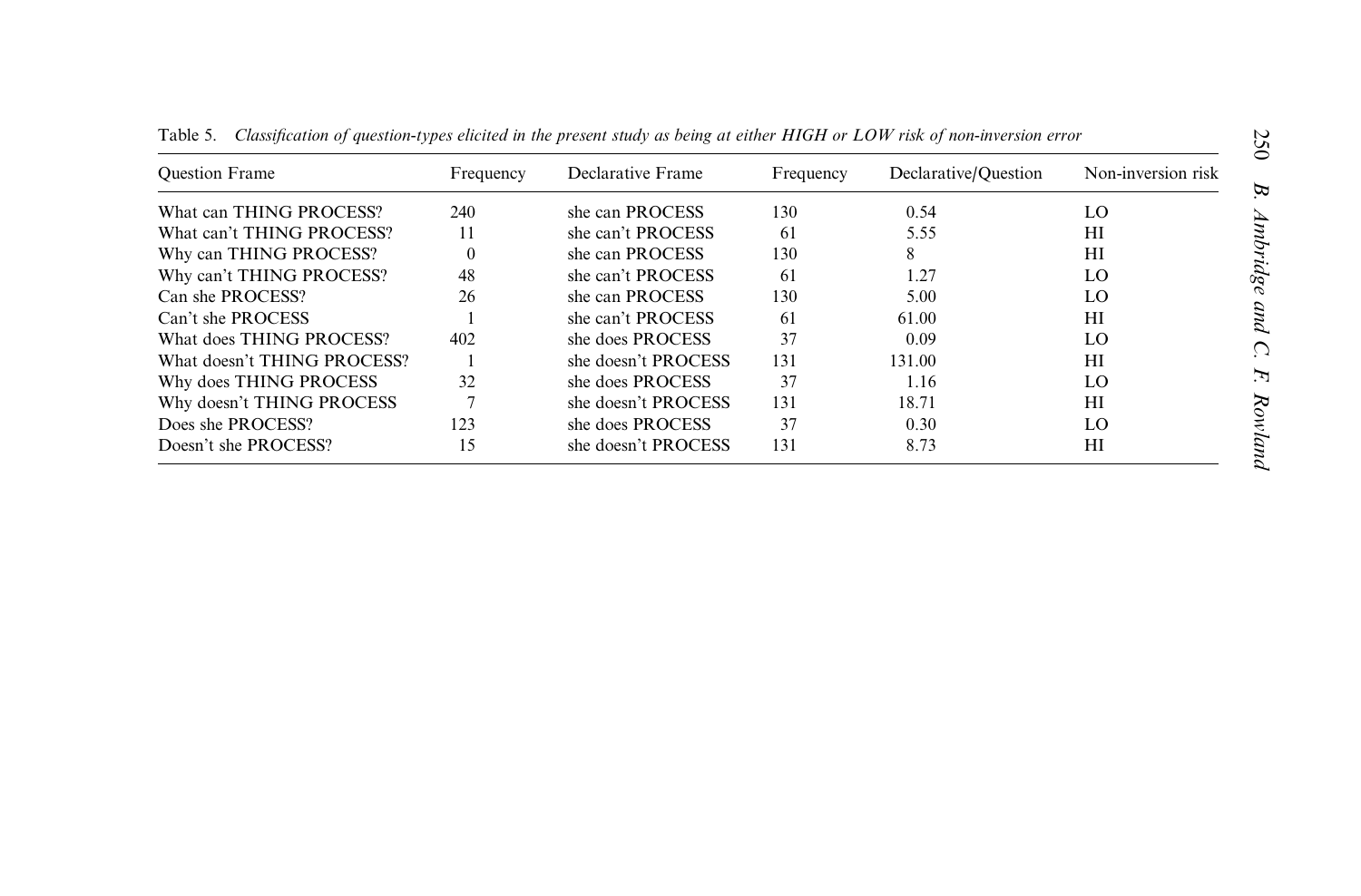| Number of children<br>producing at least<br>one correct positive<br>question showing<br>evidence of frame |     | Number of children producing<br>Fisher's Phi<br>$p =$<br>at least one AUXAUX+NEG<br>doubling error showing evidence<br>of schema-combination,<br>yielding frame |                                |         |             |
|-----------------------------------------------------------------------------------------------------------|-----|-----------------------------------------------------------------------------------------------------------------------------------------------------------------|--------------------------------|---------|-------------|
|                                                                                                           |     |                                                                                                                                                                 | What can she can't PROCESS?    |         |             |
|                                                                                                           |     | Yes                                                                                                                                                             | No                             |         |             |
| What can THING                                                                                            | Yes | 7                                                                                                                                                               | 13                             | $-0.28$ | $0.12$ n.s. |
| PROCESS?                                                                                                  | No  | 1                                                                                                                                                               | 10                             |         |             |
|                                                                                                           |     |                                                                                                                                                                 | Why can she can't PROCESS?     |         |             |
|                                                                                                           |     | <b>Yes</b>                                                                                                                                                      | No                             |         |             |
| Why can THING                                                                                             | Yes | 1                                                                                                                                                               | 15                             | $-0.15$ | $0.67$ n.s. |
| PROCESS?                                                                                                  | No  | $\theta$                                                                                                                                                        | 8                              |         |             |
|                                                                                                           |     |                                                                                                                                                                 | Can she can't PROCESS?         |         |             |
|                                                                                                           |     | <b>Yes</b>                                                                                                                                                      | No                             |         |             |
| Can she PROCESS?                                                                                          | Yes | $\overline{4}$                                                                                                                                                  | 15                             | $-0.21$ | $0.44$ n.s. |
|                                                                                                           | No  | $\Omega$                                                                                                                                                        | 4                              |         |             |
|                                                                                                           |     |                                                                                                                                                                 | What does she doesn't PROCESS? |         |             |
|                                                                                                           |     | Yes                                                                                                                                                             | No                             |         |             |
| What does THING                                                                                           | Yes | 11                                                                                                                                                              | 12                             | $-0.38$ | $0.03*$     |
| PROCESS?                                                                                                  | No  | 1                                                                                                                                                               | 10                             |         |             |
|                                                                                                           |     |                                                                                                                                                                 | Why does she doesn't PROCESS?  |         |             |
|                                                                                                           |     | Yes                                                                                                                                                             | No                             |         |             |
| Why does THING                                                                                            | Yes | 7                                                                                                                                                               | 11                             | $-0.42$ | $0.04*$     |
| <b>PROCESS</b>                                                                                            | No  | $\Omega$                                                                                                                                                        | 9                              |         |             |
|                                                                                                           |     |                                                                                                                                                                 | Does she doesn't PROCESS?      |         |             |
|                                                                                                           |     | Yes                                                                                                                                                             | No                             |         |             |
| Does she PROCESS?                                                                                         | Yes | 9                                                                                                                                                               | 13                             | $-0.39$ | $0.03*$     |
|                                                                                                           | No  | $\theta$                                                                                                                                                        | 8                              |         |             |

Table 6. Testing the schema-combination account: Main analysis

elaborates the slots of this first frame (e.g., she doesn't PROCESS). The account therefore predicts that  $AUX \dots AUX + NEG$  doubling errors for each particular negative question type (e.g., \*What does she doesn't like?) should be produced by a significantly greater proportion of children who do than do not show evidence (from their positive-question data) of having acquired the relevant positive-question frame (e.g., What does THING PROCESS?). Table 6 shows, for each positive/negative question pair, the number of children who (by columns, then rows)

– (Cell 1) Produced at least one correctly-formed positive question AND at least one  $AUX \dots AUX + NEG$  doubling error for the negative question. Predicted to occur.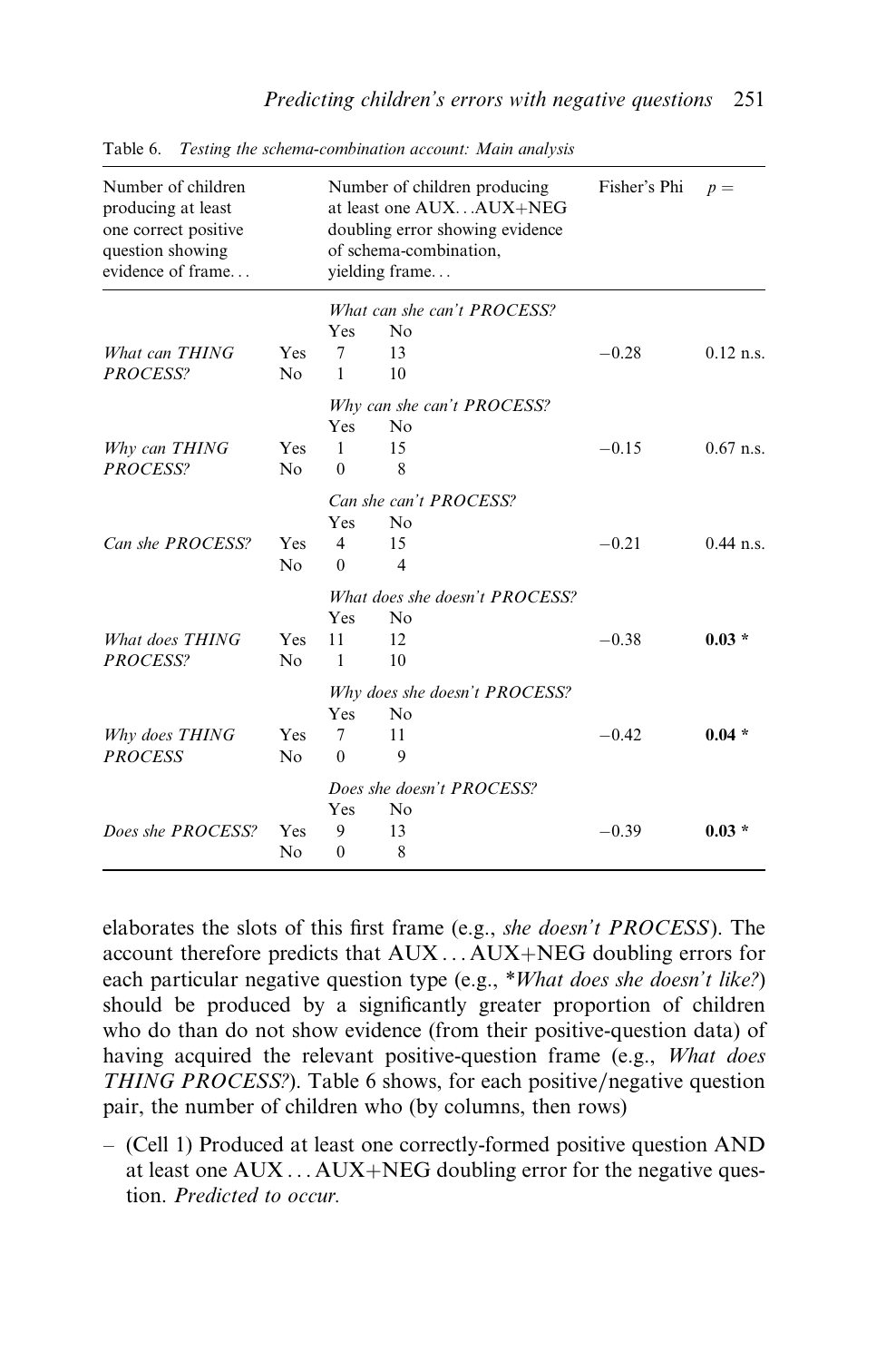- (Cell 2) DID NOT produce a correctly-formed positive question BUT DID produce at least one  $AUX \dots AUX + NEG$  doubling error for the negative question. Predicted not to occur.
- (Cell 3) Produced at least one correctly-formed positive question BUT DID NOT produce an  $AUX \dots AUX + NEG$  doubling error for the negative question.
- (Cell 4) Produced neither a correctly-formed positive question NOR an  $AUX \dots AUX + NEG$  error for the negative question.

The schema-combination account makes no prediction regarding correctly-formed negative questions as, under the account, these are formed using a negative question schema (either entirely schematic or partially concrete) and not by combining schemas. Therefore, only children who produced at least one error (of any type) for the appropriate negative question were included in this analysis. Children who did not produce a valid attempt at both the positive and negative question of a pair (e.g., at both a what does and a what doesn't question) were also excluded. Finally, children who produced exclusively full-form of negation responses (e.g., *What does she not like/want?*) for a particular negative question type were also excluded, as the status of such utterances is unclear (they may have been formed creatively by combining a positive frame and the negation marker not or may simply utilize a frame learned from the input). Applying these criteria meant that, for any one positive/ negative pair, around half the children were excluded from the analysis.

The first analysis investigated whether significantly more of the six question pairs than one would expect by chance (i.e., significantly  $> 3/6$ ) followed the predicted pattern of  $AUX \dots AUX + NEG$  doubling errors being produced by a greater proportion of children who do than do not show evidence of having acquired the relevant positive question frame. All six positive/negative pairs followed the predicted pattern, significantly different to chance (i.e.,  $3/6$ ) by sign test,  $p < 0.02$ . Indeed, of the 69  $AUX \dots AUX + NEG$  errors produced in the present study only two (each made once each by a single [different] child) were made by children who did not show evidence of having acquired the relative positive question frame. This proportion (i.e., 2/69) is significantly lower than the proportion that one would expect by chance if there were no relationship between having acquired the relevant positive frame and producing an AUX...AUX+NEG doubling error (i.e., 34.5/69),  $p < 0.000001$  by binomial test.

The strong prediction of the account is that, for each particular positive/negative pair individually,  $AUX \dots AUX + NEG$  doubling errors for the negative question should be produced by a significantly greater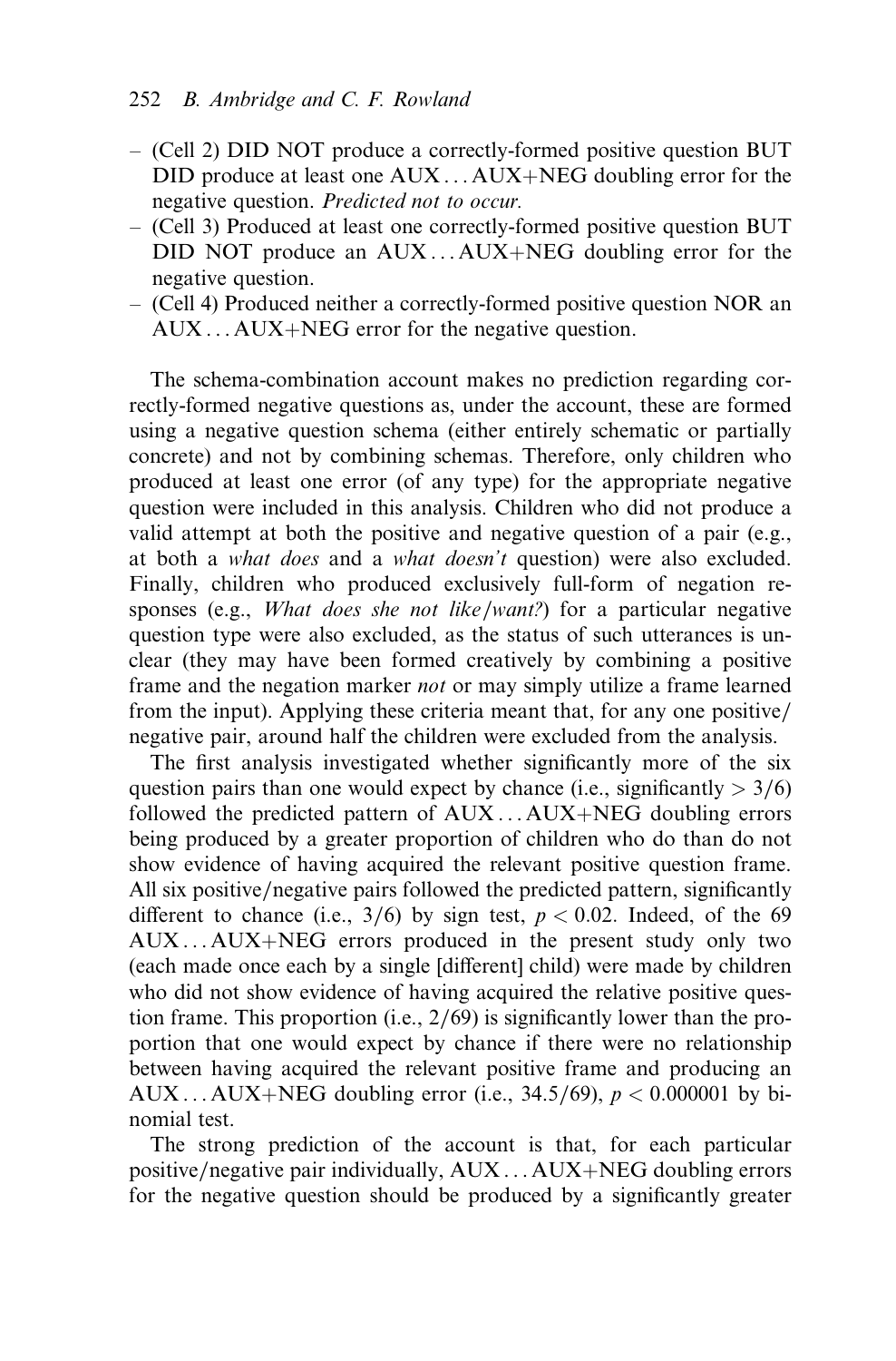proportion of children who do than do not show evidence of having acquired the relevant positive-question frame. Although the proportions were in this direction for all six pairs, the likelihood of finding a significant effect for each pair individually is reduced by the fact that we were able to include only between 23 and 34 of the total sample of 50 participants in each analysis. In fact, no analysis included a sufficient number of participants for a chi-square analysis to be legal (i.e., expected frequencies were  $\leq$  5 for some cells). Table 6 therefore shows the results of Fisher's exact tests conducted for each positive/negative question pair.

Despite the small number of participants in each cell, for three of the six pairs (all those involving *does*) this analysis reached statistical significance at  $p < 0.05$ . For the remaining three pairs, although the analysis did not reach statistical significance,<sup>9</sup> it is important to remember that across all three pairs—only a single utterance (\*What can she can't eat?) violated the prediction of the account (i.e., was produced by a child who did not produce a correct question of the form What can THING PROCESS?).10

<sup>9.</sup> It is tempting to read much into the fact that the effect is much bigger (and significant across the board) for questions with *doesn't* than questions with *can't*. However, this difference is almost certainly due to the fact that the children produce many more doubling errors with  $\cos n'$  than with  $\sin'$ . In other words, the lack of effect for questions with *can't* is most likely due to a paucity of data.

<sup>10.</sup> A reviewer suggested that one would ideally want to show that knowledge of the relevant positive frame is a better predictor of whether or not children will make an  $AUX \dots AUX + NEG$  error for a particular negative question type than is knowledge of other positive frames or rates of AUX ... AUX+NEG error for other negative question-types. In principle, this could be done using a binary logistic regression analysis with the outcome variable of whether or not each child made an  $AUX \dots AUX + NEG$ error for each question type, and predictor variables of (1) whether or not the child produced a correctly-formed positive question of the relevant type (a categorical predictor), (2) the total number of correctly-formed positive questions and (3) the total number of  $AUX \dots AUX + NEG$  errors (in both cases for the remaining question-types only). In practice, however, a regression analysis cannot be performed when there is a high correlation between the different predictor variables, as there is likely to be in this case: Children who have learned any one particular positive frame are likely to have learned more different positive frames than children who have not learned this frame. Similarly, children who adopt a schema-combination strategy for one negative question type are likely to use this strategy for other negative question types. An additional problem is that a very large number of participants would be needed in order to have a sufficient number in each cell of the chi-square. In any case, even without conducting the analysis discussed here, it is difficult to see how an artefactual explanation of the present findings based on individual differences in overall rates of correct-question production and/or  $AUX...AUX+NEG$  errors could give rise to the precise pattern of data observed.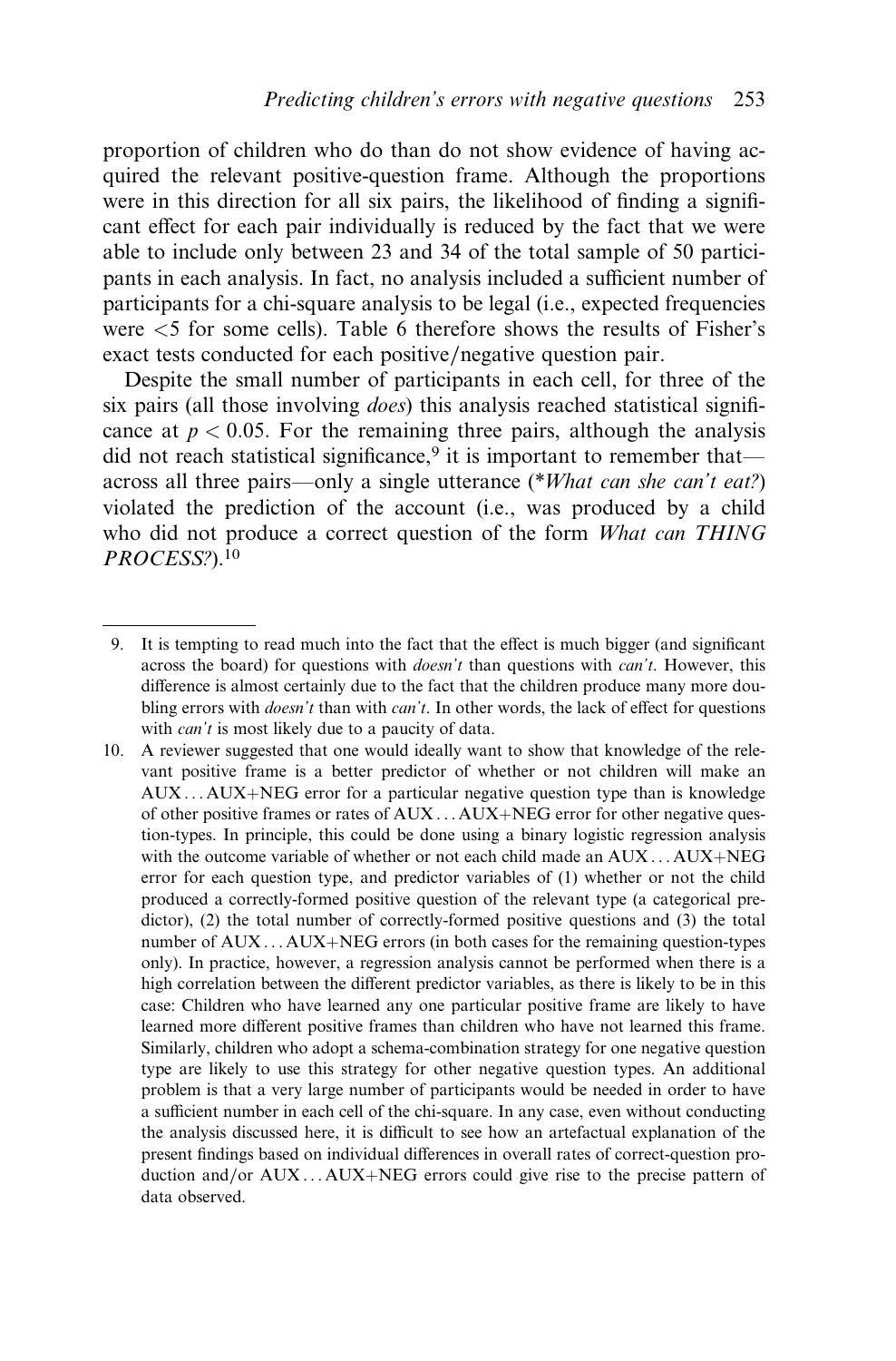# 4. Discussion

The present study used an experimental paradigm to elicit 3sg positive and negative what, why, and yes/no questions with auxiliaries CAN and DO from children aged  $3:3-4:3$ . The study demonstrated that different question types attracted different rates and different types of error, a fact that could be explained in terms of input frequency for many, but not all, of the question types investigated here. The particular patterning of errors was consistent with generativist accounts that suggest particular difficulties with auxiliary DO (e.g., Stromswold 1990; Santelmann et al. 2002), though not those that suggest that adjunct wh-words (e.g.,  $whv$ ) are problematic (e.g., De Villiers 1991). The generativist theory of Guasti et al. (1995) also received mixed support. As predicted, AUX . . . AUG+NEG errors (e.g., *What does she doesn't like?*) were the only doubling errors that occurred with any frequency. On the other hand, this theory in its current form cannot explain the finding of different error rates for different question types, less still why this should show a moderate correlation with the frequency of the relevant question frame in the input.

The constructivist schema-combination account fared somewhat better, though support was still mixed. In support of the account, the frequency of particular frames in the input showed a modest correlation with rates of correct production and auxiliary-placement errors. Furthermore, the relative frequencies of the question frame (e.g., What doesn't THING PROCESS?) and a declarative frame that could yield non-inversion errors (e.g., *she doesn't PROCESS*) could be used to predict, to some extent, the likelihood of such errors. On the other hand, negative questions in general did seem to be associated with higher error rates than one would expect, given either the absolute or relative frequencies of the relevant frames.

In support of this account,  $AUX \dots AUX + NEG$  doubling errors for a particular negative question type (e.g., \*What does she doesn't like?) were produced by a significantly greater proportion of children who did than who did not produce a correctly-formed positive question of the corresponding type (e.g., *What does THING PROCESS?*). This provides support for the accounts' claim that such errors result from the superimposition of a positive question frame (e.g., What does THING PROCESS?) and a negative declarative frame (e.g., she doesn't PROCESS).

Together, these findings provide some support for the particular constructivist account under investigation here and, more generally, for accounts that include a role for lexical content. In fact, it is difficult to see how an account that includes no role for lexical content could account for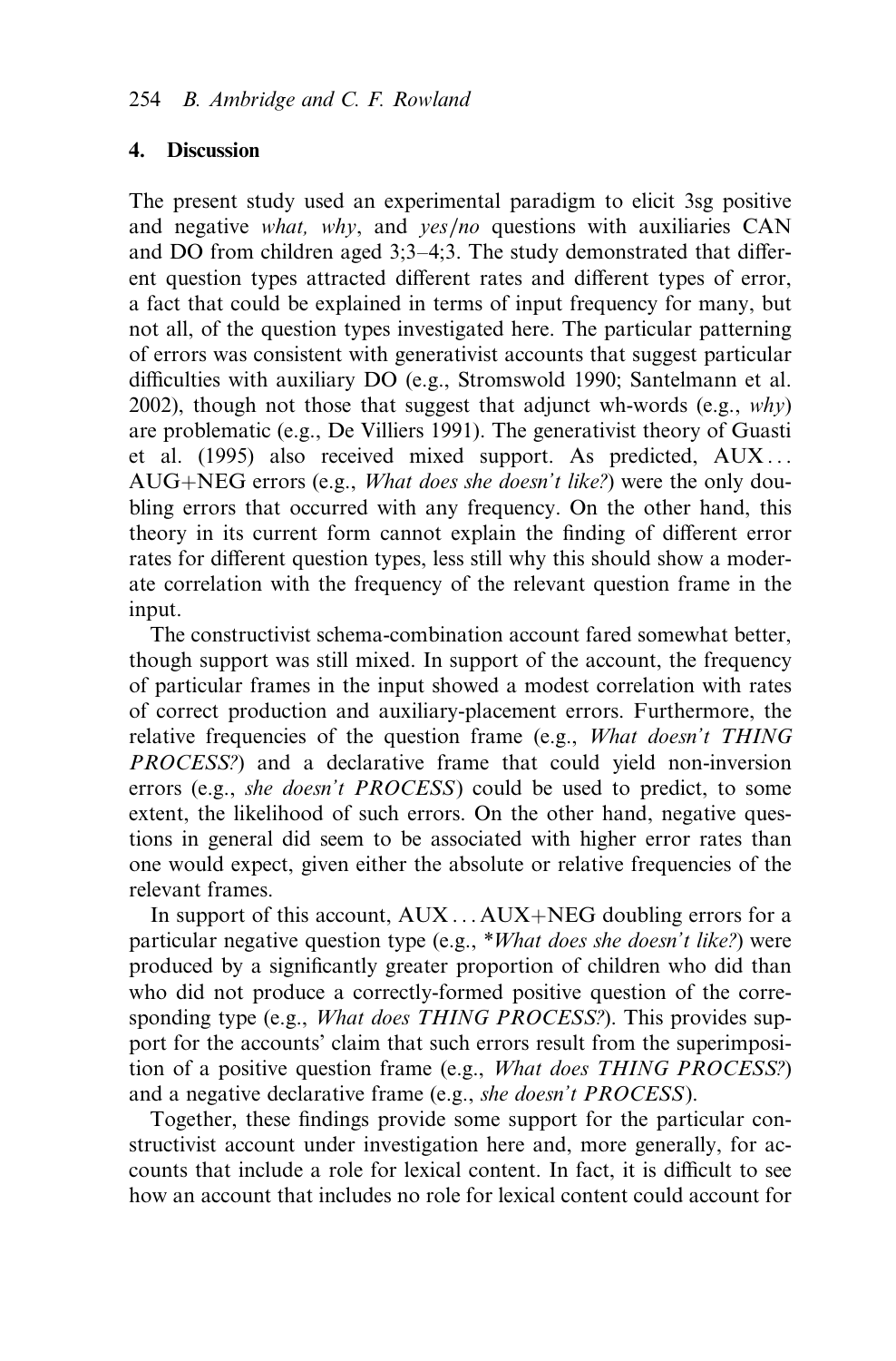this fine-grained pattern of results. The pattern cannot be explained by a factor such as general competence, as the finding is that children who produced  $AUX \dots AUX + NEG$  doubling ERRORS are generally those who CORRECTLY produced the corresponding positive question (only two children produced an  $AUX \dots AUX + NEG$  doubling error without producing a corresponding correctly-formed positive question).

It is possible (indeed, likely) that production of a correctly formed positive question and an  $AUX \dots AUX + NEG$  error are both correlated with a factor such as working memory. It is also likely that correctly-formed positive questions and corresponding  $AUX...AUX+NEG$  doubling errors prime one another, as they share considerable lexical material (see Savage et al. 2003). It could be, therefore, that it is overstating the case to say that  $AUX \dots AUX + NEG$  doubling errors are caused by children combining schemas that they have stored in memory. Perhaps these errors have another source, but are made more likely by the recent production of a correctly-formed positive question with the relevant lexical frame. Nevertheless, it remains the case that accounts that include no role for lexical chunks are unlikely to be able to explain the pattern of data observed in the present study.

Indeed, the finding of lexical effects in the patterning of children's errors in question production is by now relatively uncontroversial. The elicited production study of Ambridge et al. (2006) found a role for specific wh-operator+auxiliary frames. More generally, lexical effects in question acquisition can be found even in reports of experimental studies whose authors perhaps favour a more formalist approach (e.g., Erreich 1984; Santelmann et al. 2002; Valian and Casey 2003; see Ambridge et al. 2006: 554–556 for a review). Looking at naturalistic data studies, effects of lexical frames are reported by Fletcher (1985), Rowland and Pine  $(2000)$  and Rowland  $(2007)$ . Again, more generally, different error rates for different wh-operators and auxiliaries are reported by authors from a range of different theoretical perspectives (e.g., Tyack and Ingram 1977; Labov and Labov 1978; Maratsos and Kuczaj 1978; Stromswold 1990). Thus, studies on both naturalistic and experimental data suggest a role for lexical context in the formation of correct questions and errors.

However, there is one important discrepancy between the findings of our experimental study and and those of naturalistic-data studies. As Table 2 above shows, for both auxiliary and polarity types, the children in this study produced more auxiliary-placement errors with what questions than with why questions. This stands in contrast to the findings of many naturalistic studies and to the consensus in the literature that why attracts much higher rates of error than other wh-words (e.g., Erreich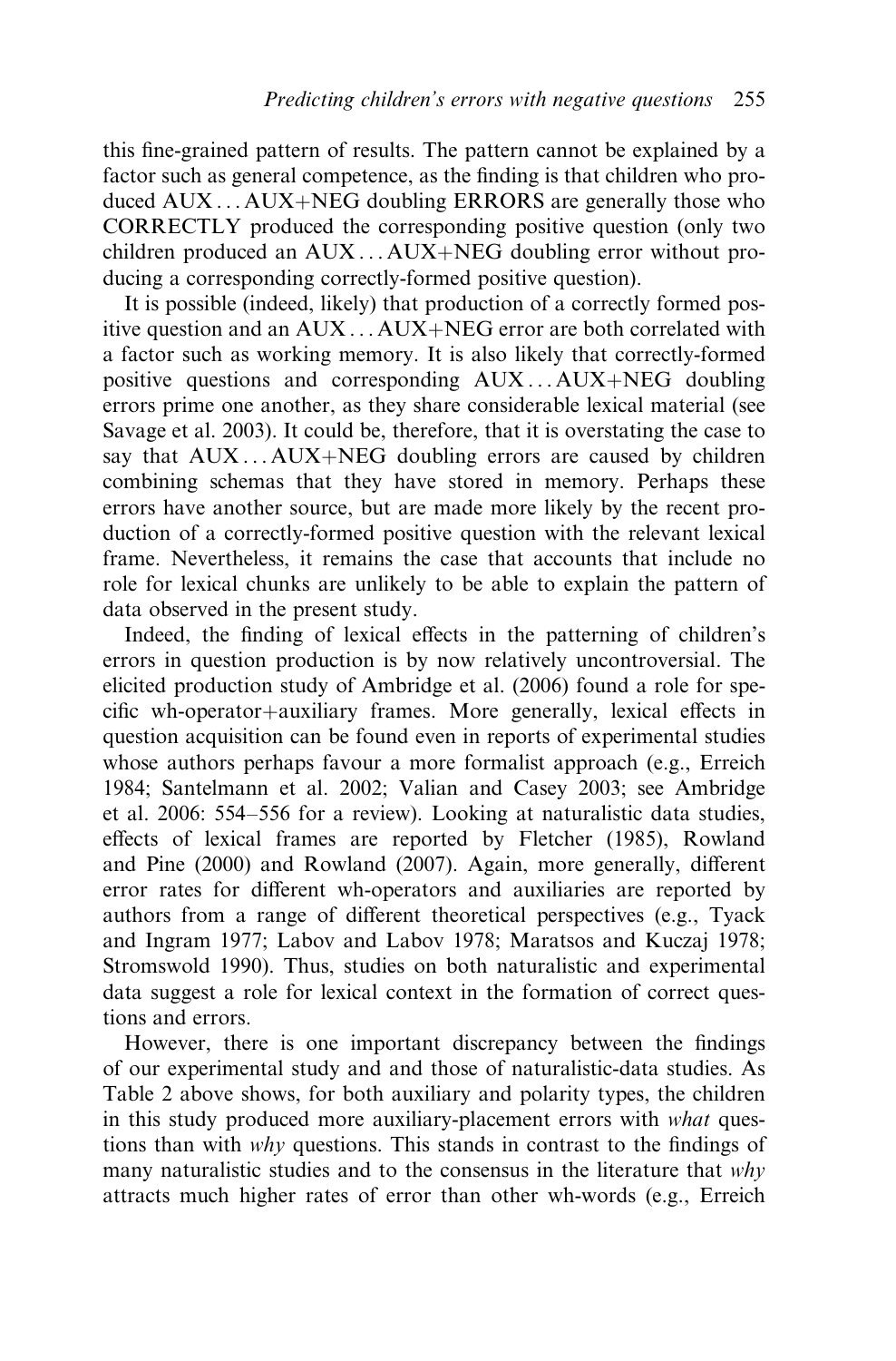1984; Kuczaj and Brannick 1979; Labov and Labov 1978; Rowland and Pine 2000). For example, Rowland and Pine (2000) report a rate of subject-auxiliary non-inversion errors of 91.7% for why questions, as compared with only  $21.4\%$  for *what* questions. This difference in the data from naturalistic and elicited speech requires explication.

In naturalistic data, the majority of  $why$  questions are negative questions, whereas virtually all what questions are positive (Rowland and Pine 2000). Since, as the present study shows, children generally have far more difficulty with negative than positive questions, this confound may go some way to explaining the apparent effect in naturalistic data. However, this cannot account for the discrepancy between the present study and naturalistic findings, as the higher rate of non-inversion errors for what than why questions in the present study holds across both positive and negative questions.

The answer may lie in the specific questions that children produce. In naturalistic data, by far the most frequent *what* question is *What's that?* (see Ambridge et al. 2006: 546–547). When questions are counted by tokens not types, repeated production of this (probably rote-learned) phrase will drive down the rate of non-inversion error. This point was illustrated by Labov and Labov (1978) who showed that rates of non-inversion error with *what* questions climbed from 23% to 80% when questions with contracted auxiliaries were excluded. Thus, the results of the present study do not directly contradict those from analyses of naturalistic data. Rather, they highlight the importance of controlling for potentially rote-learned forms when calculating error rates (see Rubino and Pine 1998).

Finally, two findings of the present study are not well explained by the schema-combination account; the low rate of error with why can questions (despite its absence in the input sample) and the high rate of error with certain types of negative questions. In fact, constructivist approaches in general have difficulty in explaining why children show particularly high error rates for negative questions. Although it is true that negative questions are generally less frequent than their positive counterparts, we have seen that frequency is by no means a perfect predictor of error rate. Indeed, for the only question pair for which the negative version is more frequent in the input than the positive version (Why can't vs Why can; 49 vs 0 occurrences), the error rate is still higher for the negative question. Thus the findings of the present study suggest that there is probably a more general problem with negation than can be explained by frequency alone. Similarly, the children were able to produce why can questions correctly, despite such questions being of very low frequency in their input. This finding suggests an ability to generalise from other, correctly produced, high frequency positive questions types.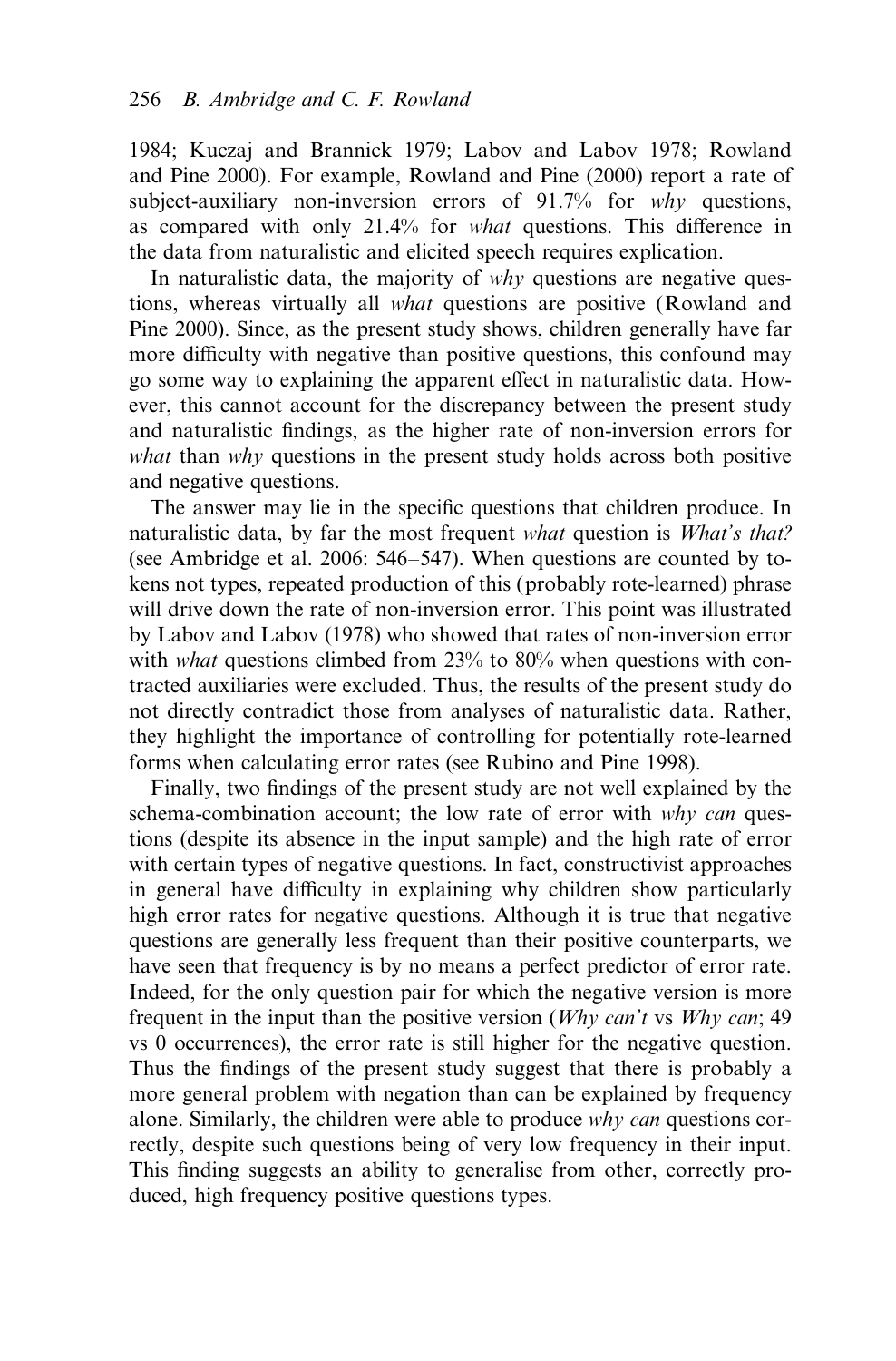Although constructivist theories do not claim that frequency is the ONLY determinant of error rates (e.g., Rowland and Pine 2003), they are currently underspecified with regard to other factors (such as the presence or absence of negation) that seem to affect error rates. That said, the finding of the present study that the relative frequencies of the question frame (e.g., What doesn't THING PROCESS?) and a declarative frame that could yield non-inversion errors (e.g., she doesn't PROCESS) can, to some extent, predict the likelihood of such errors (e.g., \*What she doesn't PROCESS?) illustrates a more sophisticated frequency-based explanation of the type that constructivist accounts should pursue.

In conclusion, the findings of this study provide support for—but cannot be entirely explained by—the schema-combination account. It seems likely that errors are the result of superimposition and juxtaposition operations conducted over stored schemas, but it is also clear that differences in input frequency cannot entirely explain the different availability and usage of different schemas. It is clear, then, that future constructivist accounts of question-acquisition will need to move beyond input frequency, and seriously consider other factors that influence error rates, such as the presence or absence of negation. It is equally clear that the existence of lexical effects in the data is now almost undeniable, and thus that future generativist accounts will have to incorporate some role for the learning of particular lexical strings (e.g., What does), if not constructivist-style frames (e.g., What does THING PROCESS?).

Received 15 October 2007 University of Liverpool Revision received 5 September 2008

#### Appendix 1: Further predictions of the schema-combination account

| Form:       | AUX+NEGAUX+NEG Error                                                         |
|-------------|------------------------------------------------------------------------------|
| Example:    | *What doesn't she doesn't like?; *Does she doesn't like the                  |
|             | fruit?                                                                       |
| Prediction: | Error very infrequent for all children                                       |
| Rationale:  | Children who are in possession of a negative schema (e.g.,                   |
|             | What doesn't THING PROCESS?) will not make the error                         |
|             | because knowledge of this frame includes knowledge that                      |
|             | the <i>PROCESS</i> slot is filled with a positive polarity item in           |
|             | simple <i>non-finite</i> form* (e.g., <i>like</i> ). Children who are not in |
|             | possession of a negative schema (e.g., What doesn't THING                    |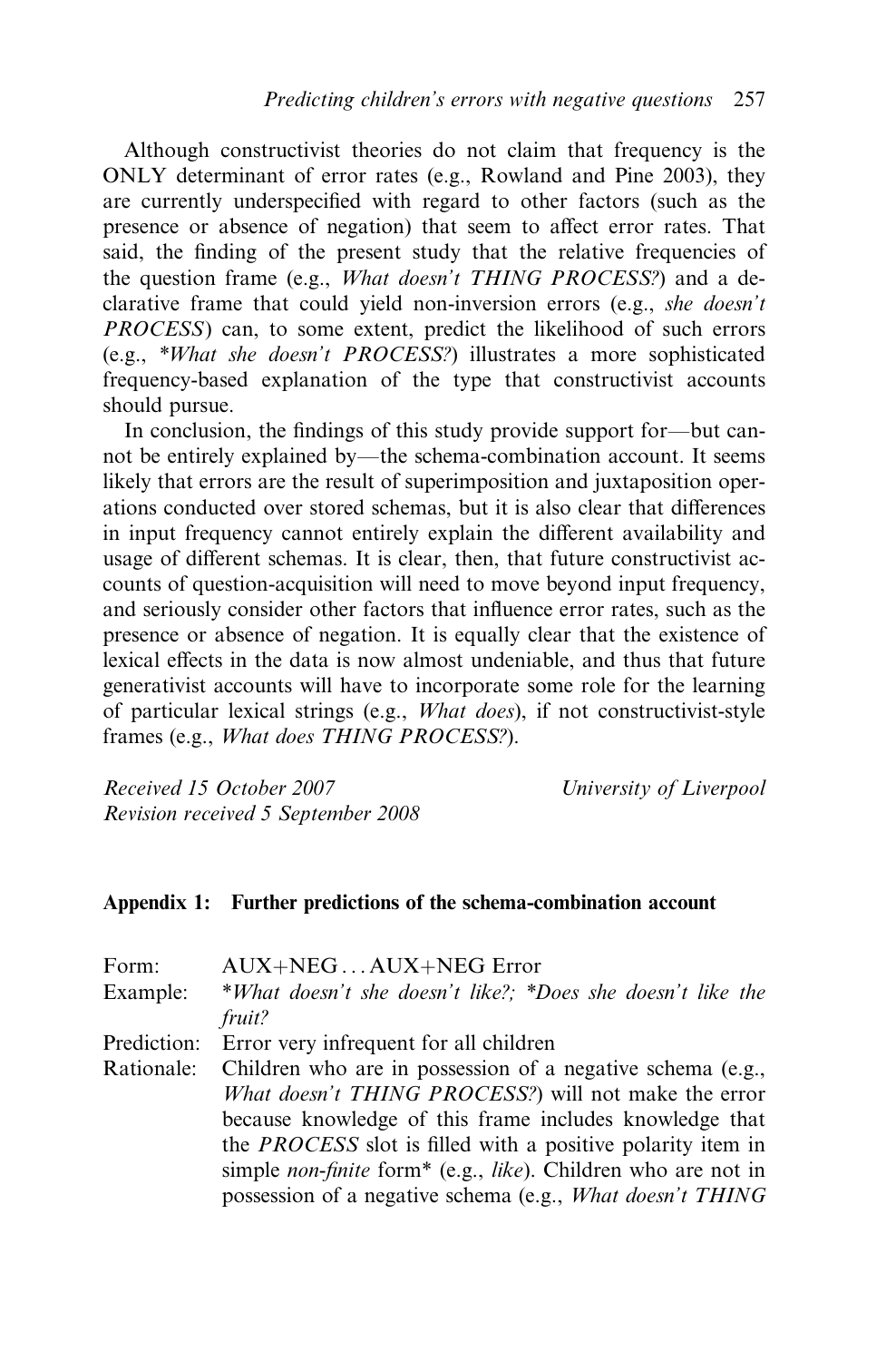PROCESS) will be unable to produce any form of the relevant negative question that begins with this material (e.g., What doesn't). Children will not produce this error as an attempt at a positive question because they understand the semantics of the negation operator  $n't$  (or *not*) and so will not entertain the use of frames containing this unit (e.g., What doesn't THING PROCESS?) when attempting to produce a positive question.

| Form:    | $AUX + NEGAUX Error$                                            |
|----------|-----------------------------------------------------------------|
| Example: | *What doesn't she does like?; *Doesn't she does like the fruit? |
|          | Prediction: Error very infrequent in all children               |
|          | Rationale: Same as for $AUX+NEGAUX+NEG$ errors.                 |

Form: AUX ... AUX Error

Example: \**What does she does like?*; \**Does she does like the fruit?* 

Prediction: Error very infrequent in all children

Rationale: Children who are in possession of a positive schema (e.g., What does THING PROCESS?) will not make the error because knowledge of this frame includes knowledge that the PROCESS slot is filled with a (positive polarity) item in simple non-finite form<sup>a</sup> (e.g., *like*). Children who are not in possession of a positive schema (e.g., What does THING PROCESS?) will be unable to produce any form of the relevant positive question that begins with this material (e.g., What does)

Form: Correct full-form negative question

Example: What does she not like?; Does she not like the fruit?

Prediction: Unclear, as this is an acceptable dialectal form in the North-West of England (though presumably not in all dialects, as Guasti et al. 1995, classify such forms as errors).

Rationale: Assuming that children are learning this form from their input, the predictions/rational are the same as for correctlyformed positive and negative questions (i.e., children form fames such as What does THING not PROCESS?). A reviewer suggested that children might form a more abstract schema such as WH-WORD AUX THING NEG PROCESS that could account for both these forms (e.g., What does she not like?) and for  $AUX \dots AUX + NEG$  errors (e.g., What does she doesn't like?); this latter case by additionally assuming that children make a lexical error, using don't etc. in the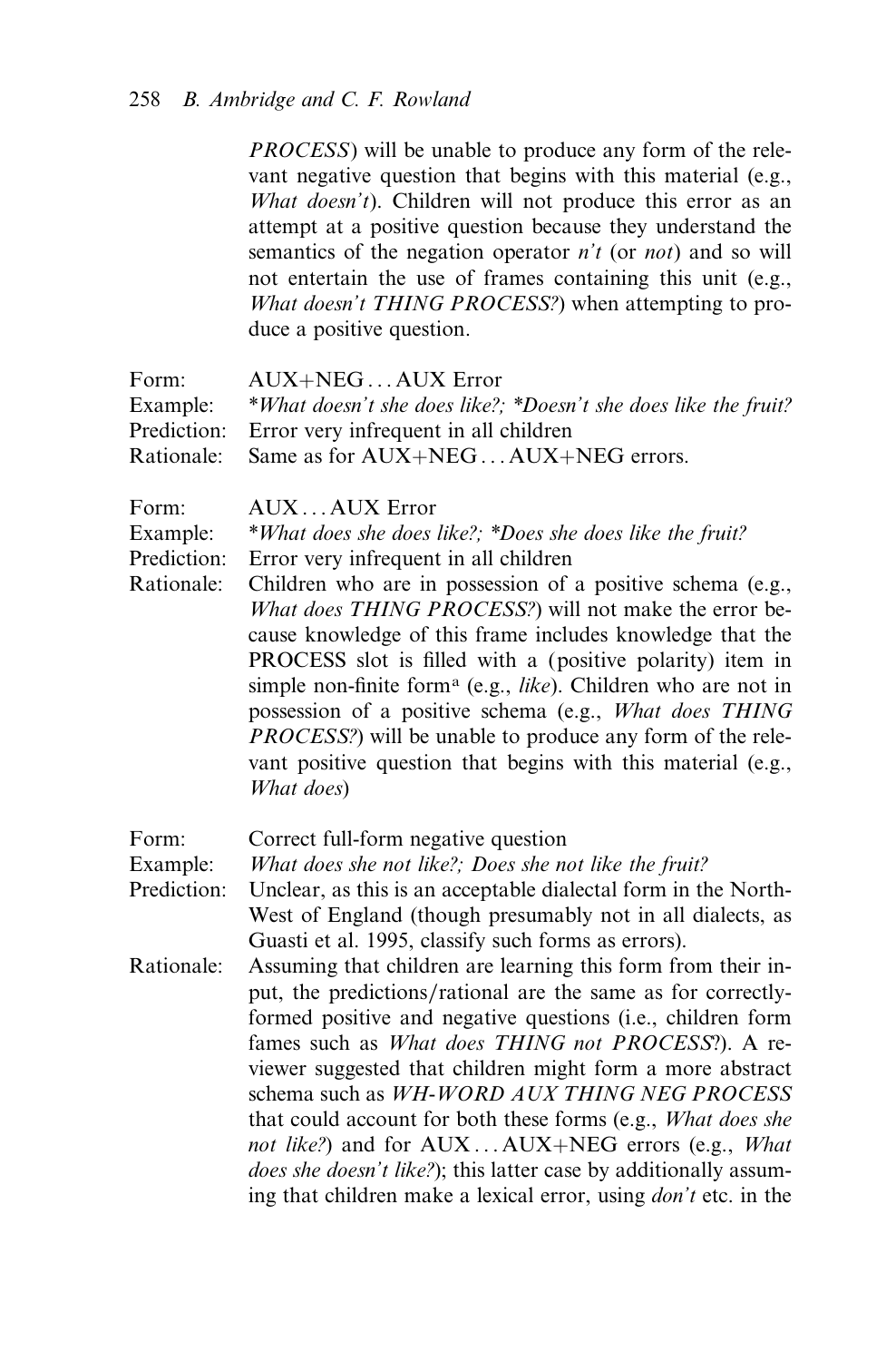place of not. This is possible in principle, but the fact that  $\phi$  don't and not are likely to be learned in different frames makes this lexical error improbable in our view (e.g., one would not expect a child to say \*That's don't fair instead of That's not fair). In any case, it is difficult to address these issues without knowing which children were exposed to negative questions of this type (though dialectal variations in negative questions may be an interesting future study).

| Form:       | Raising error <sup>b</sup>                                                                                                                                                                                                                                                                                                                                                                                                                                                                      |
|-------------|-------------------------------------------------------------------------------------------------------------------------------------------------------------------------------------------------------------------------------------------------------------------------------------------------------------------------------------------------------------------------------------------------------------------------------------------------------------------------------------------------|
| Example:    | *What she likes?, *What she not likes?, *She likes cake?, *She<br>not likes cake?                                                                                                                                                                                                                                                                                                                                                                                                               |
| Prediction: | Same as for non-inversion errors                                                                                                                                                                                                                                                                                                                                                                                                                                                                |
| Rationale:  | A similar process is predicted as for non-inversion errors<br>(see main text). For example a child might combine the sim-<br>ple concrete unit <i>what</i> and the frame <i>she PROCESS</i> (or the<br>complex concrete unit she likes) to give *What she likes?<br>Again, these errors will be most common when the second<br>unit (e.g., <i>she likes</i> ) is frequent, particularly when it is fre-<br>quent relative to the appropriate question frame (e.g., What<br>does THING PROCESS?) |

Other possible errors include tense-doubling (e.g., \*What doesn't she likes?), agreement errors (e.g., \*What do she likes?), auxiliary-omission (\*What she like?) and subject-omission (\*What does like?). All of these errors could, in principle, be generated by schema-combination operations but were produced too infrequently in the present study to allow predictions to be tested. Case-marking errors (e.g., \*What does her like?), which were relatively common, could in principle be generated by schema combination, but most likely have a different source (see Ambridge and Pine 2006)

aBy this we do not mean that children have full command of a generativist-style system of TENSE and AGREEMENT, simply that they have formed a semantically/distributionally-based category of items that appear in this position (e.g., *like, want, eat, drink* etc...).

b "Raising" errors are those where tense is marked on the main verb and not on the dummy auxiliary  $do$ . We do not mean to imply that such errors actually reflect failure to ''raise'' tense from the main verb inside VP (as under a generativist analysis), but no suitable alternative term suggests itself.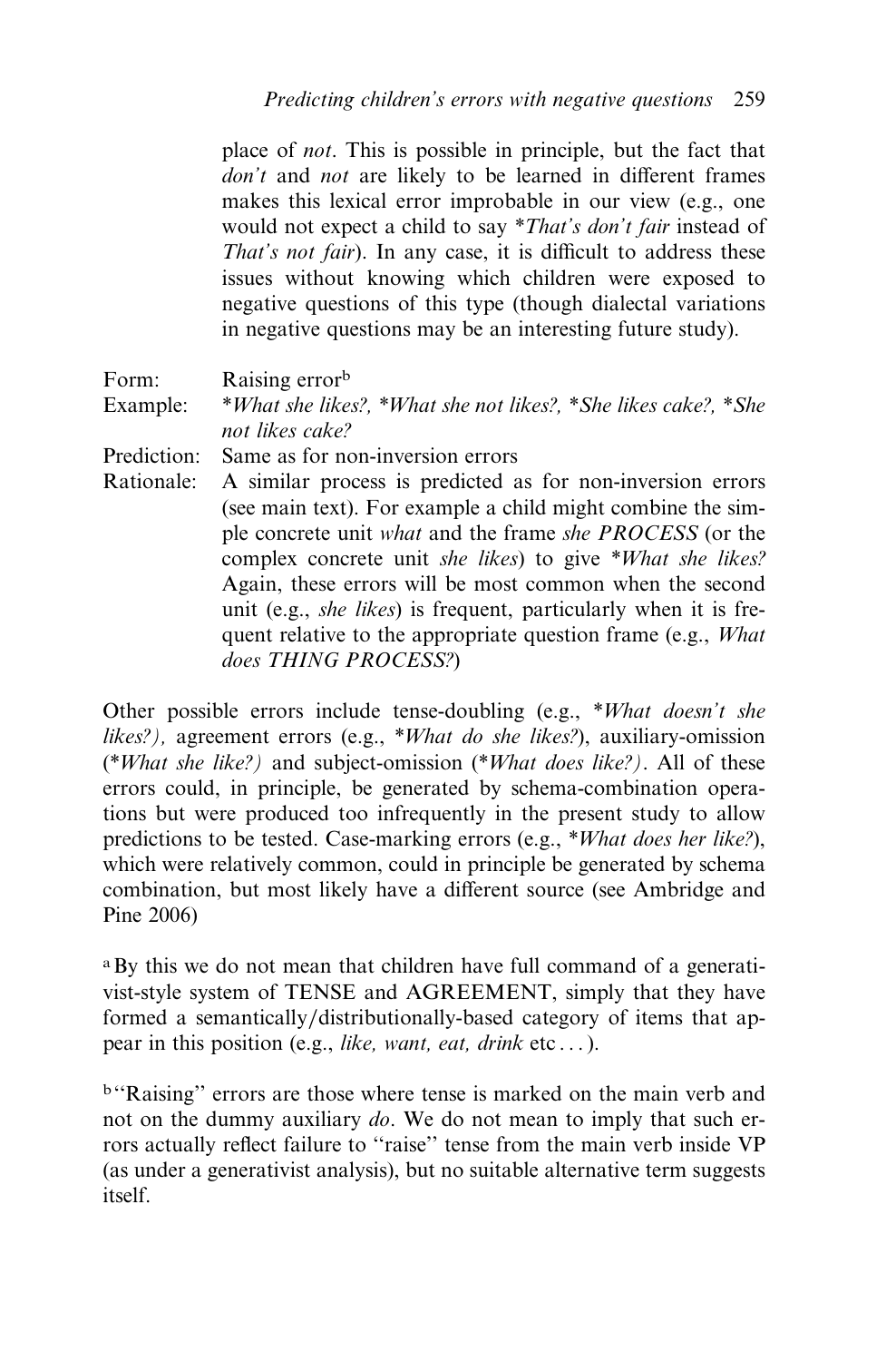| VERB | Wh    | Pol    | No             | Statement                                                                                        | I wonder                                              | Ask the dog                                              |
|------|-------|--------|----------------|--------------------------------------------------------------------------------------------------|-------------------------------------------------------|----------------------------------------------------------|
| Can  | What  | $+$    | 1              | Minnie is hungry. The<br>dog told me there's<br>some food here she<br>can eat.                   | I wonder what<br>she can eat                          | Ask the dog<br>what she can<br>eat                       |
|      |       |        | 2              | Minnie isn't allowed<br>all this food. The dog<br>told me to have the                            | I wonder what<br>she can't eat                        | Ask the dog<br>what she can't<br>eat                     |
|      | Why   | $+$    | 3              | food she can't eat.<br>Minnie is hungry. The<br>dog told me she can<br>eat the cheese.           | I wonder why<br>she can eat<br>the cheese             | Ask the dog<br>why she can<br>eat the cheese             |
|      |       |        | $\overline{4}$ | Minnie isn't allowed<br>all this food. The dog<br>told me she can't eat                          | I wonder why<br>she can't eat<br>the biscuits         | Ask the dog<br>why she can't<br>eat the biscuits         |
|      | Y-N   | $+$    | 5              | the biscuits.<br>Minnie is hungry. I<br>think the dog told me<br>she can eat the crisps.         | I wonder if<br>she can eat<br>the crisps              | Ask the dog if<br>she can eat the<br>crisps              |
|      |       |        | 6              | Minnie isn't allowed<br>all this food. I think<br>the dog told me she<br>can't eat the banana.   | I wonder if<br>she can't eat<br>the banana            | Ask the dog if<br>she can't eat<br>the banana            |
| Does | What  | $+$    | 7              | Minnie is hungry. The<br>dog told me there's<br>some food here she<br>likes.                     | I wonder what<br>she likes                            | Ask the dog<br>what she likes                            |
|      |       |        | 8              | Minnie isn't allowed<br>all this food. The dog<br>told me to have the<br>food she doesn't like.  | I wonder what<br>she doesn't<br>like                  | Ask the dog<br>what she<br>doesn't like                  |
|      | Why   | $^{+}$ | 9              | Minnie is hungry. The<br>dog told me she likes<br>the cake.                                      | I wonder why<br>she likes the<br>cake                 | Ask the dog<br>why she likes<br>the cake                 |
|      |       |        | 10             | Minnie isn't allowed<br>all this food. The dog<br>told me she doesn't<br>like the vegetables.    | I wonder why<br>she doesn't<br>like the<br>vegetables | Ask the dog<br>why she<br>doesn't like the<br>vegetables |
|      | $Y-N$ | $+$    | 11             | Minnie is hungry. I<br>think the dog told me<br>she likes the biscuits.                          | I wonder if<br>she likes the<br>biscuits              | Ask the dog if<br>she likes the<br>biscuits              |
|      |       |        | 12             | Minnie isn't allowed<br>all this food. I think<br>the dog told me she<br>doesn't like the fruit. | I wonder if<br>she doesn't<br>like the fruit          | Ask the dog if<br>she doesn't<br>like the fruit          |

Appendix 2: Full text of all prompt sentences used during the study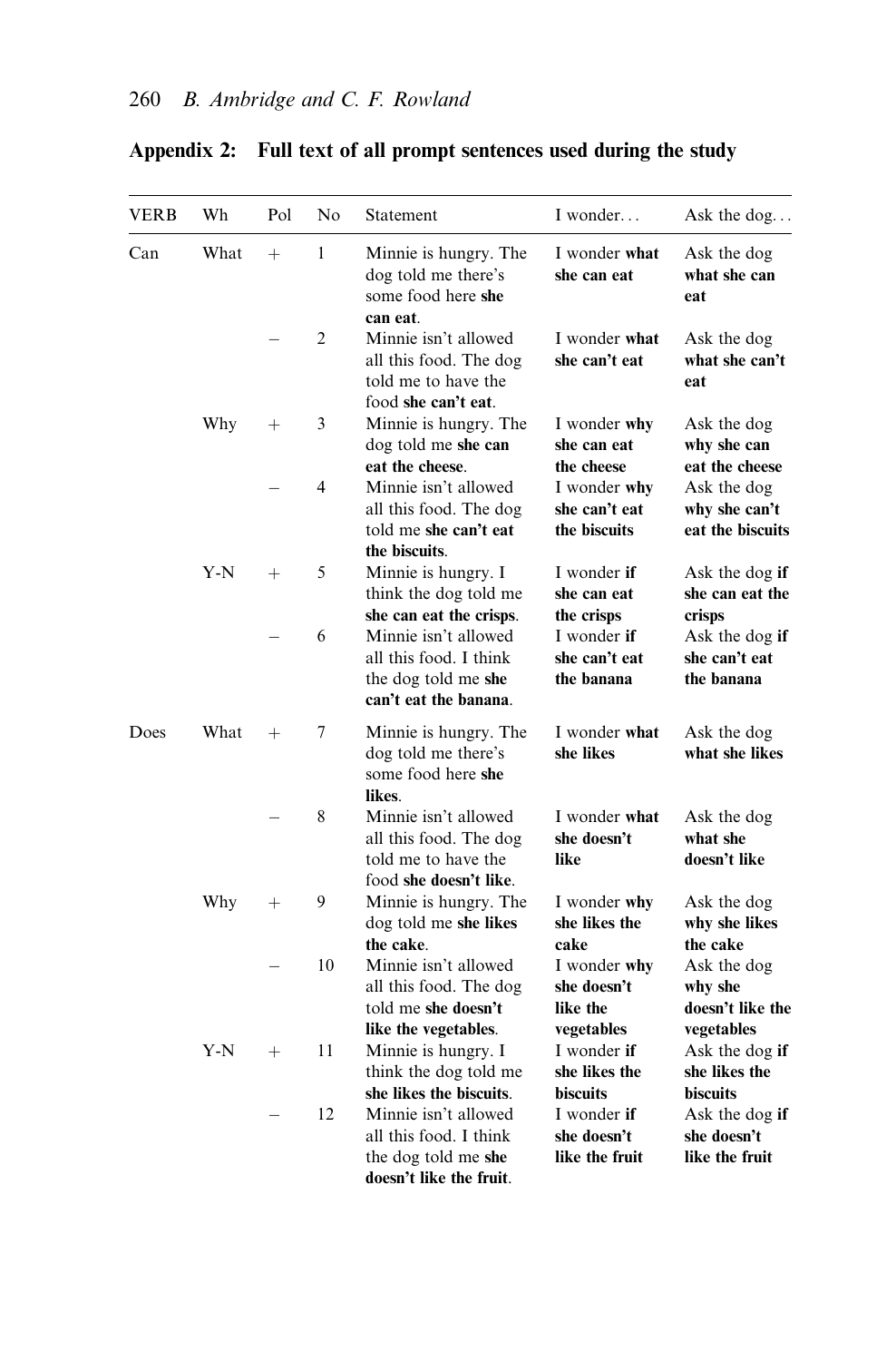| <b>VERB</b> | Wh   | Pol    | No | Statement                                                                                                  | I wonder                                           | Ask the dog                                          |
|-------------|------|--------|----|------------------------------------------------------------------------------------------------------------|----------------------------------------------------|------------------------------------------------------|
| Can         | What | $+$    | 13 | Minnie is thirsty. The<br>dog told me there's<br>something here she<br>can drink.                          | I wonder what<br>she can drink                     | Ask the dog<br>what she can<br>drink                 |
|             |      |        | 14 | Minnie isn't allowed<br>all of these drinks.<br>The dog told me to<br>have the ones she<br>can't drink.    | I wonder what<br>she can't<br>drink                | Ask the dog<br>what she can't<br>drink               |
|             | Why  | $+$    | 15 | Minnie is thirsty. The<br>dog told me she can<br>drink the milk.                                           | I wonder why<br>she can drink<br>the milk          | Ask the dog<br>why she can<br>drink the milk         |
|             |      |        | 16 | Minnie isn't allowed<br>all of these drinks.<br>The dog told me she<br>can't drink the<br>lemonade.        | I wonder why<br>she can't<br>drink the<br>lemonade | Ask the dog<br>hy she can't<br>drink the<br>lemonade |
|             | Y-N  | $^{+}$ | 17 | Minnie is thirsty. I<br>think the dog told me<br>she can drink the<br>water.                               | I wonder if<br>she can drink<br>the water          | Ask the dog if<br>she can drink<br>the water         |
|             |      |        | 18 | Minnie isn't allowed<br>all of these drinks. I<br>think the dog told me<br>she can't drink the tea.        | I wonder if<br>she can't<br>drink the tea          | Ask the dog if<br>she can't drink<br>the tea         |
| Does        | What | $+$    | 19 | Minnie is thirsty. The<br>dog told me there's<br>something here she<br>wants.                              | I wonder what<br>she wants                         | Ask the dog<br>what she wants                        |
|             |      |        | 20 | Minnie isn't allowed<br>all of these drinks.<br>The dog told me to<br>have the drinks she<br>doesn't want. | I wonder what<br>she doesn't<br>want               | Ask the dog<br>what she<br>doesn't want              |
|             | Why  | $+$    | 21 | Minnie is thirsty. The<br>dog told me she wants<br>the coke.                                               | I wonder why<br>she wants the<br>coke              | Ask the dog<br>why she wants<br>the coke             |
|             |      |        | 22 | Minnie isn't allowed<br>all of these drinks.<br>The dog told me she<br>doesn't want the<br>orange.         | I wonder why<br>she doesn't<br>want the<br>orange  | Ask the dog<br>why she<br>doesn't want<br>the orange |
|             | Y-N  | $+$    | 23 | Minnie is thirsty. I<br>think the dog told me<br>she wants the coffee.                                     | I wonder if<br>she wants the<br>coffee             | Ask the dog if<br>she wants the<br>coffee            |
|             |      |        | 24 | Minnie isn't allowed<br>all of these drinks. I<br>think the dog told me<br>she doesn't want the<br>juice.  | I wonder if<br>she doesn't<br>want the juice       | Ask the dog if<br>she doesn't<br>want the juice      |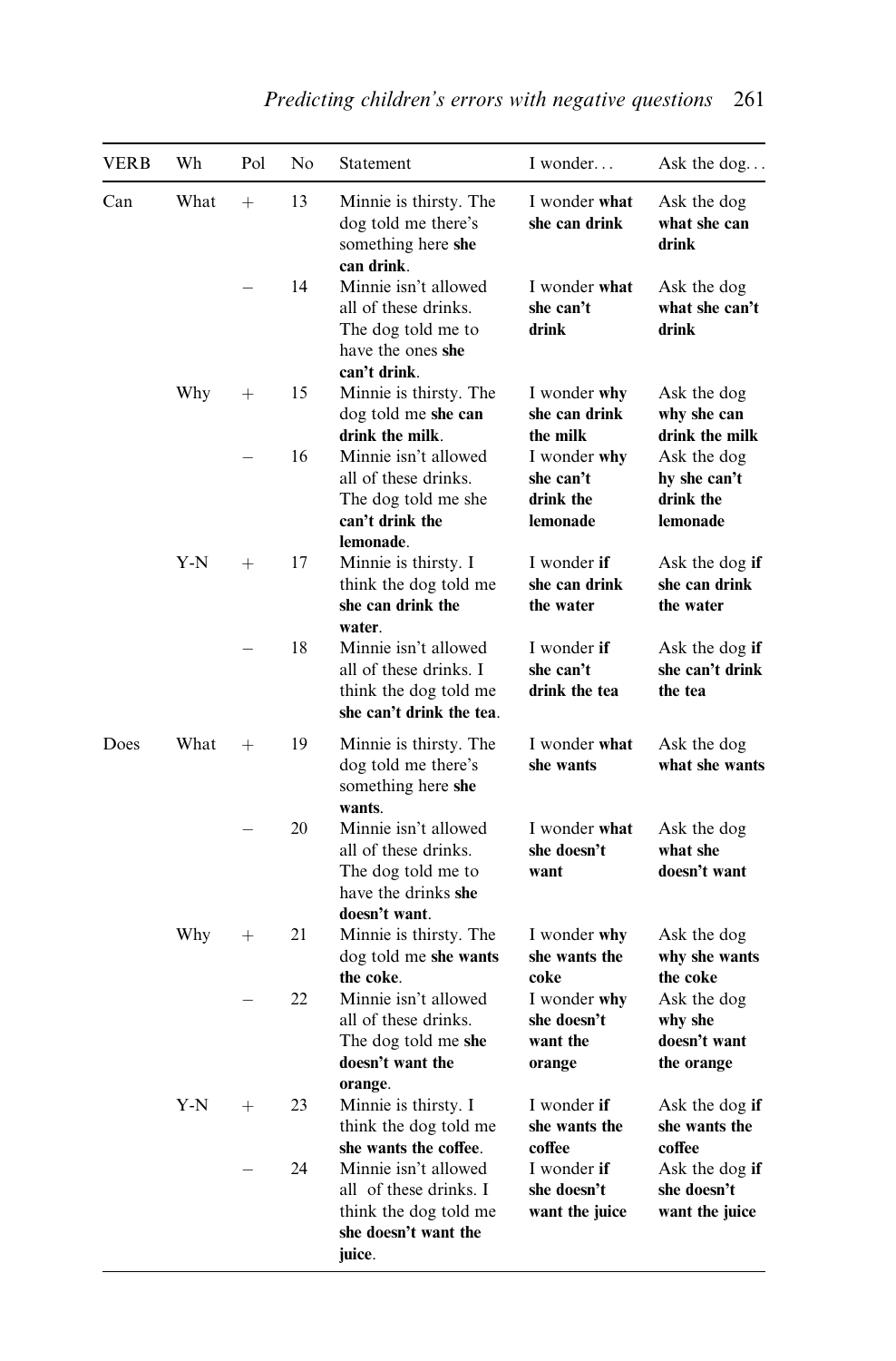#### Appendix 3: Further details of the coding scheme

#### Substitutions/omissions

Substitutions of verbs that did not change the structure of the question (e.g., eat for drink, want for like) were scored as if no such substitution had occurred. Irrelevant errors such as determiner omission were also ignored. Substitutions of auxiliaries were not allowed, and were scored as non-target questions. For six trials, children substituted he for she. Since all of these trials contained additional errors (one of verb agreement, one of subject omission, one of non-inversion, and three non-classifiable errors) the decision was taken to ignore the substitution, since the utterances were already scored as erroneous (and therefore did not form the basis for crediting children with a particular frame.

For 27 questions, children used a full NP (Minnie or Minnie Mouse) instead of the target she. Whilst such substitutions were, of course, permitted, they potentially present a problem for testing the predictions the schema-combination account with regard to *yes/no* questions, as children are claimed to be using frames such as Can she PROCESS? (we assume children did not have pre-learned schemas such as Can Minnie Mouse PROCESS?). Fortunately, none of the children who used a full subject NP produced a correctly formed question with this NP (perhaps providing some support for the schema-combination account). One of these 27 questions exhibited an auxiliary-doubling error (Can Minnie Mouse can't eat the bread? Child 20, Question 6), and was therefore excluded from the schema-combination analysis only.

# Ambiguous auxiliary-doubling errors

Seven "auxiliary-doubling" errors in fact used two different auxiliaries (e.g., Does she can't drink the tea?; Is Minnie Mouse doesn't want the juice?). Since, in every case, the second auxiliary and not the first was the target auxiliary (and so did not provide evidence of the child having formed a positive schema) these utterances were coded as Unclassified (not Non-target, as the fact that the second auxiliary was the intended auxiliary demonstrates that children were attempting to produce a question of the appropriate type).

#### Applying mutually-exclusive categorization criteria

Scoring was complicated by the fact that virtually all questions that contained an error of case marking (her for she) or verb agreement  $(dofn't)$ for  $does/n't)$  also contained another error, usually a non-inversion/ raising error, but often an auxiliary-omission error and, in one case, an auxiliary-doubling error. In order for our statistical analyses to be valid,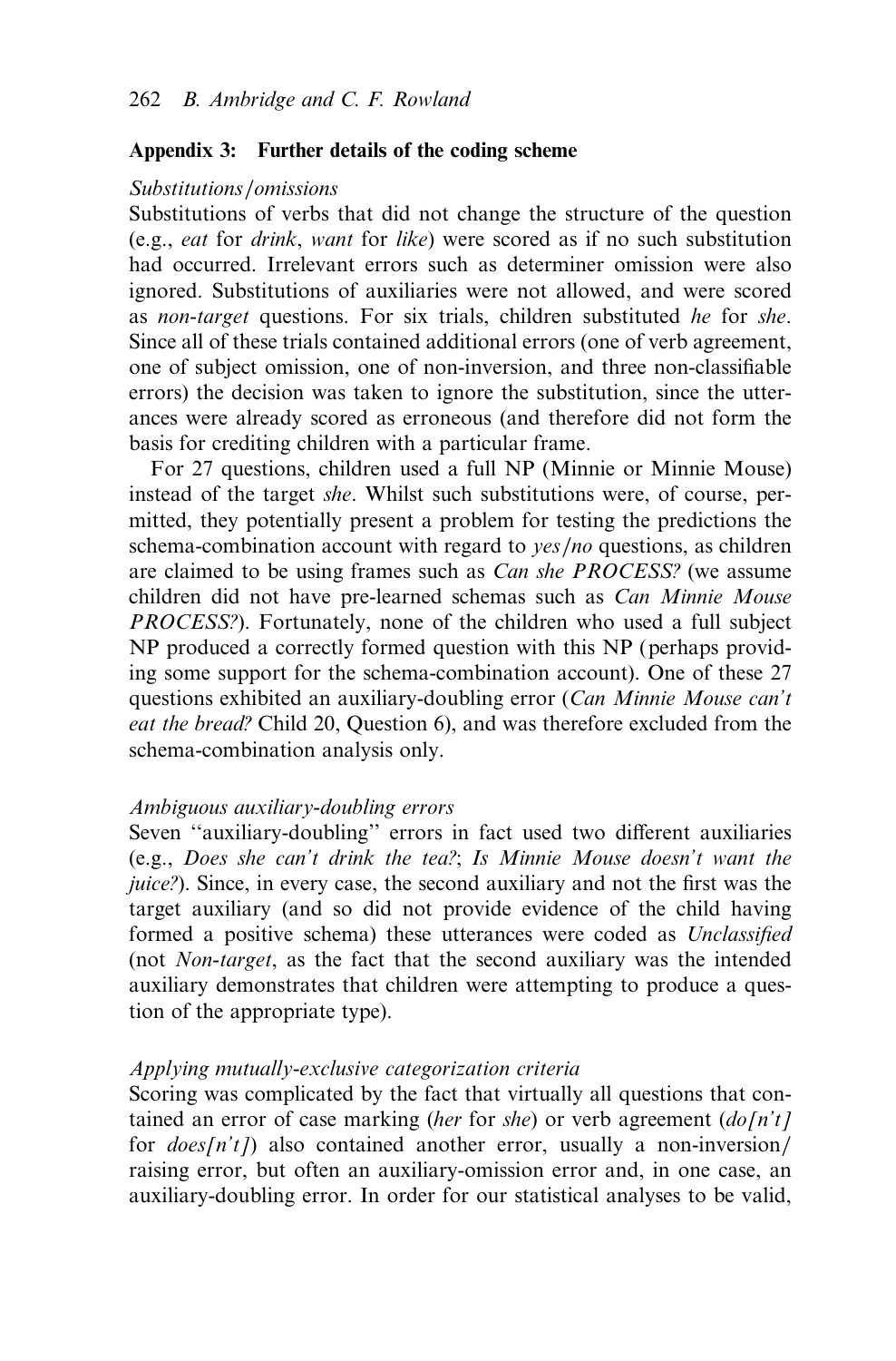however, it is necessary that the classification categories are mutually exclusive. This was achieved by applying categorization in the following order:

- 1. Non-target/Unclassified
- 2. Verb agreement error
- 3. Case marking error
- 4. All other errors

For example, the questions Why her don't want an orange? (for Why  $doesn't she...$ ) and Her don't like the fish? (for Doesn't she...), which appear to contain errors of verb agreement, case marking and non-inversion were classified as errors of verb agreement, whilst the question Why her can't eat the biscuits, which displays errors of case marking and noninversion, was classified as a case marking error. Trials classified as nontarget/unclassified were coded as such, with no further coding.

Whilst this results in losing some fine-grained detail, it does not affect the predictions of any of the theories under test. From a generativist viewpoint, failure to correctly mark subject or verb agreement is evidence of a movement failure (the child has failed to raise the item to AGRs). Thus whether a response is classified as an non-inversion/raising error or an error of verb or noun agreement marking makes little difference, as the generativist theories make predictions about the particular constructions (why vs what,  $DO$  vs  $CAN$ ) for which movement (whether to  $C$  or to AGRs) will prove difficult. From a constructivist viewpoint, errors of both verb agreement/case marking and non-inversion/raising reflect the child's lack of an appropriate frame. The ordered application of these coding criteria resulted in one  $AUX...AUX+NEG$  error that could have resulted from the application of a positive frame (Why does she don't like the peas?, Child 13, Question 10) being coded as a verb agreement error and not as a doubling error, thus slightly reducing the likelihood of observing our predicted effect.

# Non-target questions

A difficult issue was that of *non-target* questions, produced for eighty (10%) of the 816 individual trials. The most common scenario was that where the child asked a related wh-question instead of a yes/no question (e.g., Why can't she drink the the tea for Can't she drink the the tea?), perhaps because wh-questions were twice as common as yes/no questions in our test battery. Other common errors included polarity errors (e.g., Can [for can't] she drink the the tea?) and subject errors (e.g.,  $Can't$  you [for *Can't shel drink the the tea?*). As a partial solution to this problem, statistical analyses were conducted on the proportion of each child's utterances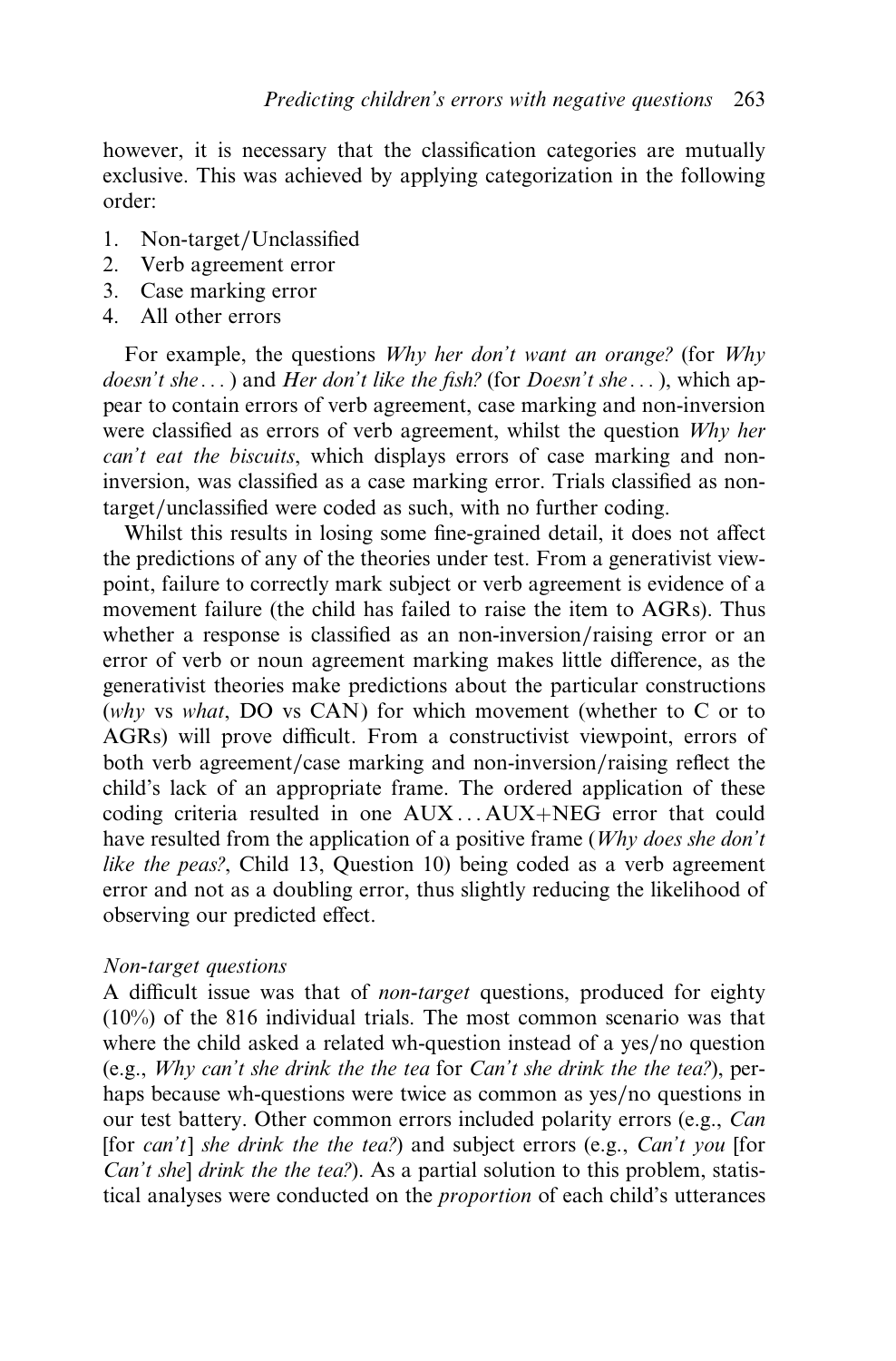that constituted correctly formed questions (or auxiliary-placement errors  $etc...$ ) as a function of the total number of trials (out of two) in which the child produced some form of the target question (i.e., excluding those coded as non-target but not those coded as *unclassified*). Since two trials were conducted for each of the 12 question types, this means that a score of 0, 0.5 or 1 was recorded for each dependent measure, for each of the 12 question types, for each child.

# References

| 2008                  | Ambridge, Ben, Caroline F. Rowland, and Julian M. Pine<br>Is structure dependence an innate constraint? New experimental evidence<br>from children's complex-question production. Cognitive Science 32(1), 222-<br>255.                                             |
|-----------------------|---------------------------------------------------------------------------------------------------------------------------------------------------------------------------------------------------------------------------------------------------------------------|
| 2006                  | Ambridge, Ben, Caroline F. Rowland, Anna L. Theakston, and Michael Tomasello<br>Comparing different accounts of non-inversion errors in children's non-<br>subject wh-questions: 'What experimental data can tell us?' Journal of Child<br>Language 33(3), 519-557. |
| 2006                  | Ambridge, Ben and Julian M. Pine<br>Testing the Agreement/Tense Omission Model using an elicited imitation<br>paradigm. Journal of Child Language 33(4), 879-898.                                                                                                   |
|                       | Bannard, Colin and Danielle, E. Matthews                                                                                                                                                                                                                            |
| 2008                  | Stored word sequences in language learning: The effect of familarity on<br>children's repetition of four-word combinations. Psychological Science<br>$19(3)$ , $241-248$ .                                                                                          |
| Bowerman, Melissa     |                                                                                                                                                                                                                                                                     |
| 1973                  | Structural relationships in children's utterances: Syntactic or semantic? In<br>Moore, T. E. (ed.), Cognitive Development and the Acquisition of Language.<br>New York: Academic Press, 197-213.                                                                    |
| Bowerman, Melissa     |                                                                                                                                                                                                                                                                     |
| 1976                  | Semantic factors in the acquisition of rules for word use and sentence con-<br>struction. In Morehead, D. and A. E. Morehead (eds.), Normal and Defi-<br>cient Child Language. Baltimore, MD: University Park Press.                                                |
| Braine, Martin, D. S. |                                                                                                                                                                                                                                                                     |
| 1976                  | Children's first word combinations. Monographs of the Society for Research<br>in Child Development $41(164)$ , 1-104.                                                                                                                                               |
| Bybee, Joan           |                                                                                                                                                                                                                                                                     |
| 1995                  | Regular morphology and the lexicon. Language and Cognitive Processes 10,<br>425-455.                                                                                                                                                                                |
|                       | Bybee, Joan and J. Scheibman                                                                                                                                                                                                                                        |
| 1999                  | The effect of usage on degrees of constituency: The reduction of don't in<br>English. Linguistics 37, 575-596.                                                                                                                                                      |
|                       | Dąbrowska, Ewa and E. Lieven                                                                                                                                                                                                                                        |
| 2005                  | Towards a lexically specific grammar of children's question constructions.<br>Cognitive Linguistics 16(3), 437-474.                                                                                                                                                 |
| DeVilliers, Jill      |                                                                                                                                                                                                                                                                     |
| 1991                  | Why question? In Maxfield, T. L. and B. Plunkett. (eds.), Papers in the<br>Acquisition of wh: Proceedings of the UMASS Roundtable, May 1990. Am-<br>herst MA: University of Massachusetts Occasional Papers.                                                        |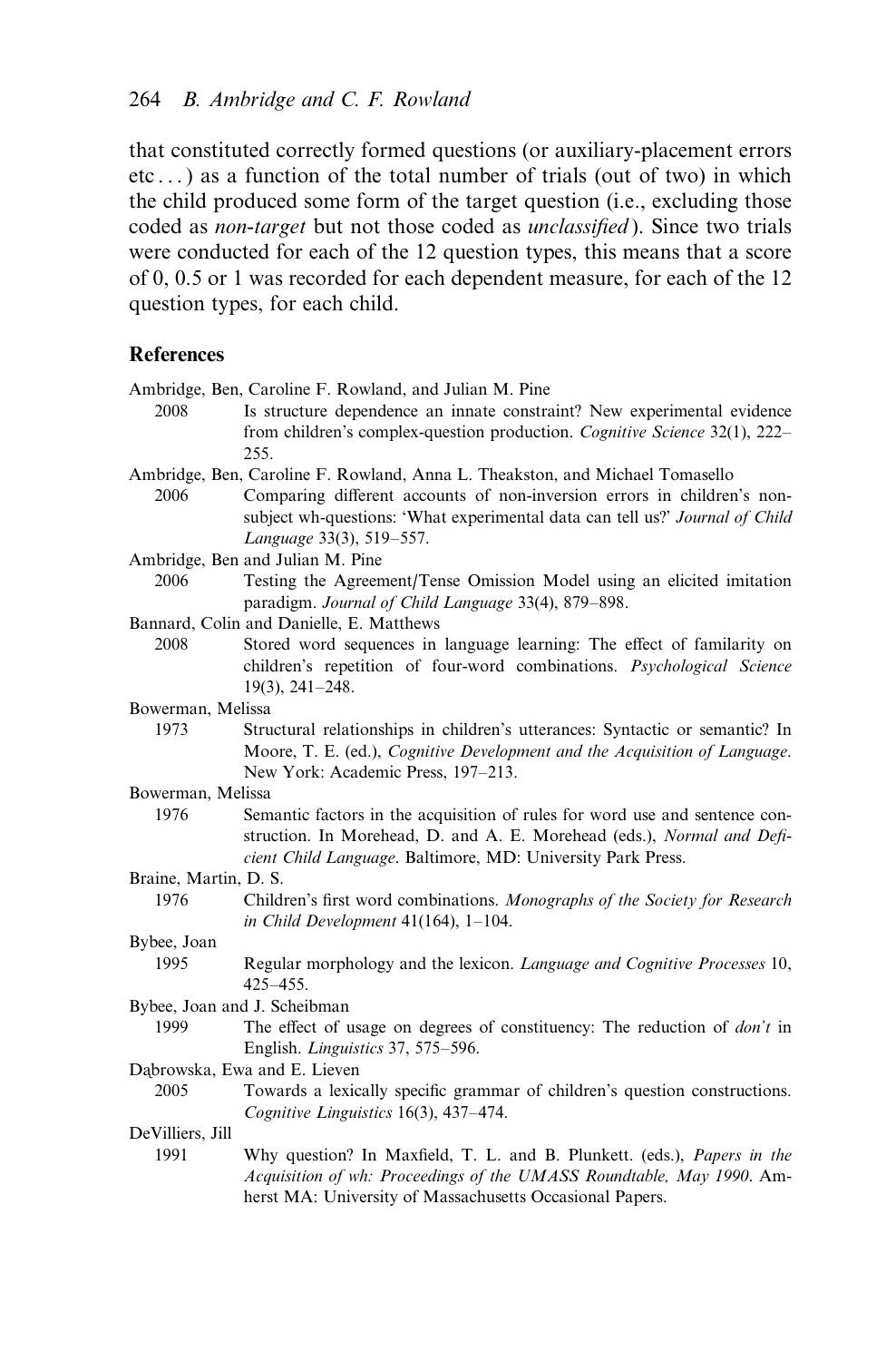| Erreich, Anne<br>1984                | Learning how to ask: Patterns of inversion in yes-no and wh-questions.<br>Journal of Child Language 11, 579-592.                                                                                                                                   |
|--------------------------------------|----------------------------------------------------------------------------------------------------------------------------------------------------------------------------------------------------------------------------------------------------|
| Fletcher, Paul                       |                                                                                                                                                                                                                                                    |
| 1985                                 | A Child's Learning of English. Oxford: Blackwell.                                                                                                                                                                                                  |
| 1995                                 | Guasti, Maria T., Rosalind Thornton, and Kenneth Wexler<br>Negation in Children's questions: The case of English. <i>Proceedings of the</i><br>19th Annual Boston University Conference on Language Development, 228-<br>239.                      |
| Hattori, Ryoko                       |                                                                                                                                                                                                                                                    |
| 2003                                 | Why do children say did you went?: The role of do-support. In Brugos,<br>Alejn, Linnea Micciulla, and Christine E. Smith (eds), Proceedings of the<br>28th Boston University Conference on Language Development. Boston,<br>USA: Cascadilla Press. |
| Hurford, James                       |                                                                                                                                                                                                                                                    |
| 1975                                 | A child and the English question formation rule. Journal of Child Language<br>2, 299-301.                                                                                                                                                          |
|                                      | Kuczaj, Stanley. A. and Nancy Brannick                                                                                                                                                                                                             |
| 1979                                 | Children's use of the wh question modal auxiliary placement rule. Journal of<br>Experimental Child Psychology 28, 43–67.                                                                                                                           |
|                                      | Labov, William and Theresa Labov                                                                                                                                                                                                                   |
| 1978                                 | Learning the syntax of questions. In Campbell, R. and P. Smith (eds.),<br>Recent Advances in the Psychology of Language. New York: Plenum<br>Press.                                                                                                |
|                                      | Lieven, Elena V. M., Julian. M. Pine, and Gillian Baldwin                                                                                                                                                                                          |
| 1997                                 | Lexically-based learning and early grammatical development. Journal of<br>Child Language 24(1), 187–219.                                                                                                                                           |
|                                      | Lieven, Elena V. M, Heike Behrens, Jennifer Speares, and Michael Tomasello                                                                                                                                                                         |
| 2003                                 | Early syntactic creativity: A usage-based approach. Journal of Child Lan-<br>guage 30(2), 333-370.                                                                                                                                                 |
| Maratsos, Michael and Stanley Kuczaj |                                                                                                                                                                                                                                                    |
| 1977                                 | Against the transformationalist account: A simpler analysis of auxiliary<br>overmarking. Journal of Child Language 5, 337-345.                                                                                                                     |
|                                      | Marchmann, V. A., B. Wulfeck, and S. E. Weismer                                                                                                                                                                                                    |
| 1999                                 | Morphological productivity in children with normal language and SLI: A<br>study of the English Past Tense. Journal of Speech, Language and Hearing<br>Research 42, 206-219.                                                                        |
| Rowland, Caroline F.                 |                                                                                                                                                                                                                                                    |
| 2007                                 | Explaining errors in children's questions. Cognition 104(1), 106-134                                                                                                                                                                               |
|                                      | Rowland, Caroline, F. and Julian, M. Pine                                                                                                                                                                                                          |
| 2000                                 | Subject-auxiliary auxiliary-placement errors and wh-question acquisition:<br>'What children do know?' Journal of Child Language 27(1), 157-181.                                                                                                    |
|                                      | Rowland, Caroline F. and Julian, M. Pine                                                                                                                                                                                                           |
| 2003                                 | The development of inversion in wh-questions: A reply to Van Valin. Jour-<br>nal of Child Language 30, 197-212.                                                                                                                                    |
| Rubino, R. and Julian, M. Pine       |                                                                                                                                                                                                                                                    |
| 1998                                 | Subject–verb agreement in Brazilian Portuguese: What low error rates hide.<br>Journal of Child Language 25, 35-60.                                                                                                                                 |
|                                      |                                                                                                                                                                                                                                                    |